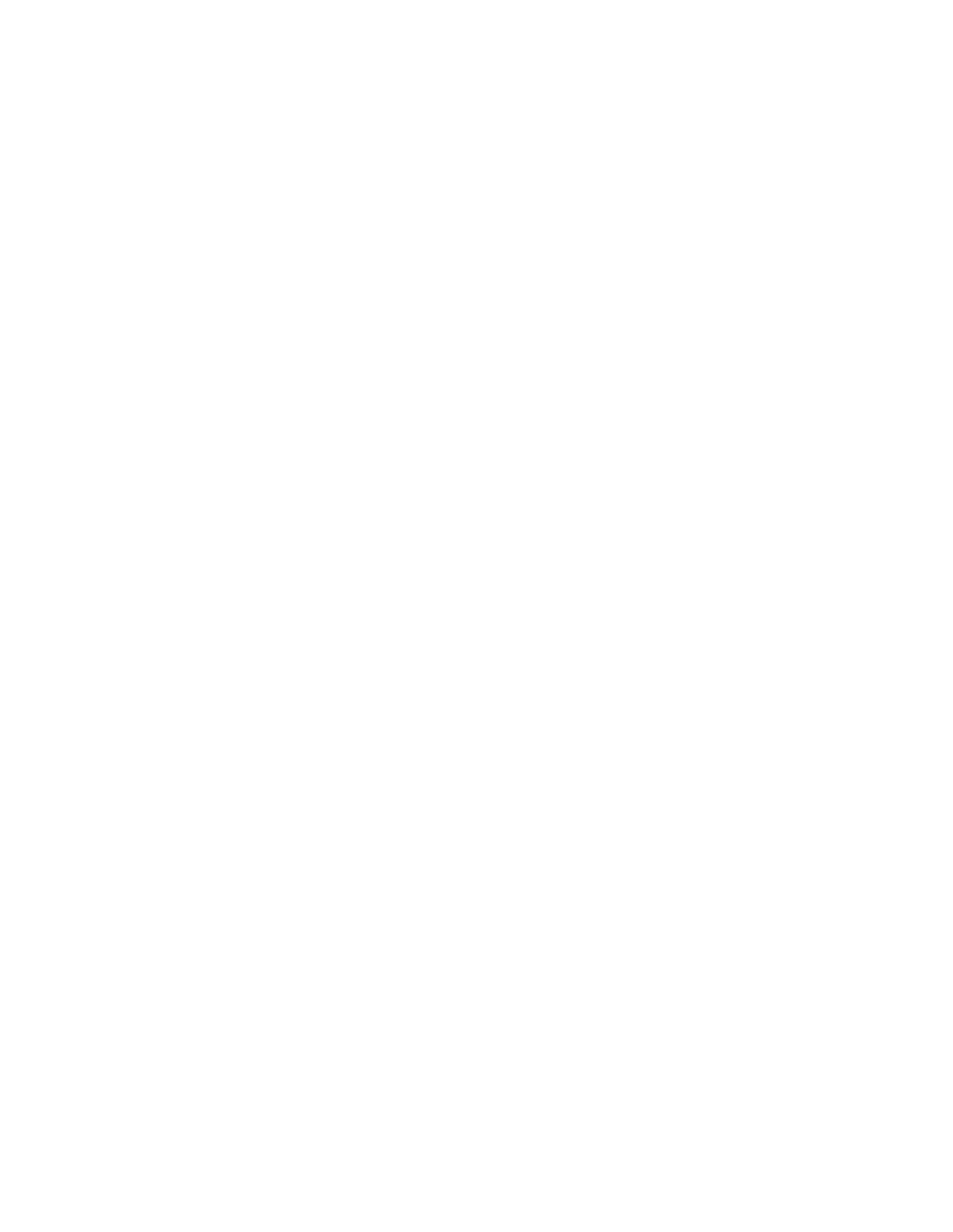## **Contents**

| <b>Executive Summary</b>     | $\mathbf{1}$   |
|------------------------------|----------------|
| Findings                     | $\mathbf{1}$   |
| Definitions                  | 3              |
| Section 1. Demographics      | 4              |
| Population                   | $\overline{4}$ |
| Age                          | 6              |
| Race                         | 6              |
| Housing                      | 10             |
| Tenancy                      | 12             |
| Values                       | 14             |
| Rents                        | 16             |
| Income                       | 18             |
| <b>Income Distribution</b>   | 20             |
| Source of Income             | 20             |
| <b>Housing Affordability</b> | 24             |
| Section 2. Economy           | 27             |
|                              |                |
| Workforce                    | 27             |
| Place of Work                | 27             |
| <b>Travel Time to Work</b>   | 28             |
| Jobs                         | 29             |
| Employment / Unemployment    | 29             |
| Industries                   | 31             |
| Establishments               | 31             |
|                              |                |

**Page**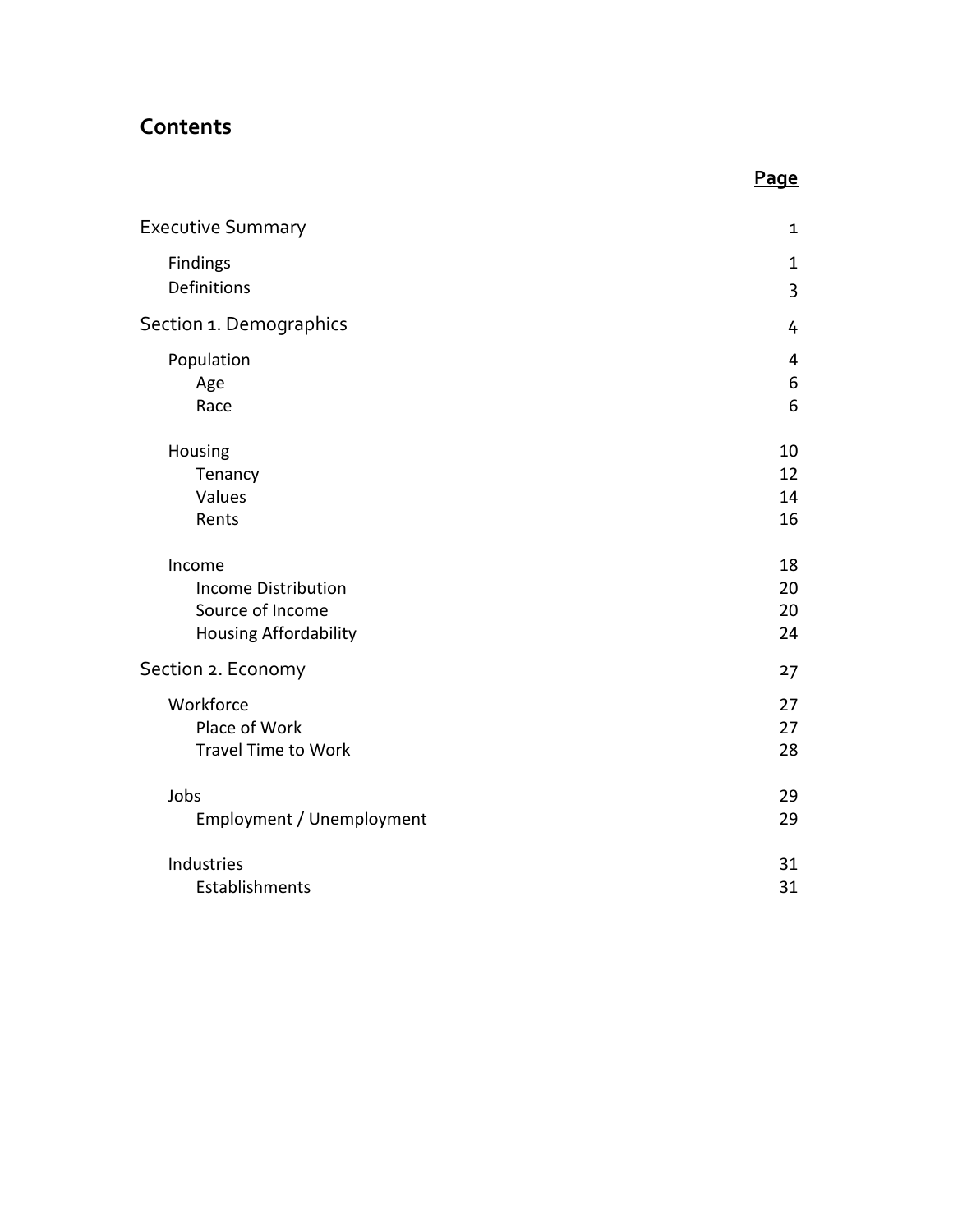## **Executive Summary**

This report analyses Bureau of the United States Census (Census) data from the 1990, 2000, and 2010 Censuses to reveal trends in the demographics and economy of the Lake Tahoe Basin over the past twenty years. Trends in the Tahoe Basin are discussed in context with other comparison areas which include the states of Nevada and California (the Tahoe Basin bisects both states), the five counties in which some portion of the county is in the Tahoe Basin, and the urban centers of Reno-Sparks, Sacramento, and the counties in and adjacent to the San Francisco Bay Area.

## **Findings**

In many regards the Tahoe Basin has followed the demographic and economic trends of the comparison areas. The Tahoe Basin has suffered from the recession of the mid-to-late 2000's with loss in population gain from the previous decade, decline in median household income in real dollars (income adjusted for inflation), increased difficulty for home ownership by residents, an increased unemployment rate, and decline in total payroll jobs and number of business establishments. Similar demographic changes to comparison areas include an aging of the population, a decrease in percentage of population that is White, and increase in percentage of population that is of Hispanic origin.

The lack of increase in median rents in the Tahoe Basin is very similar to the comparison areas and reflects an aging housing stock. Home values however have continued to rise at a more rapid pace than in the comparison areas. The decrease in real income in the Tahoe Basin combined with the increase in home values suggests that turnover of housing units continues to be driven by nonresidents of the area buying into the Lake Tahoe experience (natural beauty, recreation, resort amenities and so forth). This observation is also confirmed by the continued high use of homes for seasonal and recreational purposes. While seasonal use of vacant housing units stayed stable in all the comparison areas over the twenty year period, it rose from 34% to 44% of the Tahoe Basin housing stock. Historically, seasonal use has been highest on the North Shore of Lake Tahoe; however, the greatest gain in seasonal use was on the South Shore from 22% of housing stock in 1990 to 39% of housing stock in 2010.

Loss in payroll jobs in the Crystal Bay and Kingsbury/Round Hill areas are likely due to the decline of casino entertainment. The accommodation and food services industry saw a decline in total number of establishments between 2000 and 2010 from 320 to 303 establishments. Industries that experienced the greatest loss in number of establishments in the last decade include retail trade (some of which associated with casinos), manufacturing and unclassified business types. The professional, scientific and services sector, the administrative and support, waste management and remediation, as well as the health care sectors experienced the greatest gain in number of establishments in the last decade. The health care sector growth may be in part due to the aging of the population. Another recent business trend in the Tahoe Basin is the increase in the number of establishments with less than 5 employees.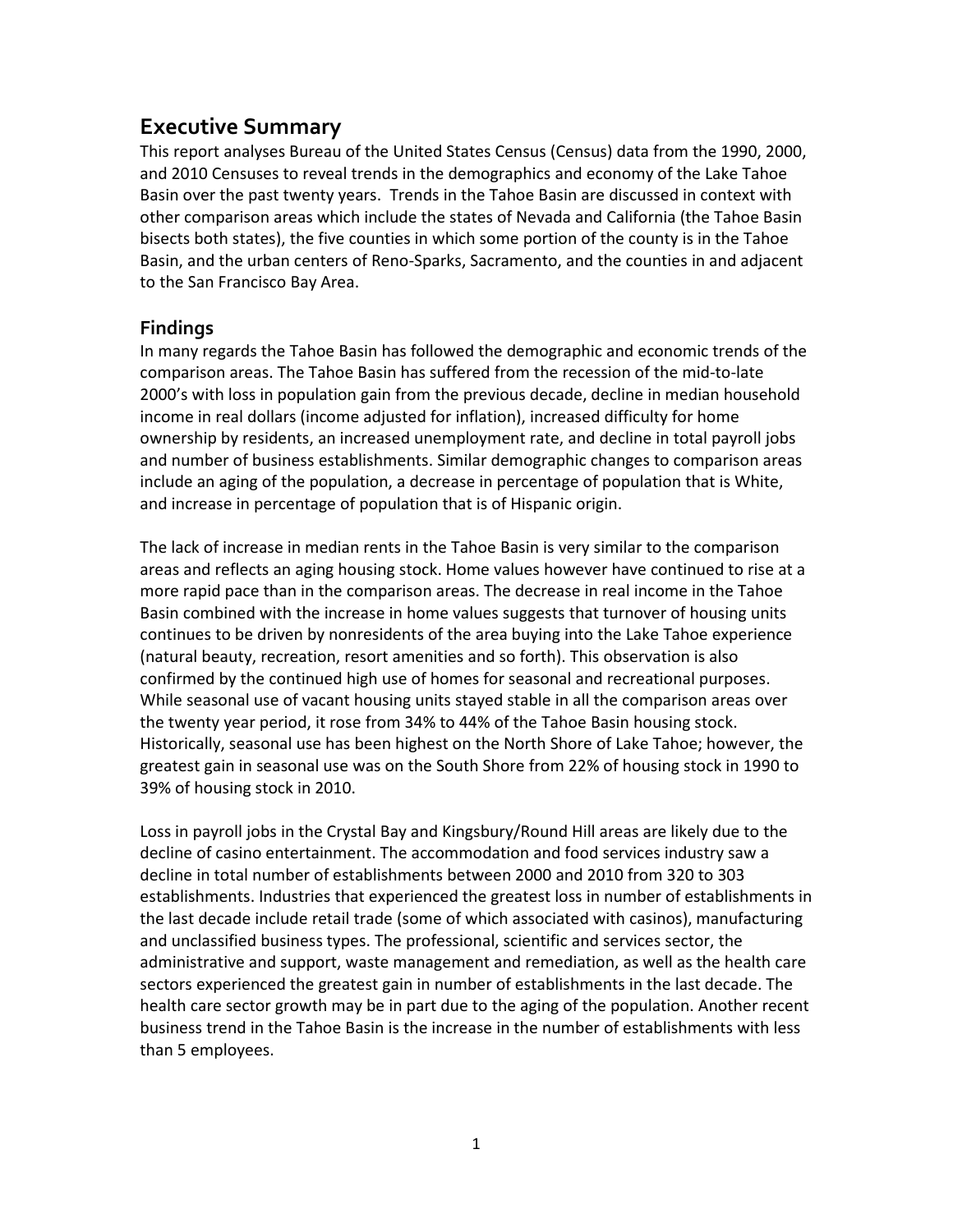Due to the limited amount of developable land and the types of industries that dominate the Tahoe Basin, some similar trends with comparison areas are exacerbated in the Tahoe Basin. For example, the change in population in percentage terms was much lower, but still positive, in the second decade than the first for all areas but in the Tahoe Basin population declined. Total housing units increased 6% in both decades compared with 8% to 10% in the greater Bay Area, 9% to 12% in the state of California, and 30% in the 5-County Region surrounding the Tahoe Basin. Home values also reflect limited development opportunities for development or redevelopment in the Tahoe Basin over the past twenty years. While median home values increased at an average pace of between 1.7% and 3.1% in the comparison areas, they increased 4.0% per year in the Tahoe Basin. Increased home values are driven by increased demand from nonresidents and an almost static supply.

Notable differences between the Tahoe Basin and the comparison areas include:

- the increased proportion of the population aged 20 to 35-years (note the total number of persons in this age group decreased) and decrease in population under 20 years of years,
- the slower growth in total housing stock,
- a larger percentage of households with income less than \$10,000 and a smaller percentage of households with income greater than \$150,000,
- the widening and worsening of housing affordability,
- the high percentage of housing units that are vacant, and are used seasonally, and the low owner-occupancy and renter-occupancy rates,
- the fall in percentage of households with wage or salary income,
- the low percentage of workers age 16 and older living in a place (the non-migratory population), and
- the proportion of workers travelling less than ten minutes to work (much higher in the Tahoe Basin).

Many of the differences listed above including high seasonal use of housing, higher than average migratory population and shortage of affordable housing are typical of resort communities and not peculiar to the Tahoe Basin.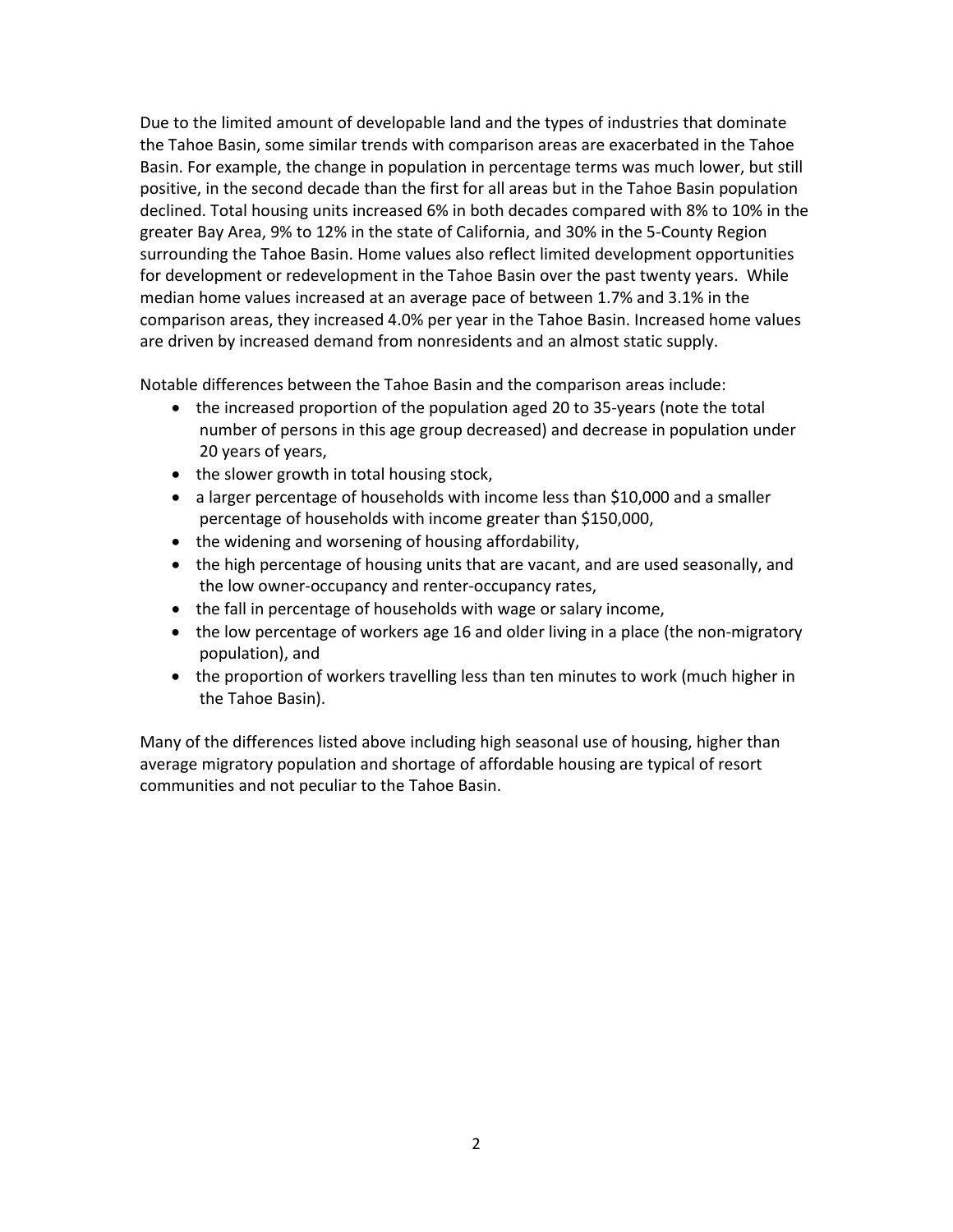## **Definitions**

Throughout this report the following definitions are used:

**5-County Region** – Counties with some portion of the county in the Tahoe Basin, including El Dorado and Placer counties in California, and Washoe, Douglas and Carson counties in Nevada.

**Reno-Sparks MSA** - Metropolitan Statistical Area comprising Washoe and Storey counties.

**Sacramento MSA** – Metropolitan Statistical Area comprising El Dorado, Placer, Sacramento, and Yolo counties.

**San Francisco CMSA -** Consolidated Metropolitan Statistical Area comprising Alameda, Contra Costa, San Francisco, San Mateo, Marin, Santa Clara, San Benito, San Joaquin, Sonoma, Solano, Santa Cruz, and Napa counties.

**North Lake Tahoe (or North Shore)** – Portions of Placer and Washoe counties within the Tahoe Basin.

**South Lake Tahoe (or South Shore)** – Portions of Douglas and El Dorado counties, including the City of South Lake Tahoe, within the Tahoe Basin.

**Urban Centers** – Collective term for Reno-Sparks MSA, Sacramento MSA, and San Francisco CMSA.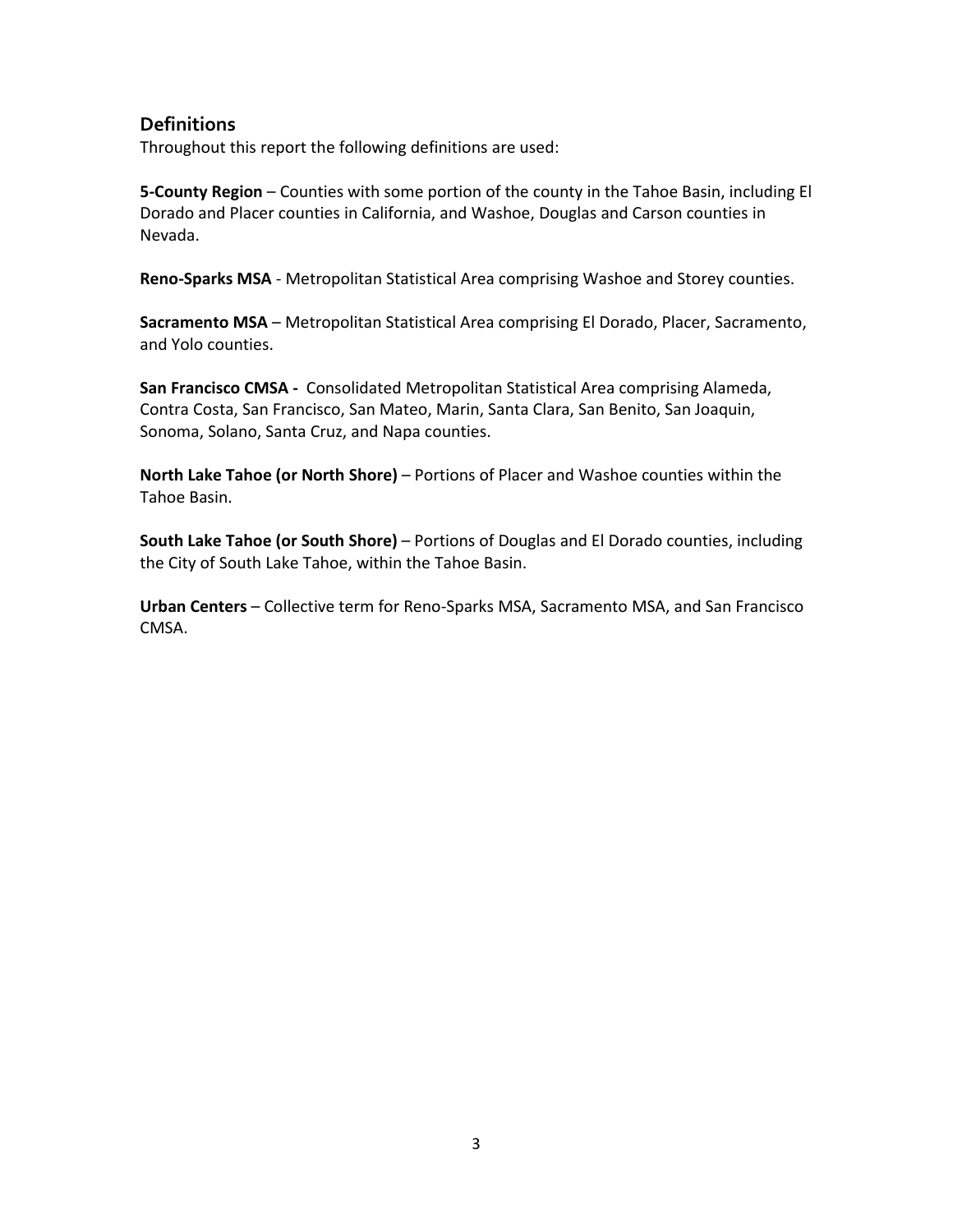#### **Section 1. Demographics: Population, Housing, and Income**

#### **Population**

#### *Total Population*

Over the twenty-year period, between 1990 and 2010, total population of the Tahoe Basin grew 6%. This total growth is much lower than in the 5-County Region, in which county growth ranged between 37% and 102%. Total growth was also much lower than for California and Nevada and the Urban Centers. As with all the comparison areas, the Tahoe Basin experienced positive population growth between 1990 and 2000; however, unlike the comparison areas, the Tahoe Basin's population declined between 2000 and 2010. In contrast, surrounding regions continued to grow in the latter decade although at a slower pace. In terms of average annual percentage growth over the twenty-year period, the Tahoe Basin increase in population was much more similar to the San Francisco CMSA and likely reflects the limited acreage available for development, among other factors. **Table 1** below shows total population and percentage changes between 1990 and 2010.

#### **Table 1 Total Population**

|                          |            |            |            | Avg. Annual |           | <b>Total % Change</b> |           |
|--------------------------|------------|------------|------------|-------------|-----------|-----------------------|-----------|
| Area                     | 1990       | 2000       | 2010       | % Change    | 1990-2000 | 2000-2010             | 1990-2010 |
| <b>States</b>            |            |            |            |             |           |                       |           |
| California               | 29,760,021 | 33,871,648 | 37,253,956 | 1.1%        | 14%       | 10%                   | 25%       |
| Nevada                   | 1,201,833  | 1,998,257  | 2,700,551  | 4.1%        | 66%       | 35%                   | 125%      |
| <b>Counties</b>          |            |            |            |             |           |                       |           |
| El Dorado                | 125,995    | 156,299    | 181,058    | 1.8%        | 24%       | 16%                   | 44%       |
| Placer                   | 172,796    | 248,399    | 348,432    | 3.6%        | 44%       | 40%                   | 102%      |
| Douglas                  | 27,637     | 41,259     | 46,997     | 2.7%        | 49%       | 14%                   | 70%       |
| Washoe                   | 254,667    | 339,486    | 421,407    | 2.6%        | 33%       | 24%                   | 65%       |
| Carson                   | 40,443     | 52,457     | 55,274     | 1.6%        | 30%       | 5%                    | 37%       |
| <b>5-County Region</b>   | 621,538    | 837,900    | 1,053,168  | 2.7%        | 35%       | 26%                   | 69%       |
| <b>Urban Centers</b>     |            |            |            |             |           |                       |           |
| Reno-Sparks MSA          | 254,667    | 339,486    | 425,417    | 2.6%        | 33%       | 25%                   | 67%       |
| Sacramento MSA           | 1,481,102  | 1,796,857  | 2,149,127  | 1.9%        | 21%       | 20%                   | 45%       |
| San Francisco CMSA       | 6,253,311  | 7,039,362  | 7,468,390  | 0.9%        | 13%       | 6%                    | 19%       |
| <b>Tahoe Basin</b>       |            |            |            |             |           |                       |           |
| North Lake               | 16,824     | 22,110     | 19,535     | 0.7%        | 31%       | $-12%$                | 16%       |
| South Lake               | 35,767     | 40,733     | 36,072     | 0.0%        | 14%       | $-11%$                | 1%        |
| <b>Total Tahoe Basin</b> | 52,591     | 62,843     | 55,607     | 0.3%        | 19%       | $-12%$                | 6%        |
|                          |            |            |            |             |           |                       |           |

Source: Census SF1 file

As summarized in **Table 2**, within the Tahoe Basin population growth was greater on the North Shore (2,711 persons) than the South Shore (305 persons). Between 1990 and 2000 the Tahoe Basin increased by 10,252 persons but 7,236 persons left between 2000 and 2010. On the North Shore the Crystal Bay/Incline Village area grew by the largest number of people. On the South Shore the City of South Lake Tahoe/ Meyers area grew by the largest number of people. Due to re-drawing of census tracts, portions of population just outside of the City of South Lake Tahoe were included in the City of South Lake Tahoe in Census 2010.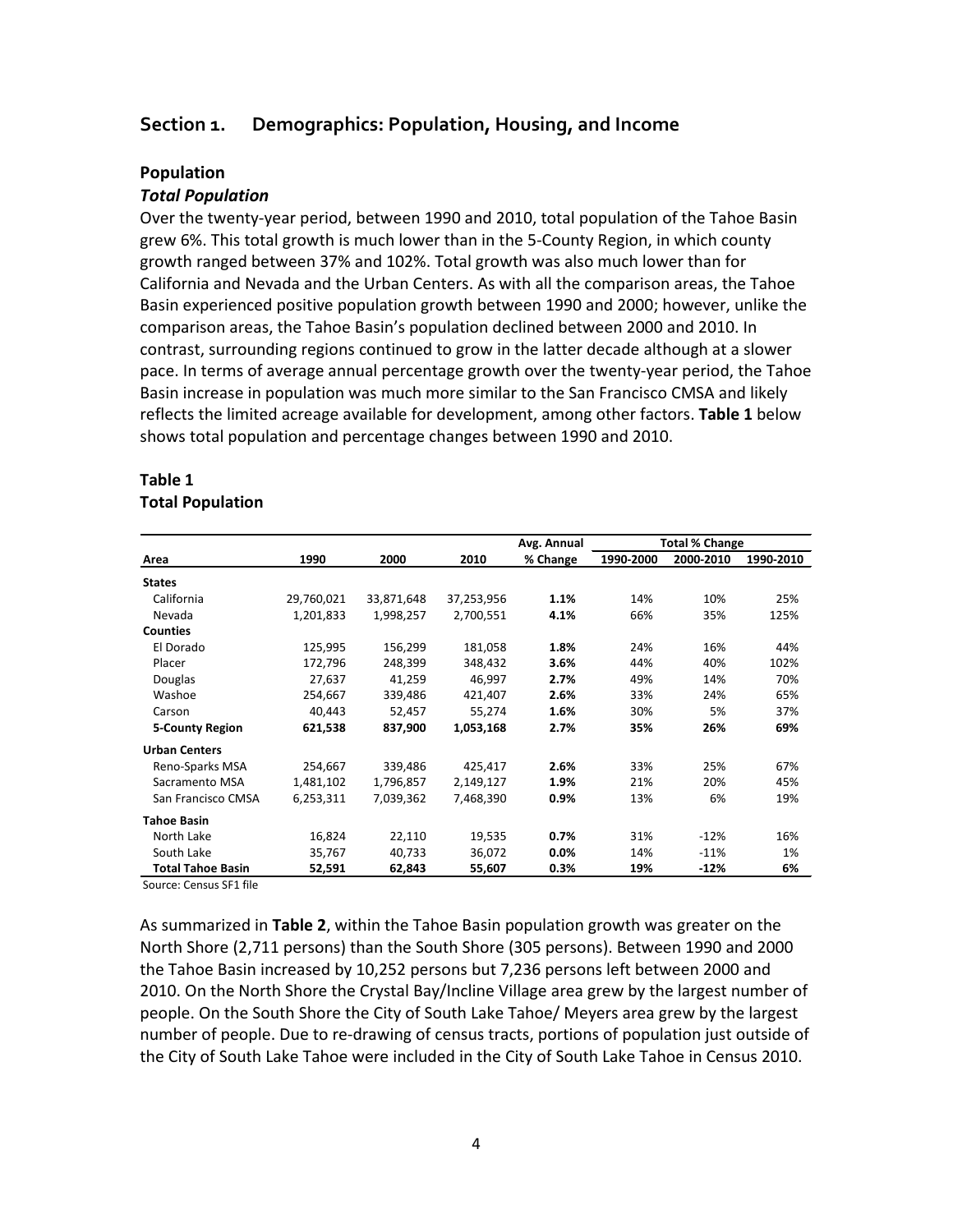## **Table 2 Tahoe Basin Population**

|                                        |        |        |         | Total   | Avg. Annual |
|----------------------------------------|--------|--------|---------|---------|-------------|
| <b>Tahoe Basin Community</b>           | 1990   | 2000   | 2010    | Change  | % Change    |
| <b>North Lake</b>                      |        |        |         |         |             |
| Homewood                               | 598    | 808    | 709     | 111     | $0.9\%$     |
| Tahoe Pines / Sunnyside                | 788    | 1,087  | 961     | 173     | 1.0%        |
| Tahoe City                             | 1,076  | 1,058  | 909     | (167)   | $-0.8\%$    |
| Lake Forest / Dollar Hill              | 1,511  | 1,806  | 1,288   | (223)   | $-0.8%$     |
| Carnelian Bay                          | 1,344  | 1,694  | 1,352   | 8       | $0.0\%$     |
| Tahoe Vista                            | 1,286  | 1,931  | 1,719   | 433     | 1.5%        |
| Kings Beach / Brockway                 | 2,654  | 3,774  | 3,510   | 856     | 1.4%        |
| Crystal Bay / Incline Village          | 7,567  | 9,952  | 9,087   | 1,520   | $0.9\%$     |
| <b>Subtotal North Lake</b>             | 16,824 | 22,110 | 19,535  | 2,711   | 0.7%        |
| <b>South Lake</b>                      |        |        |         |         |             |
| South Lake Tahoe                       | 21,772 | 23,663 | 24,368  | 2,596   | 0.6%        |
| Meyers / Hope Valley / Luther Pass     | 6,971  | 9,221  | 5,345   | (1,626) | $-1.3%$     |
| Westside El Dorado / Tahoma            | 909    | 1,158  | 1,015   | 106     | 0.6%        |
| Glenbrook/ Kingsbury/ E. Shore Douglas | 6,115  | 6,691  | 5,344   | (771)   | $-0.7\%$    |
| <b>Subtotal South Lake</b>             | 35,767 | 40,733 | 36,072  | 305     | $0.0\%$     |
| <b>Total Tahoe Basin</b>               | 52,591 | 62,843 | 55,607  | 3,016   | 0.3%        |
| Total Change in Basin                  |        | 10,252 | (7,236) |         |             |

Source: Census SF1 file

**Figure 1** shows the population of the Tahoe Basin at each Census and the percentage changes in population between each Census for the whole Tahoe Basin, North Lake, and South Lake.

## **Figure 1 Tahoe Basin Population**

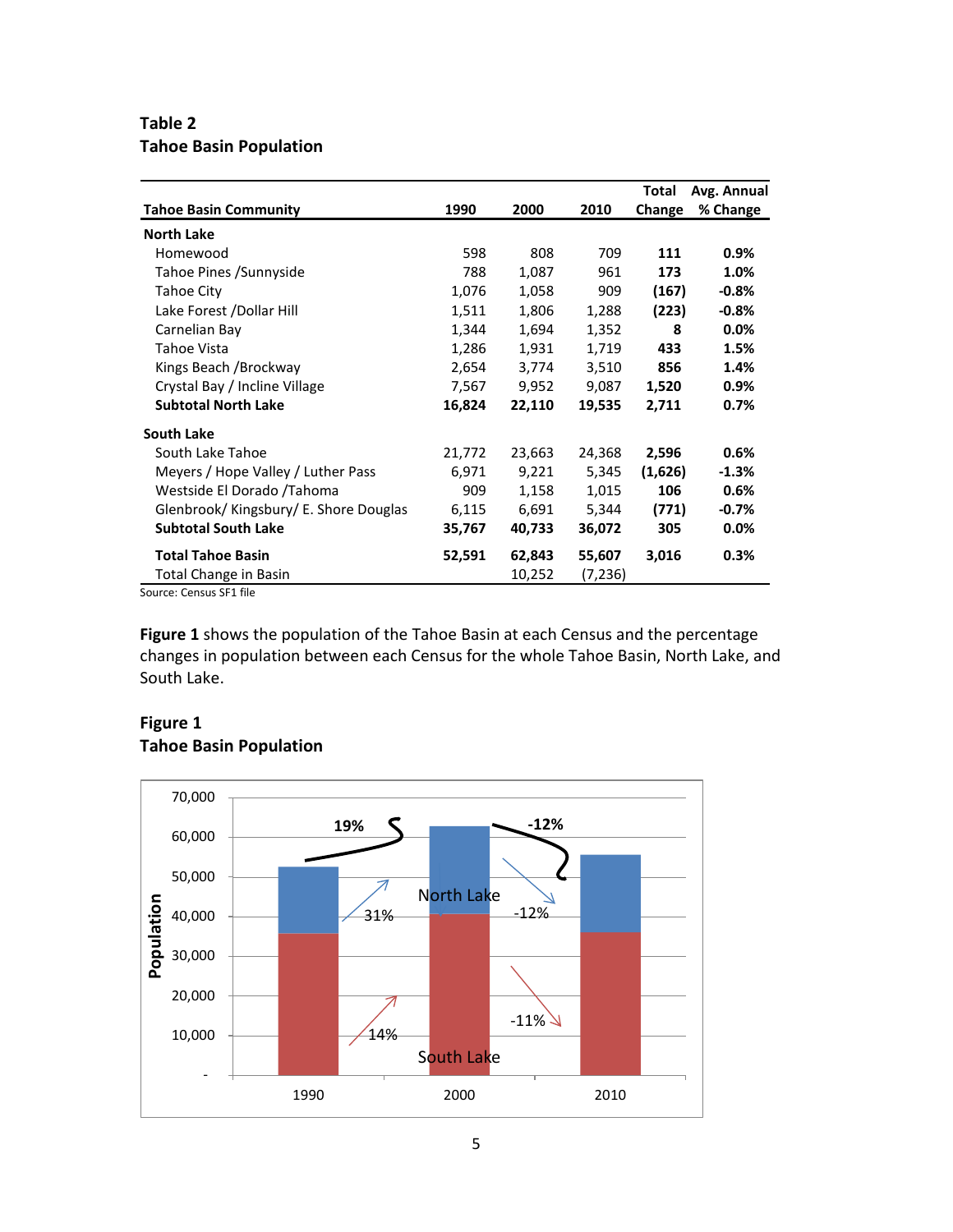## *Age*

The Tahoe Basin population is generally younger than that of the 5-County Region and Urban Centers. This is unsurprising given the ice and snow hazards of winter and limited specialized health care facilities to provide for an older generation. The aging of the "babyboom" generation is as evident in the Tahoe Basin as other parts of the country. **Figure 2** depicts that the largest percentage of population was aged between 30 and 40 in 1990. In 2000, the largest percentage of population was aged between 40 and 50, and in 2010 between 50 and 60 years of age.

In 2000 the proportion of the population aged between 5 and 20 increased in the Tahoe Basin while it remained about the same in the 5-County Region. The proportion of population under age 10 continued to fall from 15% in 1990 to 12% in 2000 to 10% in 2010. The proportion of population of prime age for seasonal and migratory work (ages 20 through 45) also decreased markedly from 48% in 1990 to 35% in 2010. This decrease may be in part due to the decline in gaming employment.



## **Figure 2 Age Distribution of the Tahoe Basin and 5-County Region**

## *Race*

Although in all comparison areas the White race comprises more than 50% of the population in 2010, it is lowest in the San Francisco CMSA area at 53%. The percentage of population that is White in the Tahoe Basin is very comparable to the 5-County Region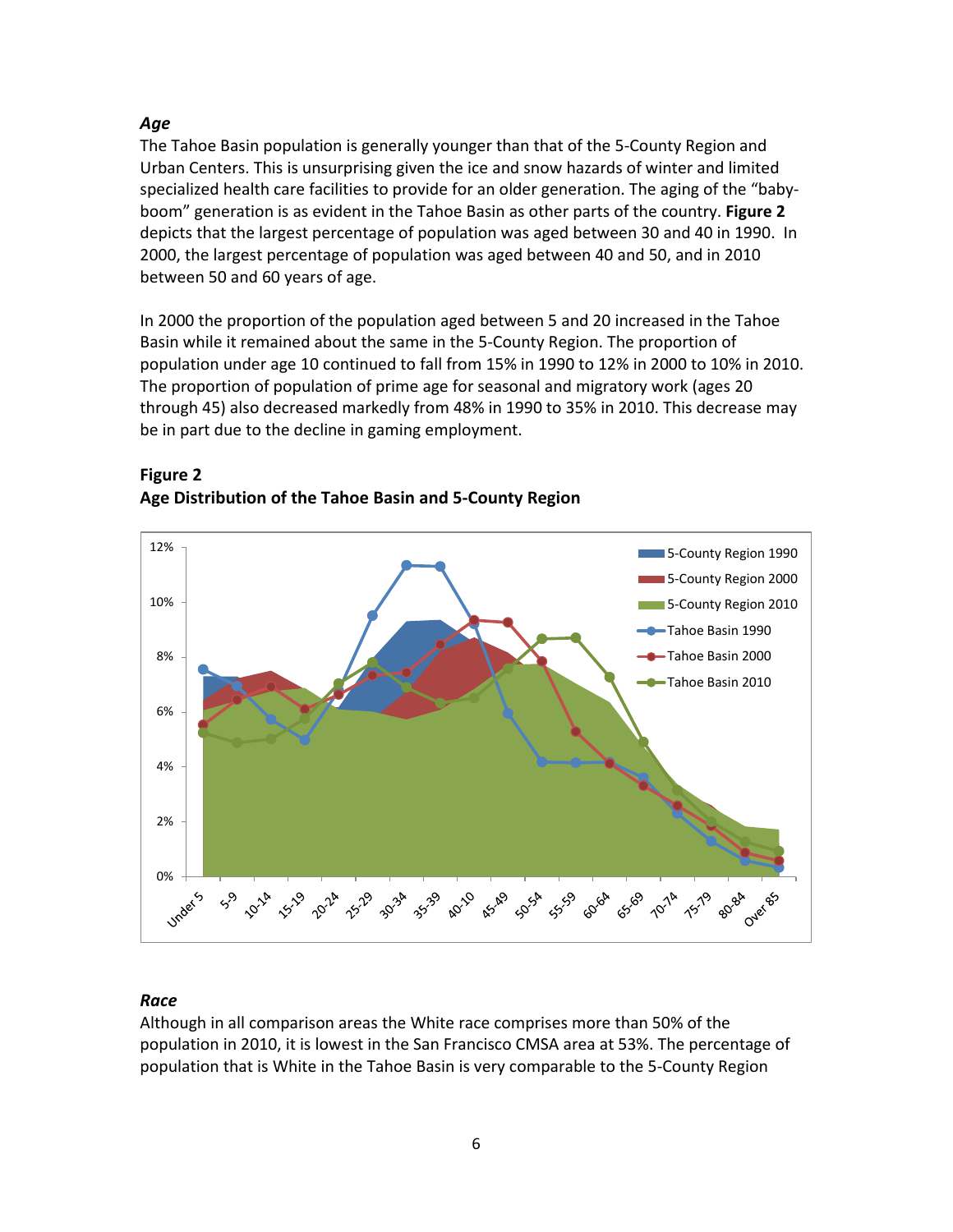(between 77% and 90% of total population in 2010). **Table 3** shows the percent of population that is White as of each Census.

| Area               | 1990 | 2000 | 2010 |
|--------------------|------|------|------|
| California         | 69%  | 60%  | 58%  |
| Nevada             | 84%  | 75%  | 66%  |
| Reno-Sparks MSA    | 88%  | 80%  | 77%  |
| Sacramento MSA     | 79%  | 70%  | 65%  |
| San Francisco CMSA | 69%  | 59%  | 53%  |
| Tahoe Basin        | 91%  | 85%  | 84%  |
| 5-County Region    | 92%  | 85%  | 82%  |

## **Table 3 Percentage of Population that is White**

Source: Census SF1 file

**Figure 3** shows that in 1990 only 2 of the 7 areas analyzed had a White population less than 75% of the total population (California and the San Francisco CMSA); however, White persons comprised more than 75% of the population in the other 5 areas. By 2000 the Sacramento MSA had fallen below 75% White, and in 2010, only the Tahoe Basin, the 5- County Region, and the Reno-Sparks MSA remained at least 75% White.

## **Figure 3 Percentage of the Population that is White**



In the Tahoe Basin the proportion of the population other than White is insignificant. As shown in **Table 4** for the 2010 Census this finding is also true in all other comparison areas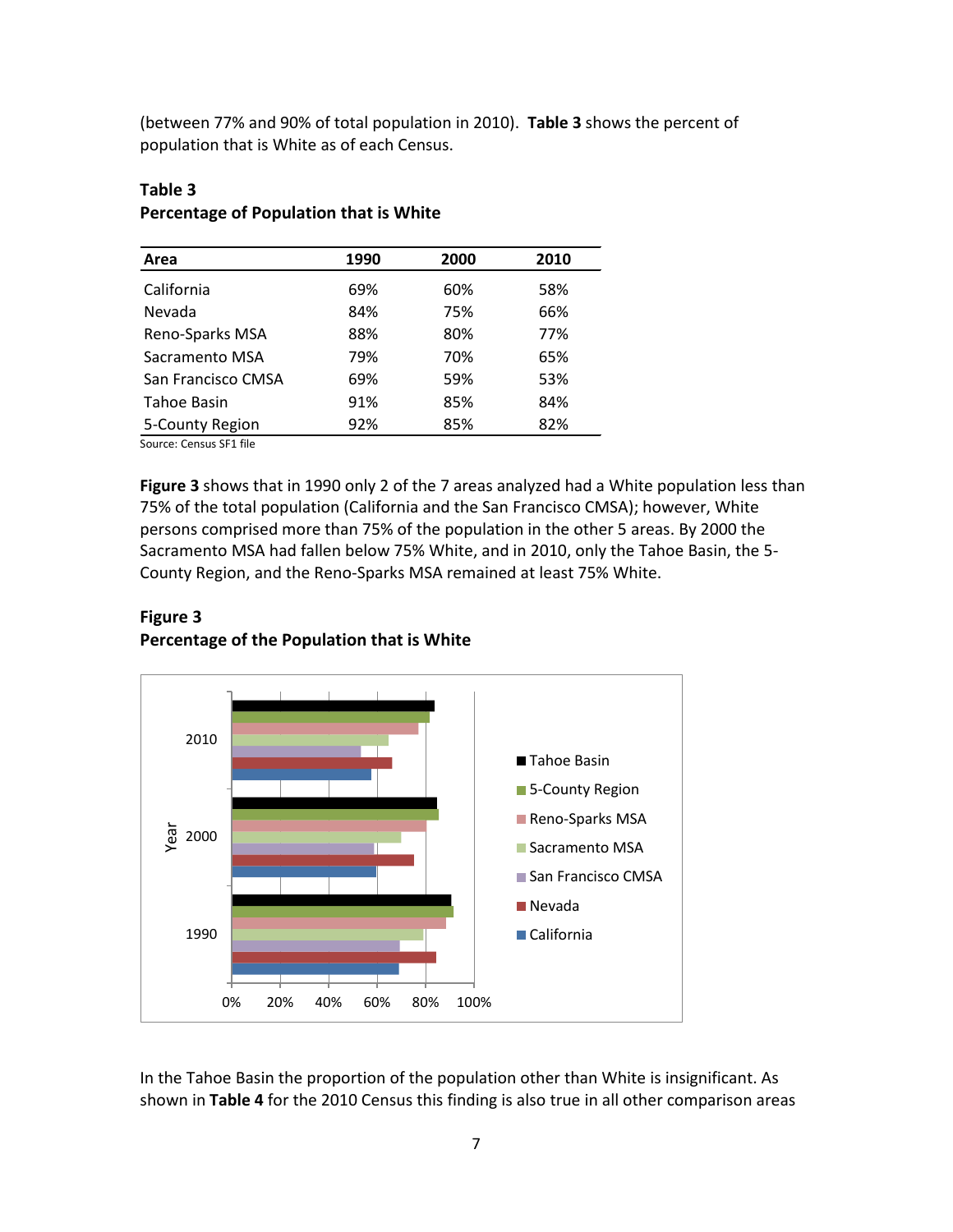with the exception of San Francisco CMSA in which 22% of the population is Asian, and California and Sacramento MSA in which about 12% of the population is Asian. Persons of one or more races comprise between 10% (5-County Region) and 22% (California) of total population.

## **Table 4 Racial Composition in 2010 by Area**

|                        |            |           |          | 2010                                      |            |            |              |
|------------------------|------------|-----------|----------|-------------------------------------------|------------|------------|--------------|
|                        |            |           | American |                                           | Native     |            |              |
|                        |            |           | Indian / |                                           | Hawaiian / | Other (one |              |
|                        |            | Black /   | Alaska   |                                           | Pacific    | or two     |              |
|                        | White      | African   | Native   | Asian                                     | Islander   | races)     | <b>TOTAL</b> |
| <b>States</b>          |            |           |          |                                           |            |            |              |
| California             | 21,453,934 | 2,299,072 | 362,801  | 4,861,007                                 | 144,386    | 8,132,756  | 37,253,956   |
| Nevada                 | 1,786,688  | 218,626   | 32,062   | 195,436                                   | 16,871     | 450,868    | 2,700,551    |
| <b>Counties</b>        |            |           |          |                                           |            |            |              |
| El Dorado              | 156,793    | 1,409     | 2,070    | 6,297                                     | 294        | 14,195     | 181,058      |
| Placer                 | 290,977    | 4,751     | 3,011    | 20,435                                    | 778        | 28,480     | 348,432      |
| Douglas                | 42,130     | 201       | 896      | 725                                       | 66         | 2,979      | 46,997       |
| Washoe                 | 324,070    | 9,814     | 7,209    | 21,790                                    | 2,542      | 55,982     | 421,407      |
| Carson                 | 44,807     | 1,054     | 1,306    | 1,181                                     | 101        | 6,825      | 55,274       |
| <b>5-County Region</b> | 858,777    | 17,229    | 14,492   | 50,428                                    | 3,781      | 108,461    | 1,053,168    |
| <b>Urban Centers</b>   |            |           |          |                                           |            |            |              |
| Reno-Sparks MSA        | 327,763    | 9,854     | 7,273    | 21,856                                    | 2,557      | 56,114     | 425,417      |
| Sacramento MSA         | 1,389,804  | 158,426   | 21,603   | 255,995                                   | 15,840     | 307,459    | 2,149,127    |
| San Francisco CMSA     | 3,981,212  | 484,610   | 51,641   | 1,676,939                                 | 44,829     | 1,229,159  | 7,468,390    |
| <b>Tahoe Basin</b>     | 46,510     | 346       | 389      | 1,820                                     | 80         | 6,462      | 55,607       |
| <b>States</b>          |            |           |          | <b>Percent of 2010 Racial Composition</b> |            |            |              |
| California             | 58%        | 6%        | 1%       | 13%                                       | 0%         | 22%        | 100%         |
| Nevada                 | 66%        | 8%        | 1%       | 7%                                        | 1%         | 17%        | 100%         |
| <b>Counties</b>        |            |           |          |                                           |            |            |              |
| El Dorado              | 87%        | 1%        | 1%       | 3%                                        | 0%         | 8%         | 100%         |
| Placer                 | 84%        | 1%        | 1%       | 6%                                        | 0%         | 8%         | 100%         |
| Douglas                | 90%        | 0%        | 2%       | 2%                                        | 0%         | 6%         | 100%         |
| Washoe                 | 77%        | 2%        | 2%       | 5%                                        | 1%         | 13%        | 100%         |
| Carson                 | 81%        | 2%        | 2%       | 2%                                        | 0%         | 12%        | 100%         |
| <b>5-County Region</b> | 82%        | 2%        | 1%       | 5%                                        | 0%         | 10%        | 100%         |
| <b>Urban Centers</b>   |            |           |          |                                           |            |            |              |
| Reno-Sparks MSA        | 77%        | 2%        | 2%       | 5%                                        | 1%         | 13%        | 100%         |
| Sacramento MSA         | 65%        | 7%        | 1%       | 12%                                       | 1%         | 14%        | 100%         |
| San Francisco CMSA     | 53%        | 6%        | 1%       | 22%                                       | 1%         | 16%        | 100%         |
| <b>Tahoe Basin</b>     | 84%        | 1%        | 1%       | 3%                                        | 0%         | 12%        | 100%         |

Source: Census SF1 file

White includes persons of Hispanic and non-Hispanic origins. The percentage of the population that is of Hispanic origin has grown over the past twenty years within the Tahoe Basin and all of the comparison areas analyzed.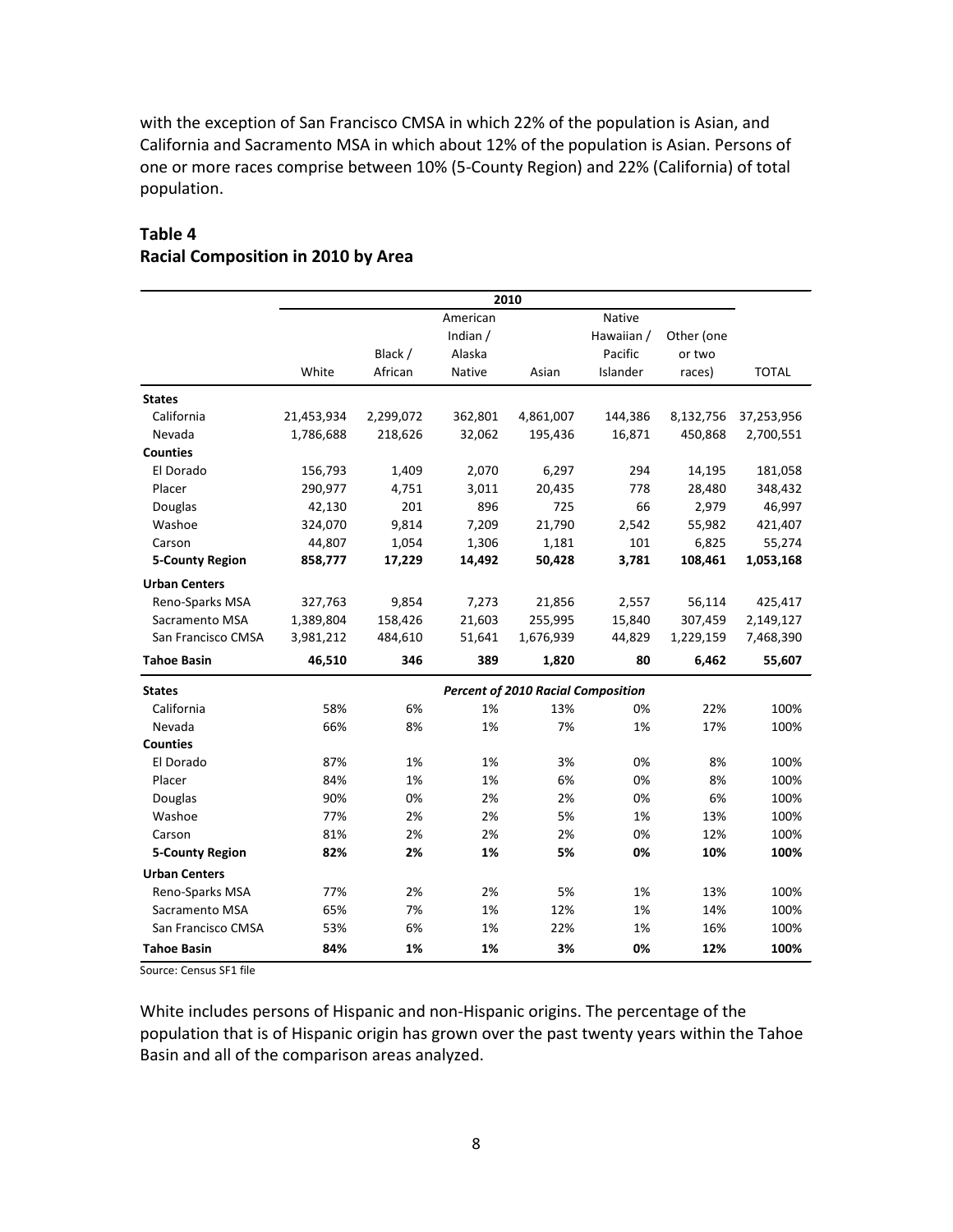**Table 5** shows the number of persons of Hispanic origin by area. **Figure 4** shows the greatest increase in proportion of persons of Hispanic origin has been in the state of Nevada. In the Tahoe Basin the proportion of persons of Hispanic origin increased from 13% in 1990 to 22% in 2010.

|                          |           |            |            | Avg. Annual |           | <b>Total % Change</b> |           |
|--------------------------|-----------|------------|------------|-------------|-----------|-----------------------|-----------|
| Area                     | 1990      | 2000       | 2010       | % Change    | 1990-2000 | 2000-2010             | 1990-2010 |
| <b>States</b>            |           |            |            |             |           |                       |           |
| California               | 7,687,938 | 10,966,556 | 14,013,719 | 3.0%        | 43%       | 28%                   | 82%       |
| Nevada                   | 124,419   | 393,970    | 716,501    | 9.1%        | 217%      | 82%                   | 476%      |
| <b>Counties</b>          |           |            |            |             |           |                       |           |
| El Dorado                | 8,777     | 14,566     | 21,875     | 4.7%        | 66%       | 50%                   | 149%      |
| Placer                   | 13,871    | 24,019     | 44,710     | 6.0%        | 73%       | 86%                   | 222%      |
| Douglas                  | 1,652     | 3,057      | 5,103      | 5.8%        | 85%       | 67%                   | 209%      |
| Washoe                   | 22,959    | 56,301     | 93,724     | 7.3%        | 145%      | 66%                   | 308%      |
| Carson                   | 3,110     | 7,466      | 11,777     | 6.9%        | 140%      | 58%                   | 279%      |
| <b>5-County Region</b>   | 50,369    | 105,409    | 177,189    | 6.5%        | 109%      | 68%                   | 252%      |
| <b>Urban Centers</b>     |           |            |            |             |           |                       |           |
| Reno-Sparks MSA          | 22,959    | 56,301     | 93,952     | 7.3%        | 145%      | 67%                   | 309%      |
| Sacramento MSA           | 172,374   | 278,182    | 433,734    | 4.7%        | 61%       | 56%                   | 152%      |
| San Francisco CMSA       | 970,403   | 1,383,661  | 1,797,078  | 3.1%        | 43%       | 30%                   | 85%       |
| <b>Tahoe Basin</b>       |           |            |            |             |           |                       |           |
| North Lake               | 1,702     | 3,639      | 4,286      | 4.7%        | 114%      | 18%                   | 152%      |
| South Lake               | 4,886     | 7,396      | 7,917      | 2.4%        | 51%       | 7%                    | 62%       |
| <b>Total Tahoe Basin</b> | 6,588     | 11,035     | 12,203     | 3.1%        | 68%       | 11%                   | 85%       |

## **Table 5 Persons of Hispanic Origin by Area**

Source: Census SF1 file

## **Figure 4 Persons of Hispanic Origin**

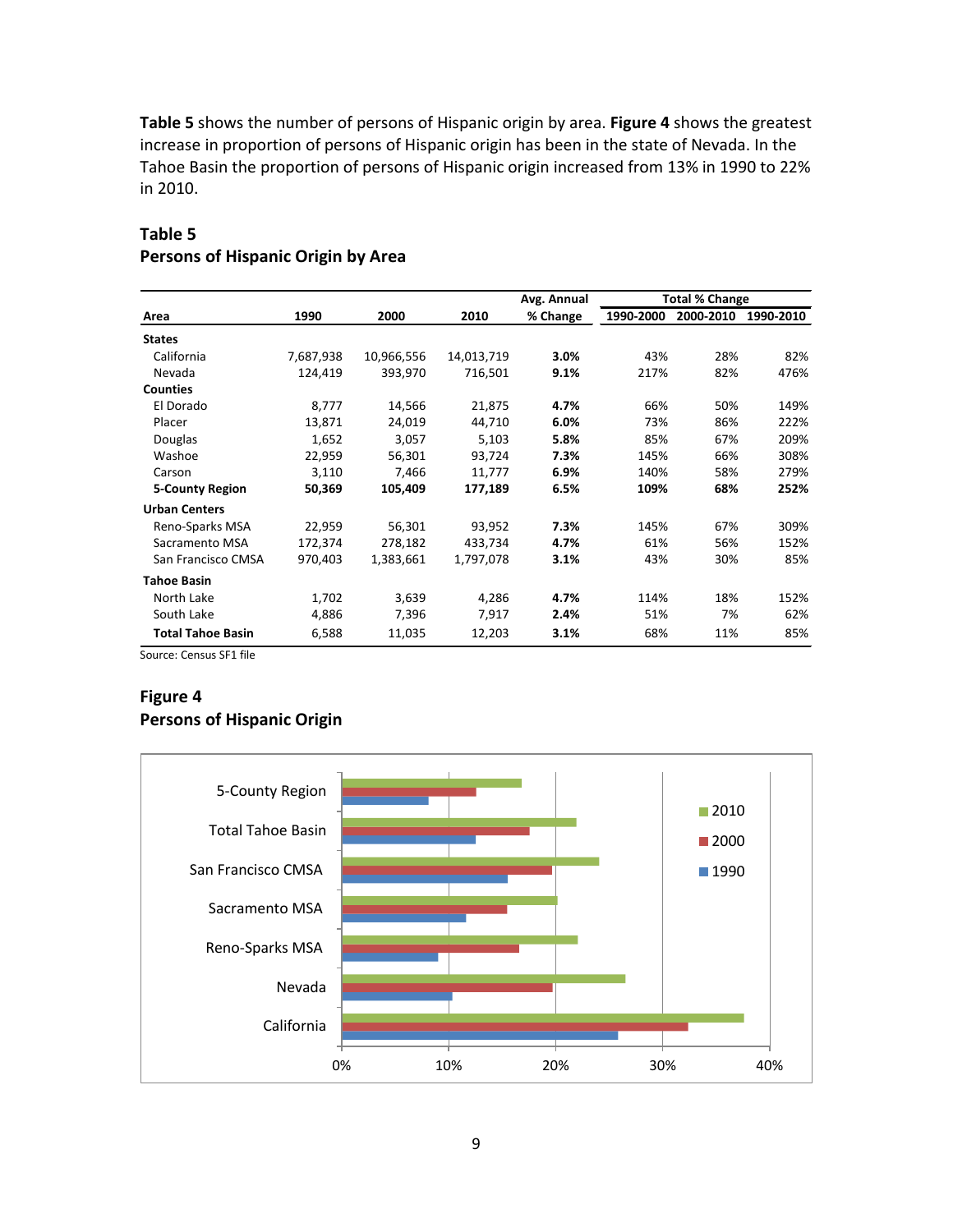The proportion of persons of Hispanic origin has not grown in all communities around Lake Tahoe. **Table 6** shows the greatest percentage increase in persons of Hispanic origin has been on the North Shore in the communities of Incline Village, Tahoe Vista, and Kings Beach/Brockway. The City of South Lake Tahoe experienced the greatest increase in total number of persons of Hispanic origin. There was a decrease generally along the west shore of Lake Tahoe and the Crystal Bay area. **Figure 5** shows the change in percentage of population of Hispanic origin in the Tahoe Basin.

#### **Table 6 Persons of Hispanic Origin in the Tahoe Basin**

|                                          |       |        |        | Total             | Avg. Annual |           | Total % Change |           |
|------------------------------------------|-------|--------|--------|-------------------|-------------|-----------|----------------|-----------|
| <b>Tahoe Community</b>                   | 1990  | 2000   | 2010   | Change            | % Change    | 1990-2000 | 2000-2010      | 1990-2010 |
| Homewood                                 | 23    | 30     | 22     | $\left( 1\right)$ | $-0.2%$     | 30%       | $-27%$         | -4%       |
| Tahoe Pines / Sunnyside                  | 27    | 24     | 22     | (5)               | $-1.0\%$    | $-11%$    | $-8%$          | $-19%$    |
| <b>Tahoe City</b>                        | 59    | 46     | 73     | 14                | 1.1%        | $-22%$    | 59%            | 24%       |
| Lake Forest /Dollar Hill                 | 63    | 44     | 88     | 25                | 1.7%        | $-30%$    | 100%           | 40%       |
| Carnelian Bay                            | 32    | 36     | 48     | 16                | 2.0%        | 13%       | 33%            | 50%       |
| Tahoe Vista                              | 79    | 316    | 375    | 296               | 8.1%        | 300%      | 19%            | 375%      |
| Kings Beach / Brockway                   | 914   | 1,936  | 2,092  | 1,178             | 4.2%        | 112%      | 8%             | 129%      |
| South Lake Tahoe                         | 4,014 | 6,310  | 6,939  | 2,925             | 2.8%        | 57%       | 10%            | 73%       |
| Meyers / Hope Valley / Luther Pass       | 319   | 482    | 364    | 45                | 0.7%        | 51%       | $-24%$         | 14%       |
| Westside El Dorado /Tahoma               | 22    | 55     | 42     | 20                | 3.3%        | 150%      | $-24%$         | 91%       |
| Crystal Bay /surrounding Incline Village | 208   | 287    | 96     | (112)             | $-3.8%$     | 38%       | $-67%$         | $-54%$    |
| Central Incline Village                  | 297   | 920    | 1,470  | 1,173             | 8.3%        | 210%      | 60%            | 395%      |
| Glenbrook/Kingsbury/E. Shore Douglas     | 531   | 549    | 572    | 41                | 0.4%        | 3%        | 4%             | 8%        |
| Total Tahoe Basin                        | 6,588 | 11.035 | 12,203 | 5,615             | 3.1%        | 68%       | 11%            | 85%       |

Source: Census SF1 file

## **Figure 5 Person of Hispanic Origin in the Tahoe Basin**

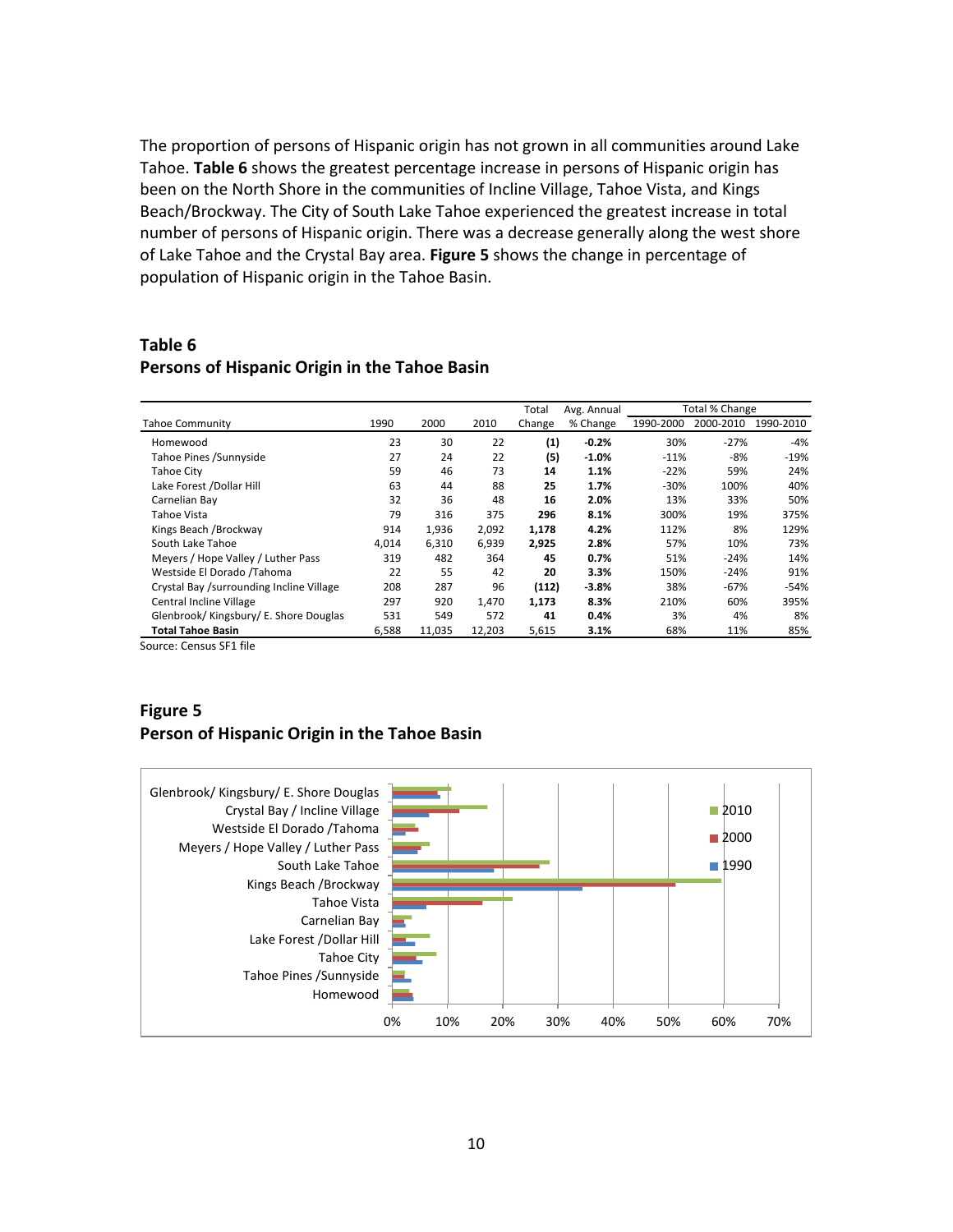## **Housing**

#### *Total Housing Stock*

The total housing stock grew decade to decade in the Tahoe Basin and all comparison areas. The State of Nevada experienced the greatest percentage increases of 59% between 1990 and 2000 and 42% between 2000 and 2010. Housing stock in the Tahoe Basin increased by 6% (2,432 units) in the first decade and 6% (2,740 units) in the second decade. Generally the trends show that areas with more readily developable land added housing units much more rapidly than those areas with limited amounts of land and more rigorous land entitlement processes.

The total number of housing units and percentage changes between decades are shown in **Table 7. Figure 6** shows this information graphically.

|                    |            |                            |            |              | Percentage Change |
|--------------------|------------|----------------------------|------------|--------------|-------------------|
| Area               |            | <b>Total Housing Units</b> |            | 1990 to 2000 | 2000 to 2010      |
|                    |            |                            |            |              |                   |
| California         | 11,182,882 | 12,214,549                 | 13,680,081 | 9%           | 12%               |
| Nevada             | 518,858    | 827,457                    | 1,173,814  | 59%          | 42%               |
| 5-County Region    | 282,272    | 362,777                    | 472,853    | 29%          | 30%               |
| Reno-Sparks MSA    | 112,193    | 143,908                    | 186,831    | 28%          | 30%               |
| Sacramento MSA     | 609,904    | 714,981                    | 871,793    | 17%          | 22%               |
| San Francisco CMSA | 2,457,201  | 2,651,275                  | 2,908,294  | 8%           | 10%               |
| Tahoe Basin        | 43,662     | 46,094                     | 48,834     | 6%           | 6%                |

## **Table 7 Percentage Change in Total Housing Units by Area**

Source: Census SF1 file

#### **Figure 6 Percentage Increase in Total Housing Units**

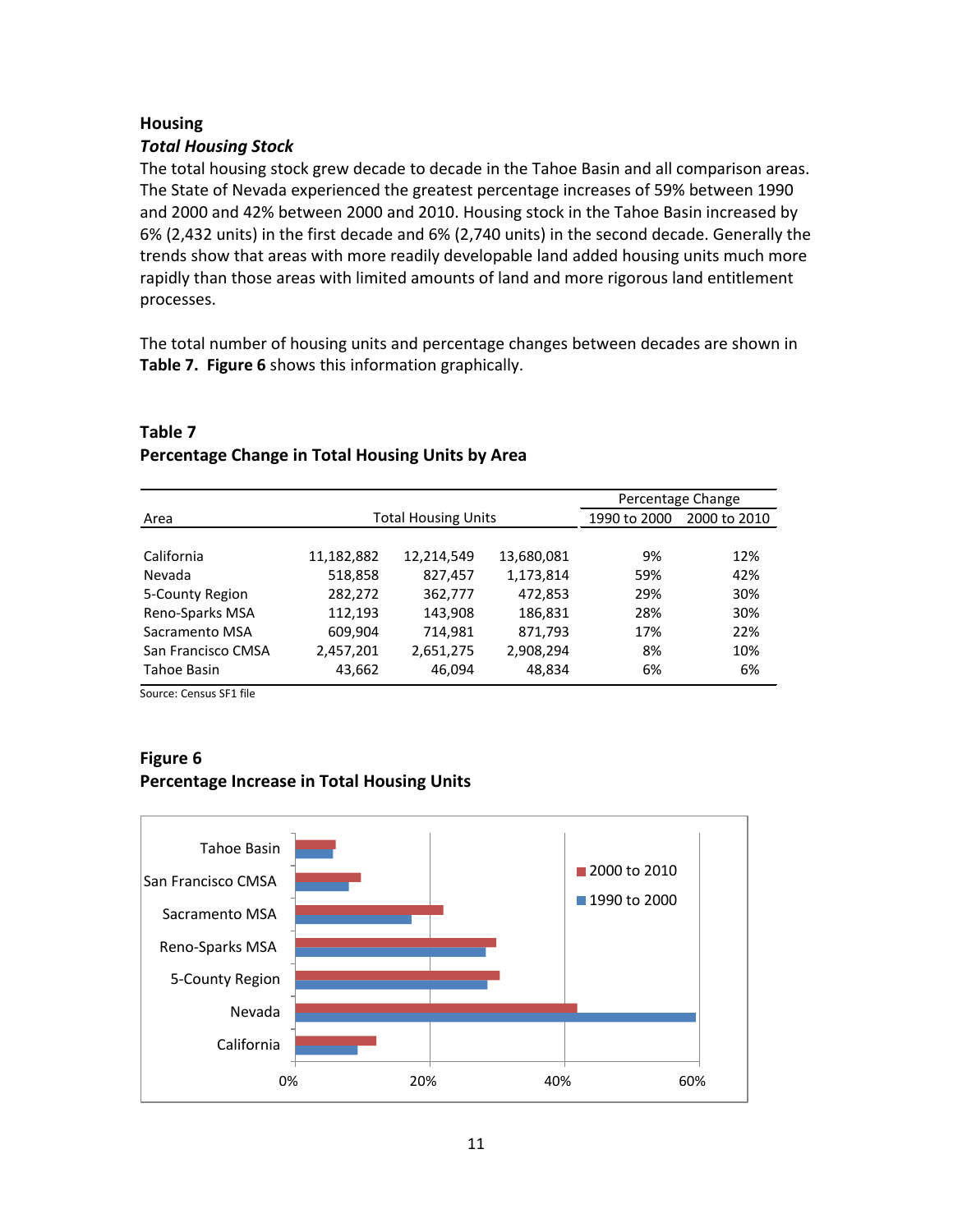In the Tahoe Basin the increase in number of housing units was greater on the North Shore than the South Shore. **Figure 7** shows the total increases and percentage increases between the two decades.



## **Figure 7 Increase in Tahoe Basin Total Housing Units**

## *Tenancy*

**Table 8** shows tenure of housing units as owner-occupied, renter-occupied, seasonal use or vacant other. The bottom half of the table shows tenure as a percentage of total housing units. **Figure 8** shows percentage of housing units by tenancy in 2010.

The percentage of units occupied by their owners has generally increased and renter occupation has generally decreased over the twenty-year period in all the comparison areas. The proportion of units that are vacant and used seasonally has been generally stable in all the comparison areas but has increased in the Tahoe Basin. The percentage of units used seasonally increased in the Tahoe Basin from 34% in 1990 to 40% in 2000 and 44% in 2010. **Figure 9** shows the increase in housing units used seasonally in the Tahoe Basin.

The proportion of units used seasonally is greatest on the North Shore; the 2010 Census reports a 52% seasonal unit usage. This percentage has not changed since 1990 although it did decrease slightly in 2000. While seasonal use is highest on the North Shore, the greatest increase in housing units used seasonally has been on the South Shore.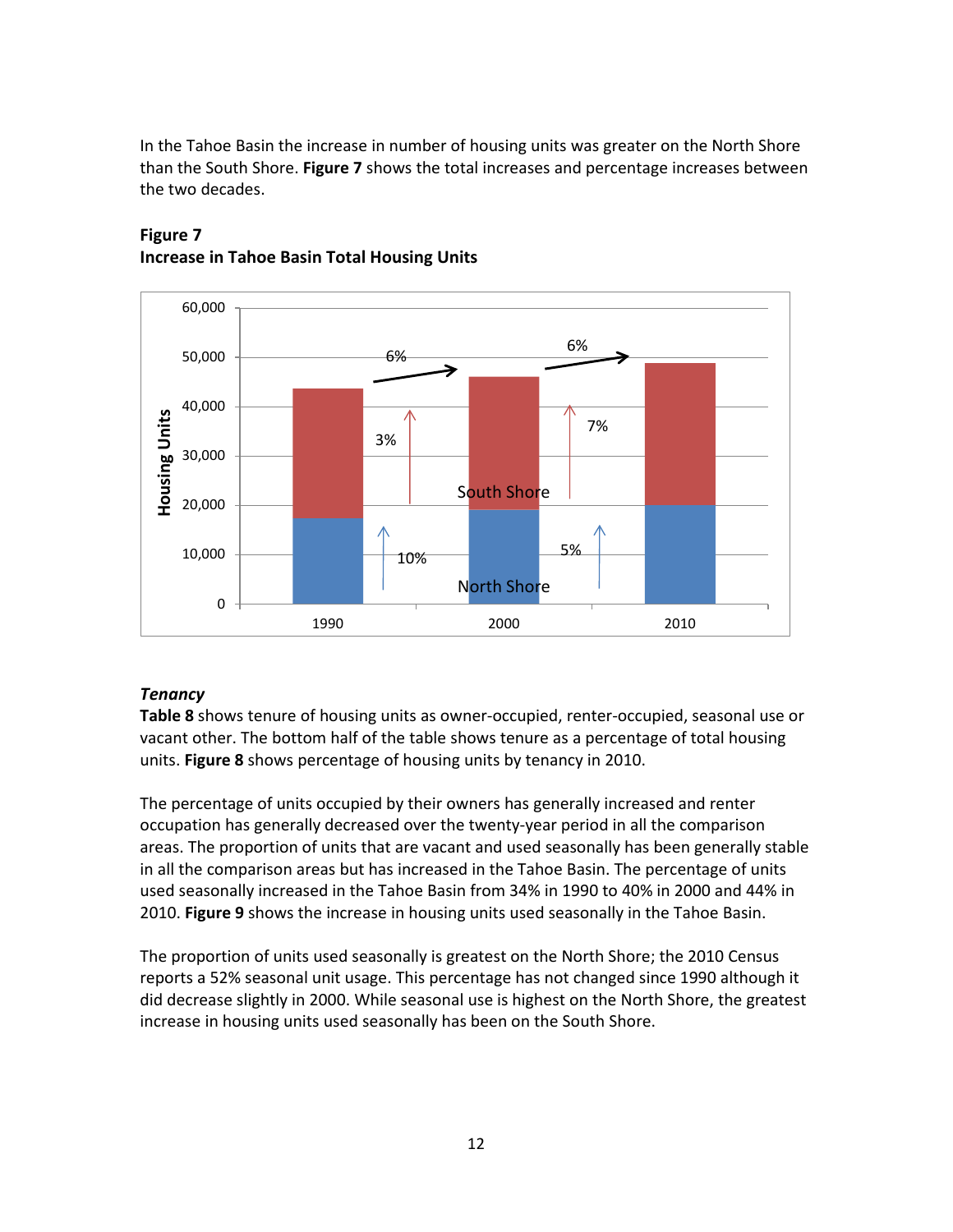| Table 8                                       |  |
|-----------------------------------------------|--|
| <b>Total Housing Units and Tenure by Area</b> |  |

|                      |                  |                            |                      |                                   |                                              |                                    | Housing Units                                            |                                                                                        |                                                         |                                 |                                   |                                             |                        |                                 |                                            |
|----------------------|------------------|----------------------------|----------------------|-----------------------------------|----------------------------------------------|------------------------------------|----------------------------------------------------------|----------------------------------------------------------------------------------------|---------------------------------------------------------|---------------------------------|-----------------------------------|---------------------------------------------|------------------------|---------------------------------|--------------------------------------------|
|                      |                  | <b>Total Housing Units</b> |                      |                                   | Owner-Occupied                               |                                    |                                                          | Renter Occupied                                                                        |                                                         |                                 | Seasonal Use                      |                                             |                        | <b>Otherwise Vacant</b>         |                                            |
| Place                | 1990             | 2000                       | 2010                 | 1990                              | 2000                                         | 2010                               | 1990                                                     | 2000                                                                                   | 2010                                                    | 1990                            | 2000                              | 2010                                        | 1990                   | 2000                            | 2010                                       |
| <b>States</b>        |                  |                            |                      |                                   |                                              |                                    |                                                          |                                                                                        |                                                         |                                 |                                   |                                             |                        |                                 |                                            |
| California           | 11,182,882       | 12,214,549                 | 13,680,081           |                                   | 6,546,334                                    | 7,035,371                          | 4,607,263                                                | 4,956,536                                                                              | 5,542,127                                               |                                 | 236,857                           | 302,815                                     |                        |                                 |                                            |
| Nevada<br>Counties   | 518,858          | 827,457                    | 1,173,814            | 5,773,943<br>255,388              | 457,247                                      | 591,480                            | 210,909                                                  | 293,918                                                                                | 414,770                                                 | 195,385<br>11,258               | 16,526                            | 32,703                                      | 606,291<br>41,303      | 474,822<br>59,766               | 799,768<br>134,861                         |
| El Dorado            |                  | 71,278                     |                      |                                   |                                              |                                    |                                                          |                                                                                        |                                                         |                                 |                                   |                                             | 7,810                  |                                 |                                            |
| Placer               | 61,451<br>77,879 | 107,302                    | 88,159<br>152,648    |                                   | 44,019<br>68,372                             | 51,391<br>94,223                   |                                                          |                                                                                        |                                                         |                                 |                                   |                                             | 4,164                  | 2,725<br>4,015                  |                                            |
| Douglas              | 14,121           | 19,006                     | 23,671               | 32,981<br>45,319<br>7,285         |                                              | 14,105                             | $\begin{array}{c} 13,864 \\ 18,782 \\ 3,286 \end{array}$ |                                                                                        |                                                         |                                 |                                   |                                             | 1,773                  | 84C                             |                                            |
| Washoe               | 112,193          | 143,908                    | 184,841              |                                   |                                              |                                    |                                                          |                                                                                        |                                                         | 6,796<br>1777<br>6,157<br>6,157 | 9.614<br>9.905<br>9.7624<br>9.624 |                                             | 6,742                  |                                 |                                            |
| Carson               | 16,628           | 21,283                     | 23,534               | 55,335<br>9,582<br><b>LS0,502</b> | $\frac{12,183}{78,296}$<br>78,296<br>115,594 | 95,678<br>12,728<br><b>268,125</b> | 46,959<br>6,313<br><b>89,204</b>                         | $\begin{array}{c} 14,920 \\ 25,010 \\ 4,218 \\ 53,788 \\ 7,447 \\ 7,60 \\ \end{array}$ | 18,832<br>38,404<br>5,533<br>67,769<br>8, <b>89,235</b> | $\ddot{a}$                      |                                   | 12,677<br>12,020<br>2,303<br>5,025<br>5,145 | 689                    | 8,200<br>1,016<br><b>16,796</b> | 5,259<br>8,001<br>8,730<br>8,371<br>9,9323 |
| 5-County Region      | 282,272          | 362,777                    | 472,853              |                                   |                                              |                                    |                                                          |                                                                                        |                                                         | 21,388                          | 96<br>25,004                      | 32,170                                      | 21,178                 |                                 |                                            |
| Urban Centers        |                  |                            |                      |                                   |                                              |                                    |                                                          |                                                                                        |                                                         |                                 |                                   |                                             |                        |                                 |                                            |
| Reno-Sparks MSA      | 112,193          | 143,908                    | 186,831              | 55,335                            | 78,296                                       | 97,133                             | 46,959                                                   | 53,788<br>257,582                                                                      | 68,054                                                  | 3,157<br>17,329                 |                                   |                                             | 6,742                  |                                 | 16,557                                     |
| Sacramento MSA       | 609,904          | 714,981                    | 871,793              | 328,106                           | 407,716                                      | 478,512                            | 228,342                                                  |                                                                                        | 309,155                                                 |                                 | 3,624<br>21,374<br>26,262         | 5,087<br>27,508<br>34,986                   | 36,127                 | 8,200<br>28,309<br>67,855       | 56,618                                     |
| San Francisco CMSA   | 2,457,201        | 2,651,275                  | 2,908,294            | ,317,460                          | 478,639                                      | 530,518                            | 1,012,348                                                | 1,078,519                                                                              | ,188,665                                                | 15,851                          |                                   |                                             | 11,542                 |                                 | 154,125                                    |
| <b>Tahoe Basin</b>   | 43,662           | 46,094                     |                      | 10,319                            | 14,943                                       | 13,163                             | 10,910                                                   | 10,583                                                                                 | 10,705                                                  | 14,731                          |                                   |                                             | 7,702                  | 2,313                           |                                            |
| North Lake           | 17,437           | 19,145                     | 48,834<br>20,060     | 3,649                             | 5,683                                        | 5,097                              | 3,396                                                    |                                                                                        | 3,294                                                   | 9,041                           | 18,255<br>9,228<br>9,027          | <b>21,470</b><br>10,387<br>11,083           | 1,351                  | 909                             | <b>3,496</b><br>1,282<br>2,214             |
| South Lake           | 26,225           | 26,949                     | 28,774               | 6,670                             | 9,260                                        | 8,066                              | 7,514                                                    | 3,325<br>7,258                                                                         | 7,411                                                   | 5,690                           |                                   |                                             | 6,351                  | 1,404                           |                                            |
| <b>States</b>        |                  |                            |                      |                                   |                                              |                                    | Percent of Units                                         |                                                                                        |                                                         |                                 |                                   |                                             |                        |                                 |                                            |
| California           | 100%             | 100%                       | 100%                 | 52%                               |                                              | 51%                                | 41%                                                      | 41%                                                                                    | 41%                                                     | 2%<br>2%                        | 2%<br>2%                          | 2%<br>3%                                    |                        | 4%                              | 6%                                         |
| Nevada               | 100%             | 100%                       | 100%                 | 49%                               | 54%<br>55%                                   | 50%                                | 41%                                                      | 36%                                                                                    | 35%                                                     |                                 |                                   |                                             | 5%<br>8%               | 7%                              | 11%                                        |
| Counties             |                  |                            |                      |                                   |                                              |                                    |                                                          |                                                                                        |                                                         |                                 |                                   |                                             |                        |                                 |                                            |
| El Dorado            | 100%             | 100%                       | 100%<br>100%<br>100% | 54%                               | 62%                                          | 58%                                | 23<br>23<br>23<br>23<br>24                               | $73888888$<br>$73777798$                                                               | 22%%%%%<br>22%%%%%                                      | <b>x</b><br>12388               | 13%                               |                                             |                        | 4%                              |                                            |
| Placer               | 100%             | 100%                       |                      |                                   |                                              |                                    |                                                          |                                                                                        |                                                         |                                 |                                   |                                             |                        |                                 |                                            |
| Douglas              | 100%             | 100%                       |                      | 8%<br>52%<br>49%                  | 8<br>8<br>8<br>8<br>8<br>8<br>8<br>8         | 62%<br>60%<br>52%                  |                                                          |                                                                                        |                                                         |                                 | 88888                             |                                             |                        | * * * * *                       |                                            |
| Washoe               | 100%             | 100%                       | 100%                 |                                   |                                              |                                    |                                                          |                                                                                        |                                                         |                                 |                                   |                                             |                        |                                 |                                            |
| Carson               | 100%             | 100%                       | 100%                 | 58%<br>53%                        | 60%                                          | 54%<br>57%                         | $38%$<br>32%                                             |                                                                                        |                                                         | 8 %                             |                                   |                                             | 4%                     |                                 |                                            |
| 5-County Region      | 100%             | 100%                       | 100%                 |                                   | 59%                                          |                                    |                                                          |                                                                                        |                                                         |                                 |                                   |                                             | జ                      |                                 |                                            |
| <b>Urban Centers</b> |                  |                            |                      |                                   |                                              |                                    |                                                          |                                                                                        |                                                         |                                 |                                   |                                             |                        |                                 |                                            |
| Reno-Sparks MSA      | 100%             | 100%                       | 100%                 | 49%                               |                                              |                                    |                                                          |                                                                                        |                                                         |                                 |                                   |                                             | 6%                     |                                 |                                            |
| Sacramento MSA       | 100%             | 100%                       | 100%                 | 54%                               | 54%<br>57%<br>56%                            | 52%<br>55%<br>53%                  | 8<br>8<br>8<br>8<br>8<br>8<br>8<br>8                     | 37%<br>36%<br>41%                                                                      | 36%<br>35%<br>41%                                       | 3%<br>3%<br>1%                  | 3%<br>3%<br>1%                    | * * *<br>3 * *                              | 6%<br>5%               |                                 | <b>3 8 8</b>                               |
| San Francisco CMSA   | 100%             | 100%                       | 100%                 | 54%                               |                                              |                                    |                                                          |                                                                                        |                                                         |                                 |                                   |                                             |                        |                                 |                                            |
| <b>Tahoe Basin</b>   | 100%             | 100%                       | 100%                 | 24%                               | 32%<br>30%<br>34%                            | <b>27%</b><br>25%<br>28%           | $25%$<br>$29%$                                           | <b>23%</b><br>17%<br>27%                                                               | <b>22%</b><br>16%<br>26%                                | 34%                             | 40%                               |                                             | <b>8%</b><br>8%<br>24% | <b>5% %</b>                     | 7888                                       |
| North Lake           | 100%             | 100%                       | 100%<br>100%         | 21%<br>25%                        |                                              |                                    |                                                          |                                                                                        |                                                         | 52%<br>22%                      | 48%<br>33%                        | $488$<br>52%                                |                        |                                 |                                            |
| South Lake           | 100%             | 100%                       |                      |                                   |                                              |                                    |                                                          |                                                                                        |                                                         |                                 |                                   |                                             |                        |                                 |                                            |

Source: Census SF1 file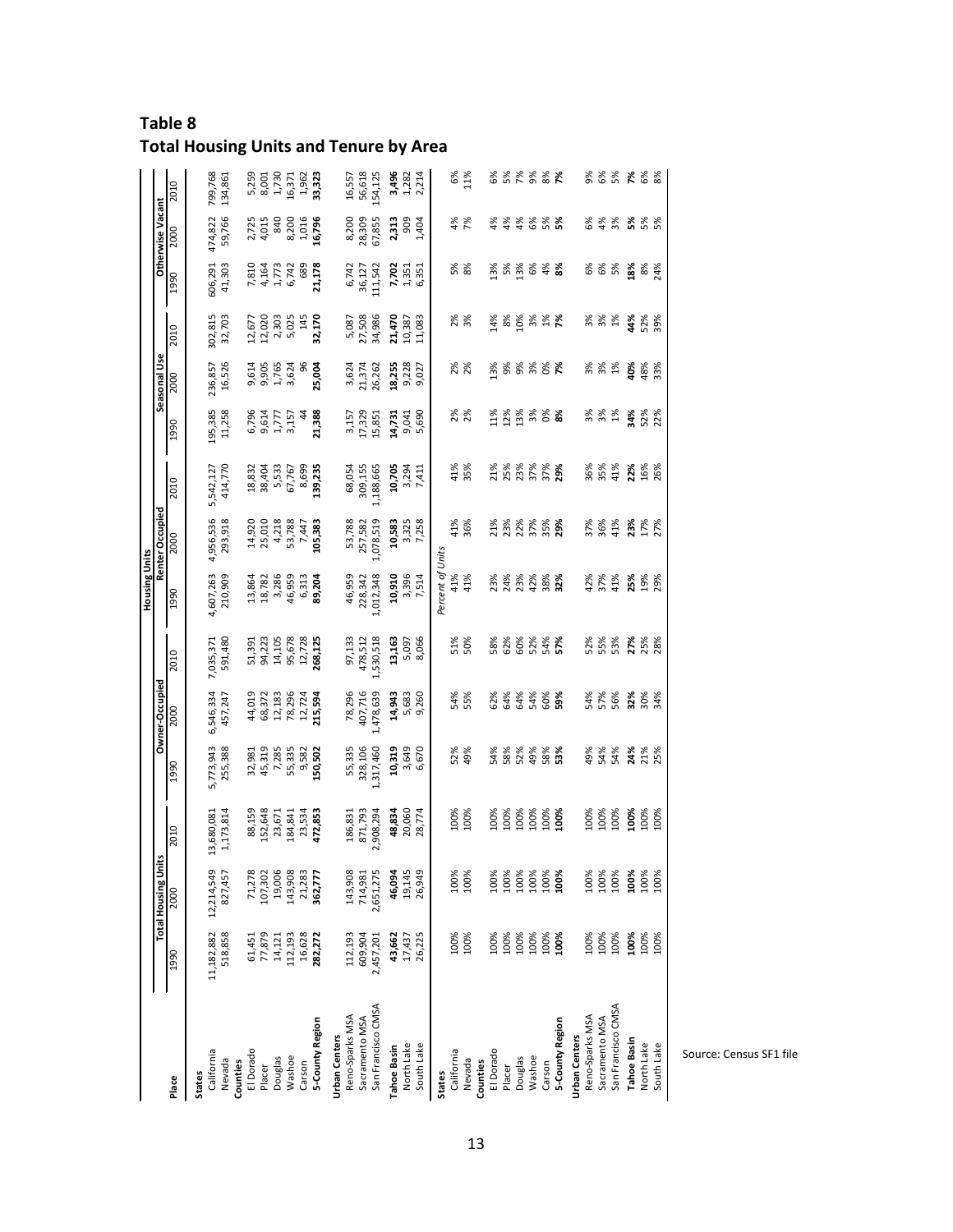**Figure 8 Tenure of Housing Units**



**Figure 9 Tahoe Basin Seasonal Use of Housing Units**



## *Values*

Median home values are shown in **Table 9**. The median home values have been adjusted for inflation using the Bureau of Labor Statistics Consumer Price Index for the West Region. The average annual percentage growth in values ranges between 1.7% and 3.1% in the comparison areas. The average annual percentage growth for the Tahoe Basin has been much higher at 4.0% for the past twenty years.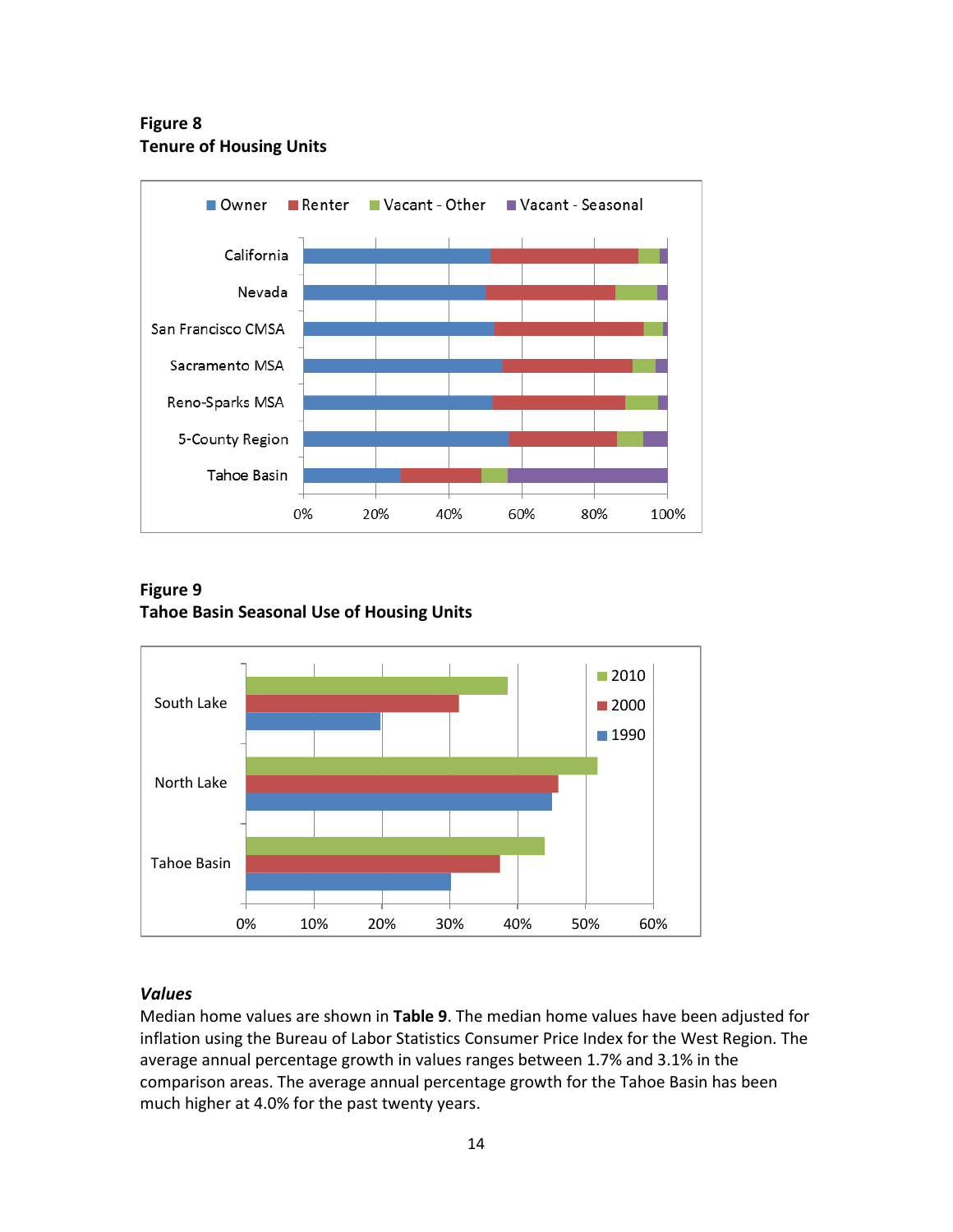|                          |           | <b>Median Home Value</b> |           | Avg. Annual | Total % Change |           |           |
|--------------------------|-----------|--------------------------|-----------|-------------|----------------|-----------|-----------|
| Area                     | 1990      | 2000                     | 2010      | % Change    | 1990-2000      | 2000-2010 | 1990-2010 |
| <b>States</b>            |           |                          |           |             |                |           |           |
| California               | \$328,861 | \$267,646                | \$458,500 | 1.7%        | $-19%$         | 71%       | 39%       |
| Nevada                   | \$160,982 | \$179,696                | \$254,200 | 2.3%        | 12%            | 41%       | 58%       |
| <b>Counties</b>          |           |                          |           |             |                |           |           |
| El Dorado                | \$260,734 | \$246,006                | \$445,700 | 2.7%        | $-6%$          | 81%       | 71%       |
| Placer                   | \$284,284 | \$270,683                | \$427,600 | 2.1%        | $-5%$          | 58%       | 50%       |
| <b>Douglas</b>           | \$203,540 | \$230,061                | \$375,800 | 3.1%        | 13%            | 63%       | 85%       |
| Washoe                   | \$187,055 | \$204,499                | \$295,700 | 2.3%        | 9%             | 45%       | 58%       |
| Carson                   | \$167,038 | \$186,656                | \$270,500 | 2.4%        | 12%            | 45%       | 62%       |
| 5-County Region          | \$220,530 | \$227,581                | \$363,060 | 2.5%        | 3%             | 60%       | 65%       |
| <b>Urban Centers</b>     |           |                          |           |             |                |           |           |
| Reno-Sparks MSA          | \$187,055 | \$204,499                | \$295,200 | 2.3%        | 9%             | 44%       | 58%       |
| Sacramento MSA           | \$229,950 | \$202,095                | \$357,700 | 2.2%        | $-12%$         | 77%       | 56%       |
| San Francisco CMSA       | \$433,491 | \$447,341                | \$637,000 | 1.9%        | 3%             | 42%       | 47%       |
| <b>Tahoe Basin</b>       |           |                          |           |             |                |           |           |
| North Lake               | \$298,040 | \$442,786                | \$648,409 | 4.0%        | 49%            | 46%       | 118%      |
| South Lake               | \$249,064 | \$289,348                | \$531,268 | 3.9%        | 16%            | 84%       | 113%      |
| <b>Total Tahoe Basin</b> | \$282,970 | \$395,574                | \$612,366 | 3.9%        | 40%            | 55%       | 116%      |

| Table 9                                            |
|----------------------------------------------------|
| <b>Median Home Values (Adjusted for Inflation)</b> |

Source: Census SF3 file (1990 and 2000), 2010 5-year American Community Survey (2010)

While several comparison areas saw a drop in the real median home value between 1990 and 2000 the Tahoe Basin had an increase of 40% on average basin-wide. The percentage increase in home values 2000 to 2010 was similar between the Tahoe Basin and the comparison areas as is shown in **Figure 10**.

## **Figure 10 Percentage Change in Home Values**



**Table 10** demonstrates that within the Tahoe Basin the community of Homewood saw the largest increase in median home value, followed by the communities in the Douglas County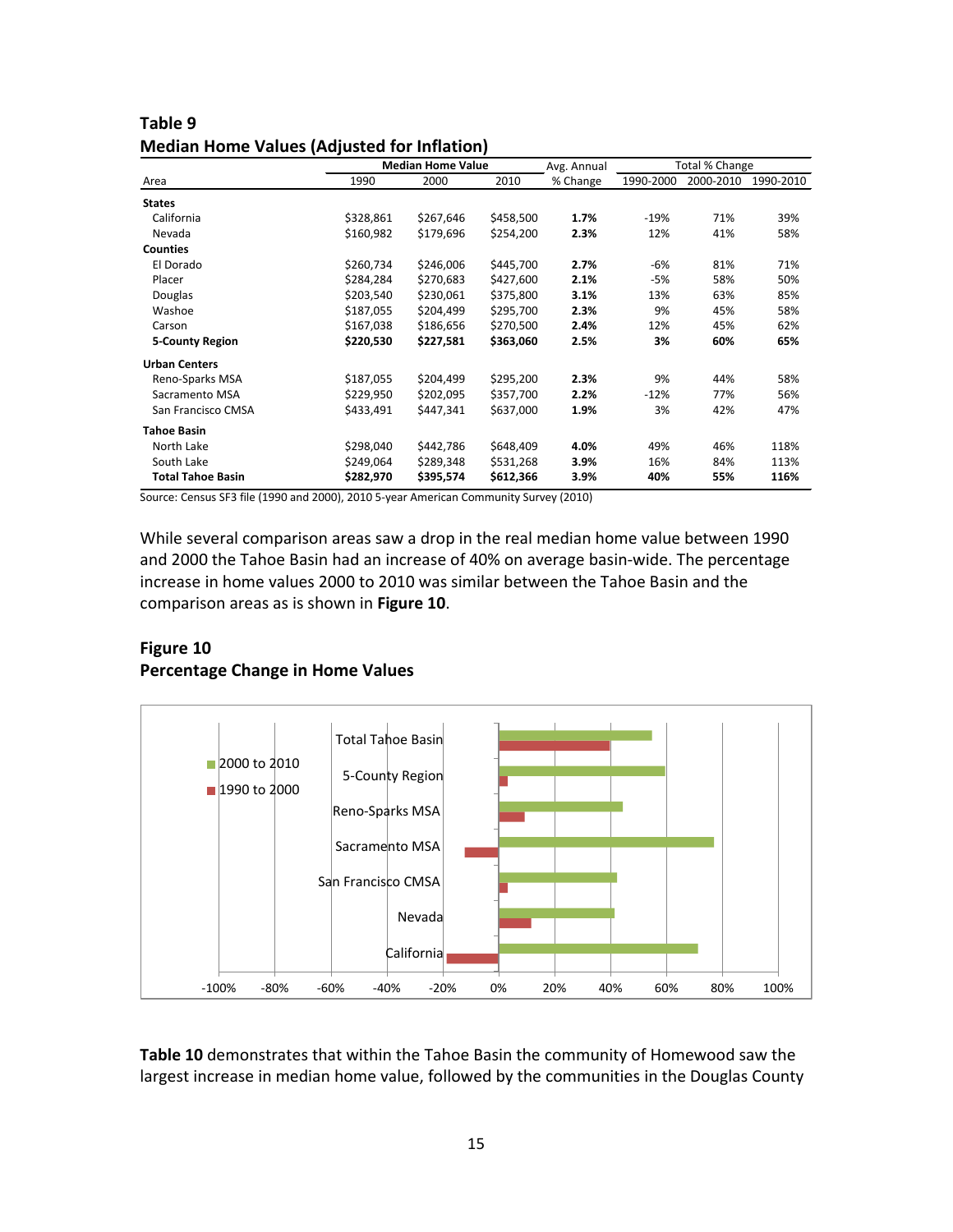portion of the Tahoe Basin. **Figure 11** illustrates that the median housing unit value has historically been and continues to be greater on the North Shore than the South Shore.

## **Table 10 Tahoe Basin Median Home Values (Adjusted for Inflation)**

|                                          | <b>Median Home Value</b> |           | Total     | Total % Change<br>Avg. Annual |          |           |           |           |
|------------------------------------------|--------------------------|-----------|-----------|-------------------------------|----------|-----------|-----------|-----------|
| Area                                     | 1990                     | 2000      | 2010      | Change                        | % Change | 1990-2000 | 2000-2010 | 1990-2010 |
| <b>Tahoe Basin</b>                       |                          |           |           |                               |          |           |           |           |
| Homewood                                 | \$237,688                | \$307,001 | \$802,200 | \$564,512                     | 6.3%     | 29%       | 161%      | 238%      |
| Tahoe Pines / Sunnyside                  | \$266,285                | \$473,283 | \$593,500 | \$327,215                     | 4.1%     | 78%       | 25%       | 123%      |
| Tahoe City                               | \$257,874                | \$385,334 | \$587,700 | \$329,826                     | 4.2%     | 49%       | 53%       | 128%      |
| Lake Forest /Dollar Hill                 | \$397,324                | \$542,251 | \$491,500 | \$94,176                      | 1.1%     | 36%       | $-9%$     | 24%       |
| Carnelian Bay                            | \$266,285                | \$377,994 | \$575,900 | \$309,615                     | 3.9%     | 42%       | 52%       | 116%      |
| Tahoe Vista                              | \$242,398                | \$340,916 | \$646,700 | \$404,302                     | 5.0%     | 41%       | 90%       | 167%      |
| Kings Beach /Brockway                    | \$175,617                | \$238,919 | \$579.800 | \$404,183                     | 6.2%     | 36%       | 143%      | 230%      |
| South Lake Tahoe                         | \$211,867                | \$184,758 | \$410,257 | \$198,390                     | 3.4%     | $-13%$    | 122%      | 94%       |
| Meyers / Hope Valley / Luther Pass       | \$200,597                | \$225,379 | \$448,550 | \$247,953                     | 4.1%     | 12%       | 99%       | 124%      |
| Westside El Dorado /Tahoma               | \$219,184                | \$296,245 | \$495,500 | \$276,316                     | 4.2%     | 35%       | 67%       | 126%      |
| Crystal Bay /surrounding Incline Village | \$486,142                | \$765,605 | \$858,850 | \$372,708                     | 2.9%     | 57%       | 12%       | 77%       |
| Central Incline Village                  | \$352,747                | \$553,767 | \$699,533 | \$346,786                     | 3.5%     | 57%       | 26%       | 98%       |
| Glenbrook/ Kingsbury/ E. Shore Douglas   | \$364,606                | \$451,011 | \$770,767 | \$406,160                     | 3.8%     | 24%       | 71%       | 111%      |
| <b>Total Tahoe Basin</b>                 | \$282,970                | \$395,574 | \$612,366 | \$329,396                     | 3.9%     | 40%       | 55%       | 116%      |

Source: Census SF3 file (1990 and 2000), 2010 5-year American Community Survey (2010)

## **Figure 11 Change in Tahoe Basin Median Home Values**



#### *Rents*

Unlike median home value increases, the cost to rent a housing unit has barely changed over the past twenty years in real terms (after adjusting for inflation). **Table 11** compares median rents between the Tahoe Basin and comparison areas.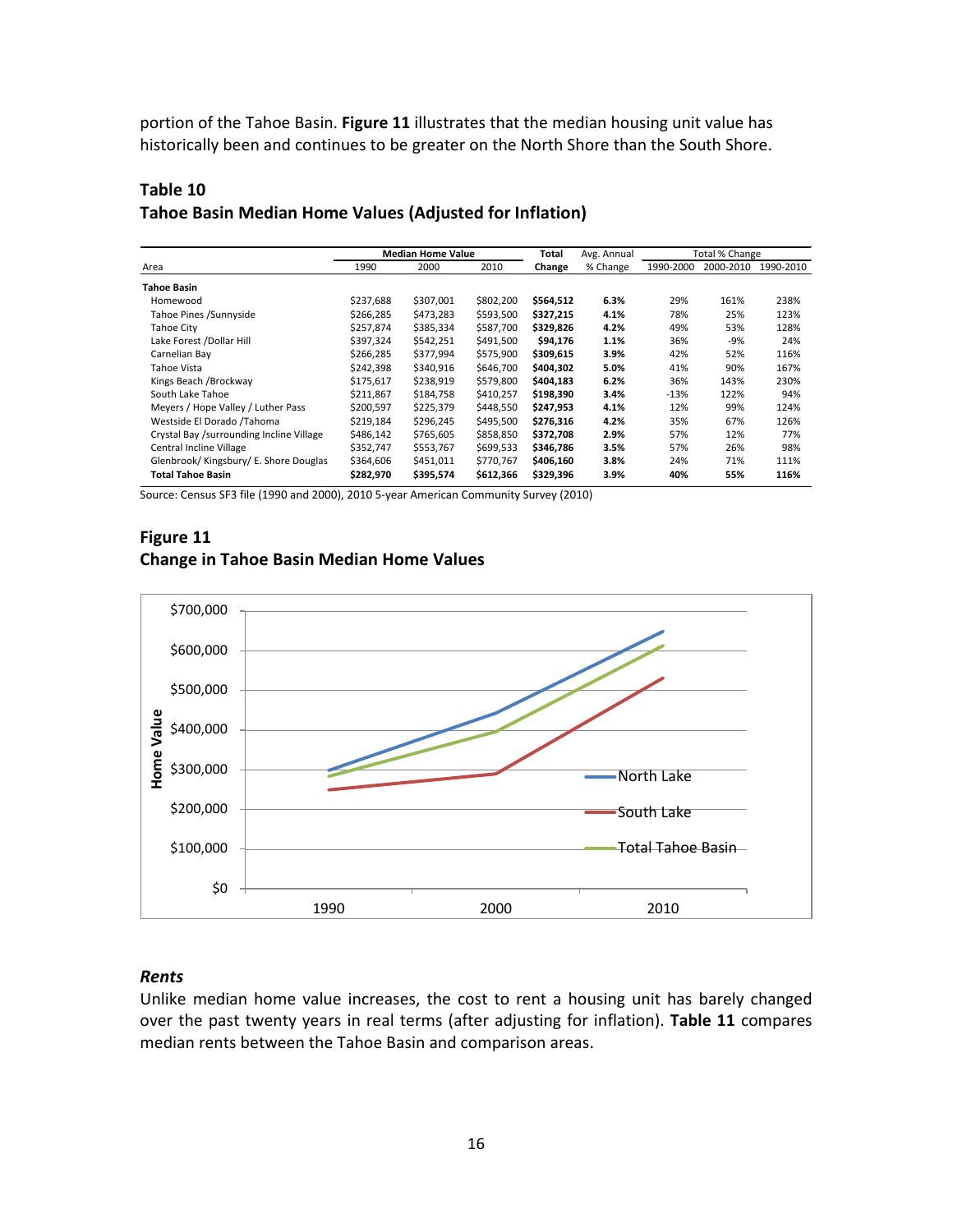|                          |         | <b>Median Rents</b> |         | Avg. Annual | Total % Change |           |           |
|--------------------------|---------|---------------------|---------|-------------|----------------|-----------|-----------|
| Area                     | 1990    | 2000                | 2010    | % Change    | 1990-2000      | 2000-2010 | 1990-2010 |
| <b>States</b>            |         |                     |         |             |                |           |           |
| California               | \$1,043 | \$945               | \$1,147 | 0.5%        | $-9%$          | 21%       | 10%       |
| Nevada                   | \$856   | \$885               | \$998   | 0.8%        | 3%             | 13%       | 17%       |
| Counties                 |         |                     |         |             |                |           |           |
| El Dorado                | \$957   | \$888               | \$1,074 | 0.6%        | $-7%$          | 21%       | 12%       |
| Placer                   | \$967   | \$987               | \$1,151 | 0.9%        | 2%             | 17%       | 19%       |
| Douglas                  | \$1,045 | \$987               | \$1,030 | $-0.1%$     | $-6%$          | 4%        | $-1%$     |
| Washoe                   | \$856   | \$854               | \$911   | 0.3%        | 0%             | 7%        | 6%        |
| Carson                   | \$807   | \$823               | \$885   | 0.5%        | 2%             | 8%        | 10%       |
| 5-County Region          | \$927   | \$908               | \$1,010 | 0.4%        | $-2%$          | 11%       | 9%        |
| <b>Urban Centers</b>     |         |                     |         |             |                |           |           |
| Reno-Sparks MSA          | \$856   | \$854               | \$910   | 0.3%        | 0%             | 7%        | 6%        |
| Sacramento MSA           | \$893   | \$852               | \$1,009 | 0.6%        | $-5%$          | 18%       | 13%       |
| San Francisco CMSA       | \$1,161 | \$1,225             | \$1,305 | 0.6%        | 6%             | 7%        | 12%       |
| Tahoe Basin              |         |                     |         |             |                |           |           |
| North Lake               | \$1,048 | \$1,106             | \$1,228 | 0.8%        | 6%             | 11%       | 17%       |
| South Lake               | \$1,040 | \$1,035             | \$1,094 | 0.3%        | $-1%$          | 6%        | 5%        |
| <b>Total Tahoe Basin</b> | \$1,046 | \$1,084             | \$1,187 | 0.6%        | 4%             | 9%        | 13%       |

## **Table 11 Median Rents (Adjusted for Inflation)**

Source: Census SF3 file (1990 and 2000), 2010 5-year American Community Survey (2010)

Within the Tahoe Basin the most notable change in median rent has been in Tahoe Vista on the North Shore. Median rent in Tahoe Vista increased 4.3% per year on average between 1990 and 2010. Tahoe Basin community median rents are shown in **Table 12.**

## **Table 12**

#### **Tahoe Basin Median Rents (Adjusted for Inflation)**

|                                          |         | <b>Median Rents</b> |         | Total    | Avg. Annual |           | Total % Change |           |
|------------------------------------------|---------|---------------------|---------|----------|-------------|-----------|----------------|-----------|
| Area                                     | 1990    | 2000                | 2010    | Change   | % Change    | 1990-2000 | 2000-2010      | 1990-2010 |
| Tahoe Basin                              |         |                     |         |          |             |           |                |           |
| Homewood                                 | \$1,196 | \$901               | \$1,055 | (\$141)  | $-0.6%$     | $-25%$    | 17%            | $-12%$    |
| Tahoe Pines / Sunnyside                  | \$1,028 | \$967               | \$796   | (\$232)  | $-1.3%$     | $-6%$     | $-18%$         | $-23%$    |
| Tahoe City                               | \$900   | \$1,068             | \$1,194 | \$294    | 1.4%        | 19%       | 12%            | 33%       |
| Lake Forest /Dollar Hill                 | \$1,211 | \$1,149             | \$851   | ( \$360) | $-1.7%$     | $-5%$     | $-26%$         | $-30%$    |
| Carnelian Bay                            | \$1.184 | \$1,174             | \$1,289 | \$105    | 0.4%        | $-1%$     | 10%            | 9%        |
| Tahoe Vista                              | \$870   | \$1.162             | \$2,000 | \$1,130  | 4.3%        | 34%       | 72%            | 130%      |
| Kings Beach / Brockway                   | \$762   | \$824               | \$949   | \$187    | 1.1%        | 8%        | 15%            | 25%       |
| South Lake Tahoe                         | \$866   | \$809               | \$1,112 | \$246    | 1.3%        | $-7%$     | 37%            | 28%       |
| Meyers / Hope Valley / Luther Pass       | \$1,177 | \$1,166             | \$1,056 | (5121)   | $-0.5%$     | $-1%$     | $-9%$          | $-10%$    |
| Westside El Dorado / Tahoma              | \$949   | \$1,177             | \$1,134 | \$185    | 0.9%        | 24%       | -4%            | 20%       |
| Crystal Bay /surrounding Incline Village | \$1,260 | \$1,574             | \$1,536 | \$276    | 1.0%        | 25%       | $-2%$          | 22%       |
| Central Incline Village                  | \$1,023 | \$1,139             | \$1,384 | \$361    | 1.5%        | 11%       | 21%            | 35%       |
| Glenbrook/ Kingsbury/ E. Shore Dougla:   | \$1,170 | \$987               | \$1,074 | (596)    | $-0.4%$     | $-16%$    | 9%             | -8%       |
| Total Tahoe Basin                        | \$1,046 | \$1,084             | \$1,187 | \$141    | 0.6%        | 4%        | 9%             | 13%       |

Source: Census SF3 file (1990 and 2000), 2010 5-year American Community Survey (2010)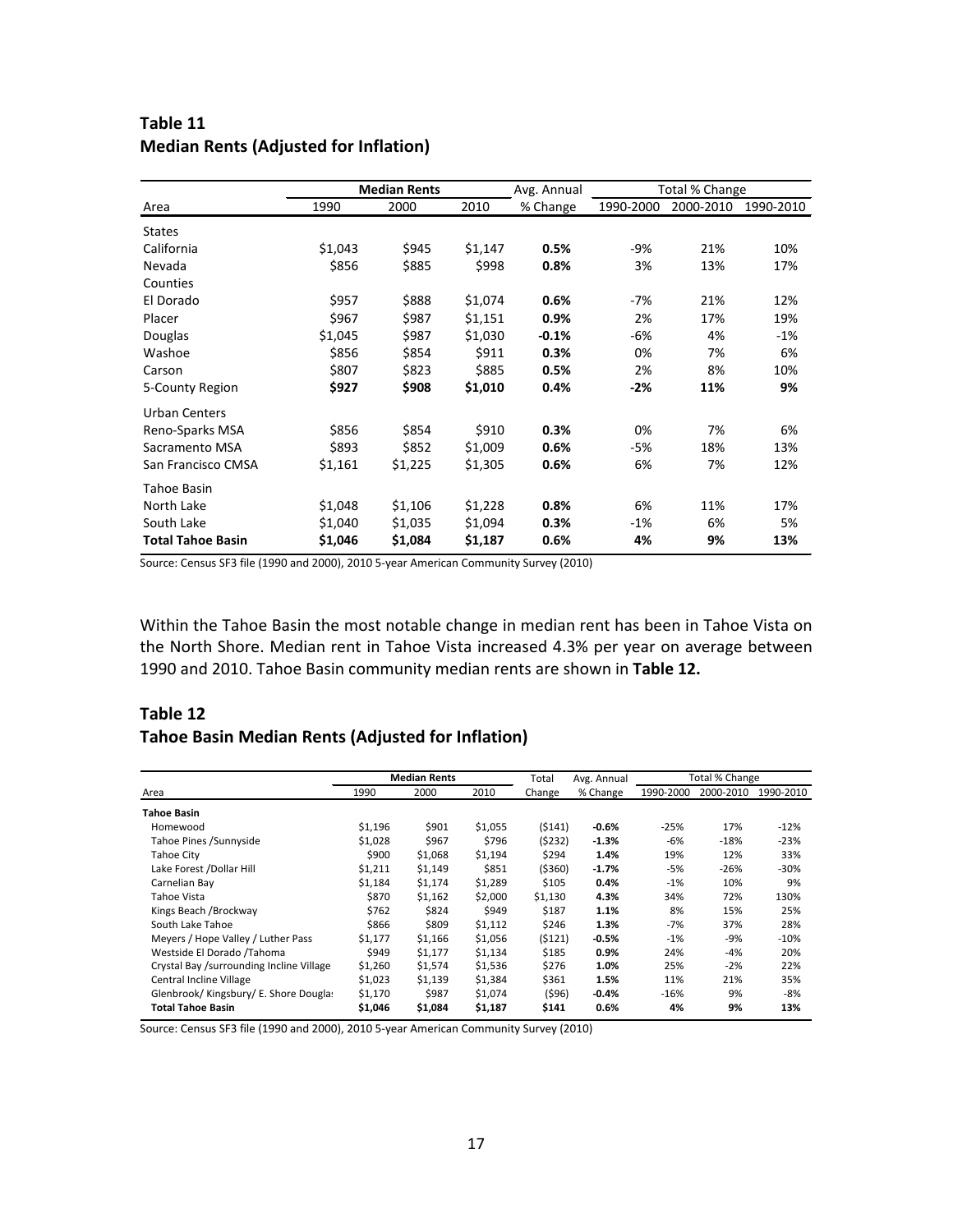#### **Income**

#### *Median Household Income*

Similar to median rents, median household income reported by the Census also saw little change in the comparison areas and no change in the Tahoe Basin after adjusting for inflation using the Bureau of Labor Statistics Consumer Price Index for the West Region.

**Table 13** compares median household income for all areas analyzed. In most comparison areas the median household income increased in real terms between 1990 and 2000 but decreased between 2000 and 2010. The information in **Table 13** is graphically shown in **Figure 12**.

## **Table 13 Median Household Income (adjusted for inflation)**

|                          |          |          |          | Avg. Annual |           | Total % Change |           |
|--------------------------|----------|----------|----------|-------------|-----------|----------------|-----------|
| Area                     | 1990     | 2000     | 2010     | % Change    | 1990-2000 | 2000-2010      | 1990-2010 |
| <b>States</b>            |          |          |          |             |           |                |           |
| California               | \$60,218 | \$60,101 | \$60,883 | 0.1%        | 0%        | 1%             | 1%        |
| Nevada                   | \$52,165 | \$56,416 | \$55,726 | 0.3%        | 8%        | $-1%$          | 7%        |
| <b>Counties</b>          |          |          |          |             |           |                |           |
| El Dorado                | \$58,973 | \$65,151 | \$70,000 | 0.9%        | 10%       | 7%             | 19%       |
| Placer                   | \$63,251 | \$72,808 | \$74,447 | 0.8%        | 15%       | 2%             | 18%       |
| Douglas                  | \$59,227 | \$65,613 | \$60,721 | 0.1%        | 11%       | $-7%$          | 3%        |
| Washoe                   | \$53,646 | \$57,977 | \$55,658 | 0.2%        | 8%        | $-4%$          | 4%        |
| Carson                   | \$53,106 | \$52,908 | \$52,067 | $-0.1%$     | 0%        | $-2%$          | $-2%$     |
| <b>5-County Region</b>   | \$57,640 | \$62,892 | \$62,579 | 0.4%        | 9%        | 0%             | 9%        |
| <b>Urban Centers</b>     |          |          |          |             |           |                |           |
| Reno-Sparks MSA          | \$53,646 | \$57,977 | \$55,724 | 0.2%        | 8%        | $-4%$          | 4%        |
| Sacramento MSA           | \$55,064 | \$58,345 | \$60,330 | 0.5%        | 6%        | 3%             | 10%       |
| San Francisco CMSA       | \$69,740 | \$78,489 | \$75,989 | 0.4%        | 13%       | $-3%$          | 9%        |
| <b>Tahoe Basin</b>       |          |          |          |             |           |                |           |
| North Lake               | \$60,409 | \$69,039 | \$60,948 | 0.0%        | 14%       | $-12%$         | 1%        |
| South Lake               | \$59,057 | \$66,482 | \$52,465 | $-0.6%$     | 13%       | $-21%$         | $-11%$    |
| <b>Total Tahoe Basin</b> | \$60,409 | \$68,003 | \$60,833 | 0.0%        | 13%       | $-11%$         | 1%        |

Source: Census SF3 file (1990 and 2000), 2010 5-year American Community Survey (2010)

Within the Tahoe Basin median household income grew in real dollars (after adjusting for inflation) in some communities and declined in other communities. The Kings Beach/Brockway area on the North Shore saw the largest increase in median household income, followed by Homewood, Crystal Bay and the area surrounding Incline Village. The greatest decreases in median household income were also on the North Shore in the Lake Forest/Dollar Point area and the Tahoe Pines/Sunnyside area. Tahoe Basin median household income by community is shown in **Table 14**.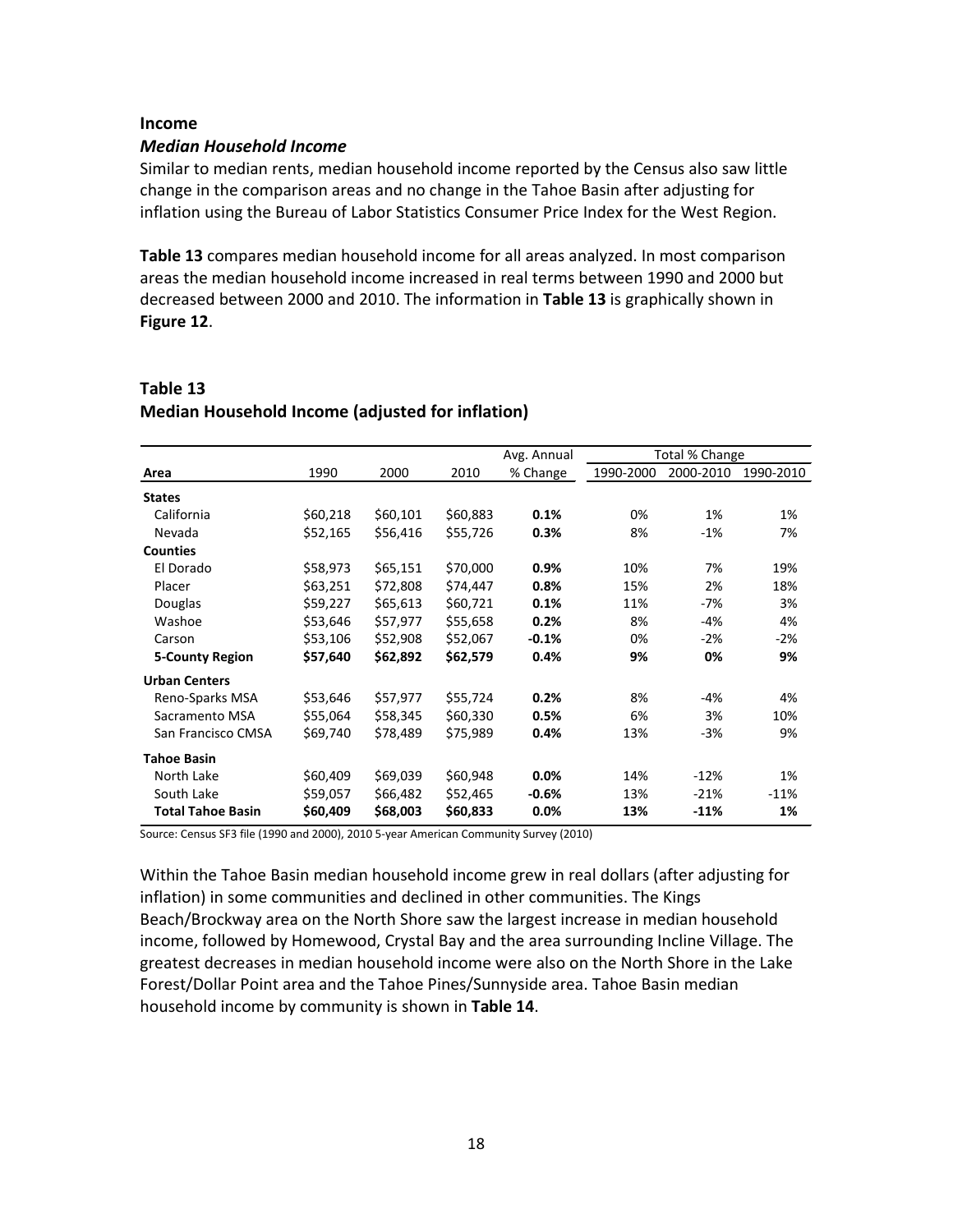**Figure 12 Median Household Income by Area**



## **Table 14 Tahoe Basin Median Household Income (adjusted for inflation)**

|                                          |          |           |           | Total      | Avg. Annual |           | Total % Change |           |
|------------------------------------------|----------|-----------|-----------|------------|-------------|-----------|----------------|-----------|
| Tahoe Basin                              | 1990     | 2000      | 2010      | Change     | % Change    | 1990-2000 | 2000-2010      | 1990-2010 |
|                                          |          |           |           |            |             |           |                |           |
| Homewood                                 | \$36,015 | \$76,139  | \$60,833  | \$24,818   | 2.7%        | 111%      | $-20%$         | 69%       |
| Tahoe Pines / Sunnyside                  | \$66,077 | \$79,091  | \$51,875  | (514, 202) | $-1.2%$     | 20%       | $-34%$         | $-21%$    |
| Tahoe City                               | \$60,409 | \$66,020  | \$70,636  | \$10,227   | 0.8%        | 9%        | 7%             | 17%       |
| Lake Forest /Dollar Hill                 | \$62,579 | \$62,087  | \$44,563  | (518,016)  | $-1.7%$     | $-1%$     | $-28%$         | $-29%$    |
| Carnelian Bay                            | \$72,267 | \$69,039  | \$91,694  | \$19,427   | 1.2%        | $-4%$     | 33%            | 27%       |
| Tahoe Vista                              | \$52.692 | \$65.751  | \$60.948  | \$8.256    | 0.7%        | 25%       | -7%            | 16%       |
| Kings Beach / Brockway                   | \$34,953 | \$41,750  | \$71,250  | \$36,297   | 3.6%        | 19%       | 71%            | 104%      |
| South Lake Tahoe                         | \$41,431 | \$41,169  | \$52,513  | \$11,082   | 1.2%        | $-1%$     | 28%            | 27%       |
| Meyers / Hope Valley / Luther Pass       | \$63,565 | \$68,003  | \$51,213  | (512, 353) | $-1.1%$     | 7%        | $-25%$         | $-19%$    |
| Westside El Dorado /Tahoma               | \$56,525 | \$64,960  | \$52,417  | (54, 108)  | $-0.4%$     | 15%       | $-19%$         | -7%       |
| Crystal Bay /surrounding Incline Village | \$82,954 | \$102,210 | \$107,047 | \$24,093   | 1.3%        | 23%       | 5%             | 29%       |
| Central Incline Village                  | \$53,292 | \$71,089  | \$56,205  | \$2,913    | 0.3%        | 33%       | $-21%$         | 5%        |
| Glenbrook/ Kingsbury/ E. Shore Douglas   | \$61,589 | \$75,722  | \$68,512  | \$6,923    | 0.5%        | 23%       | $-10%$         | 11%       |
| <b>Total Tahoe Basin</b>                 | \$60,409 | \$68,003  | \$60,833  | \$424      | $0.0\%$     | 13%       | $-11%$         | 1%        |

Source: Census SF3 file (1990 and 2000), 2010 5-year American Community Survey (2010)

**Figure 13** shows the Tahoe Basin communities that experienced positive and negative total changes in median household income over the twenty year period.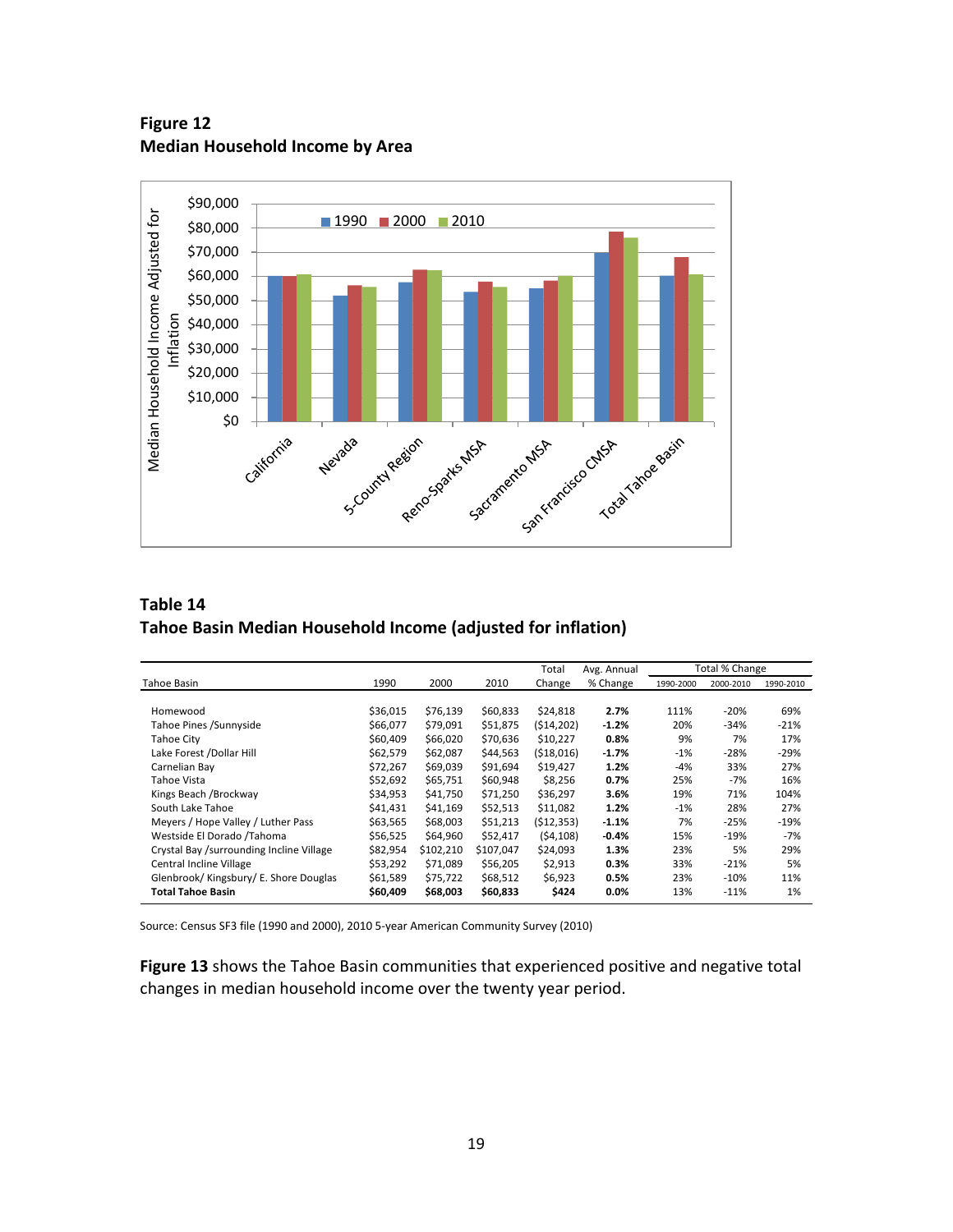

**Figure 13 Tahoe Basin Change in Median Household Income 1990 to 2010**

#### *Income Distribution*

Total number and percentage of households within certain income ranges is shown in **Table 15** for the Tahoe Basin and comparison areas for Census 2010. The table and **Figure 14** show that the greatest proportion of households have income between \$50,000 and \$75,000 in the Tahoe Basin and all comparison areas with the exception of the San Francisco CMSA which has the greatest proportion of households with income between \$100,000 and \$150,000.

Of all the comparison areas the Tahoe Basin has the largest percentage of households with income less than \$10,000. The Tahoe Basin has one of the smallest percentages of households with income greater than \$150,000.

#### *Sources of Income*

There are several sources of household income including wages and salaries, selfemployment, interest, dividends, rental income, social security, public assistance, and retirement income. As is shown in **Figure 15**, wage and salary income typically dominates the source of household income. In the comparison areas the number of households with wage or salary income has grown with population growth. The Tahoe Basin showed this trend in the first decade but between 2000 and 2010 this trend reversed such that by 2010 fewer households had wage or salary income than in 1990 despite the slight population increase. This reverse of trend is shown in **Table 16**.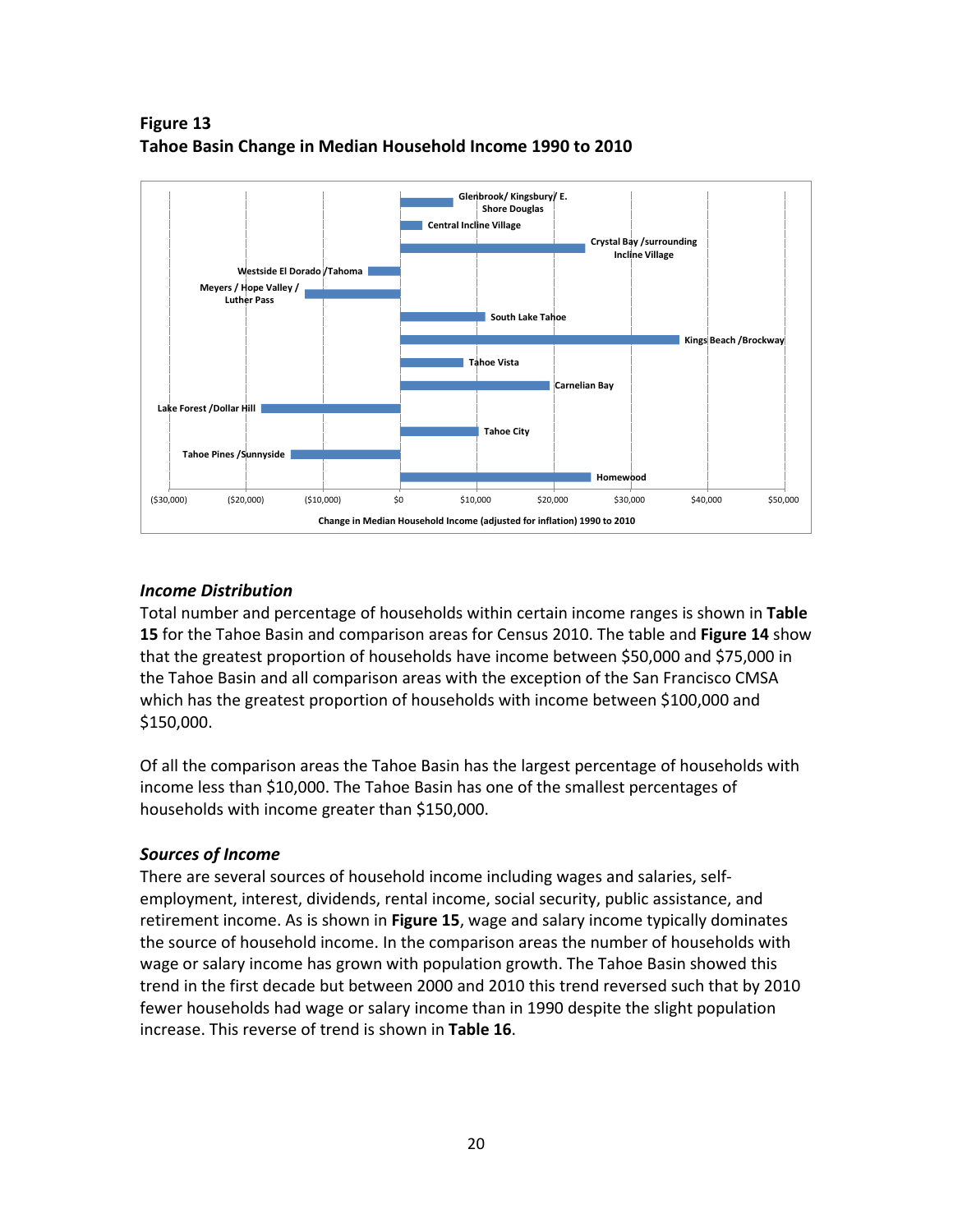| Table 15                                          |
|---------------------------------------------------|
| <b>Census 2010 Distribution of Income by Area</b> |

|                                                                                                                                                                                | <b>HOUSEHOLDS</b> | than<br>000<br>Less<br>510 | \$10,000 to<br>\$14,999                   | \$15,000 to<br>\$24,999                    | \$25,000 to<br>\$34,999                    | \$35,000 to<br>\$49,999                    | \$50,000 to<br>\$74,999             | \$75,000 to<br>\$99,999                                | \$100,000 to<br>\$149,999                     | \$150,000 to<br>\$199,999    | \$200,000 or<br>more |
|--------------------------------------------------------------------------------------------------------------------------------------------------------------------------------|-------------------|----------------------------|-------------------------------------------|--------------------------------------------|--------------------------------------------|--------------------------------------------|-------------------------------------|--------------------------------------------------------|-----------------------------------------------|------------------------------|----------------------|
| Source: Census SF3 file (1990 and 2000), 2010 5-year American Community Survey (2010)<br>Source: Census SF3 file (1990 and 2000), 2010 5-year American Community Survey (2010) |                   |                            |                                           |                                            |                                            |                                            |                                     |                                                        |                                               |                              |                      |
|                                                                                                                                                                                | 12,392,852        | 658,672                    | 631,056                                   | 1,173,282                                  | 1,133,156                                  | 1,568,638                                  | 2,183,946                           | 1,586,032                                              | 1,861,933                                     | 790,965                      | 305,172              |
|                                                                                                                                                                                | 979,621           | 55,595                     | 38,868                                    | 93,880                                     | 103,404                                    | 142,975                                    | 204,802                             | 135,345                                                | 129,777                                       | 41,141                       | 33,834               |
|                                                                                                                                                                                | 68,394            | 2,483                      | 2,213                                     |                                            |                                            |                                            |                                     |                                                        |                                               |                              | 4,836                |
|                                                                                                                                                                                |                   |                            |                                           |                                            |                                            |                                            |                                     |                                                        |                                               | 5,252<br>10,830              | 9,046                |
|                                                                                                                                                                                | 129,153<br>19,183 | 4,496<br>788               | 4,486<br>555<br>7,184<br>19,680<br>19,580 | 4,818<br>9,230<br>9,930<br>16,083<br>2,391 | 6,146<br>9,754<br>96,718<br>2,196<br>2,725 | 7,971<br>14,810<br>2,597<br>2,311<br>3,311 | 12,967<br>22,236<br>31,674<br>4,116 | 9,388<br>19,509<br>11,426<br>2,832<br>2,8307<br>56,307 | 12,320<br>24,756<br>29,043<br>23,087<br>2,687 | 798                          |                      |
|                                                                                                                                                                                | 160,797           | 9,207                      |                                           |                                            |                                            |                                            |                                     |                                                        |                                               | 6,372<br>925                 | 1,138<br>6,568       |
|                                                                                                                                                                                | 21,467            | 1,300                      |                                           |                                            |                                            |                                            |                                     |                                                        |                                               |                              | 467                  |
| 5-County Region                                                                                                                                                                | 398,994           | 18,274                     |                                           | 34,452                                     |                                            | 51,018                                     | 74,898                              |                                                        | 65,408                                        | 24,177                       | 22,055               |
|                                                                                                                                                                                |                   |                            |                                           |                                            |                                            |                                            |                                     |                                                        |                                               |                              |                      |
| Reno-Sparks MSA                                                                                                                                                                | 162,623           | 9,261                      |                                           |                                            | 17,104                                     | 22,572                                     | 32,217                              |                                                        |                                               |                              | 6,633                |
| Sacramento MSA                                                                                                                                                                 | 775,432           | 36,857                     | 7,217<br>37,844                           |                                            | 74,071                                     |                                            | 145,988                             | 21,680<br>106,114                                      | 23,306<br>119,997                             | 6,372<br>46,082              | 35,505               |
| San Francisco CMSA                                                                                                                                                             | 2,674,138         | 123,806                    | 109,408                                   | 16,261<br>70,777<br>195,305                | 89,244                                     | 102,197<br>277,791                         | 425,708                             | 347,103                                                | 178,418                                       | 241,932                      | 285,423              |
|                                                                                                                                                                                | 21,989            | 1,454                      | 1,122                                     | 1,813                                      | 2,460                                      | 2,988                                      | 4,420                               | 2,625                                                  | 2,732                                         | 1,092                        | 1,283                |
|                                                                                                                                                                                |                   |                            |                                           |                                            |                                            |                                            |                                     |                                                        |                                               |                              |                      |
|                                                                                                                                                                                | 100%              | 5%<br>6%                   | <b>S%</b><br>4%                           | 9%                                         | 9%                                         |                                            | 18%                                 | 13%                                                    | 15%                                           |                              | 6%                   |
|                                                                                                                                                                                | 100%              |                            |                                           | 10%                                        | 11%                                        | 13%<br>15%                                 | 21%                                 | 14%                                                    | 13%                                           | 6%<br>4%                     | 3%                   |
|                                                                                                                                                                                |                   |                            |                                           |                                            |                                            |                                            |                                     |                                                        |                                               |                              |                      |
|                                                                                                                                                                                | 100%              |                            |                                           | 7%<br>7%                                   |                                            | 12%                                        | 19%                                 | 14%                                                    | 18%                                           |                              |                      |
|                                                                                                                                                                                |                   |                            |                                           |                                            | <b>\$ \$ \$</b>                            | 11%                                        | 17%                                 | 15%                                                    | 19%                                           |                              |                      |
|                                                                                                                                                                                |                   | * * * * * * <b>*</b>       | * * * *                                   | $288$<br>$128$<br>$128$                    |                                            | 14%                                        | 20%<br>20%                          | 16%                                                    | 14%                                           | 8 8 8 8 8 8 8<br>8 8 9 9 9 8 | * * * * * * *        |
|                                                                                                                                                                                |                   |                            |                                           |                                            | 11%                                        |                                            |                                     | 13%                                                    | 14%                                           |                              |                      |
|                                                                                                                                                                                |                   |                            | 8%<br>4%                                  |                                            | $\frac{8}{9}$                              | $14%$<br>$15%$<br>$13%$                    | 19%<br>19%                          | 13%<br>14%                                             | 13%<br>16%                                    |                              |                      |
| 5-County Region                                                                                                                                                                |                   |                            |                                           |                                            |                                            |                                            |                                     |                                                        |                                               |                              |                      |
|                                                                                                                                                                                |                   |                            |                                           |                                            |                                            |                                            |                                     |                                                        |                                               |                              |                      |
| Reno-Sparks MSA                                                                                                                                                                | 100%              |                            |                                           | 10%                                        | 11%                                        | 14%                                        | 20%                                 | 13%                                                    | 14%                                           |                              | 4%                   |
| Sacramento MSA                                                                                                                                                                 | 100%              |                            | <b>s</b> & &                              | 9%<br>7%                                   | 10%<br>7%                                  | 13%<br>10%                                 | 19%                                 | 14%                                                    | 15%<br>18%                                    | <b>¥ &amp; &amp;</b>         | 5%<br>11%            |
| San Francisco CMSA                                                                                                                                                             | 100%              |                            |                                           |                                            |                                            |                                            | 16%                                 | 13%                                                    |                                               |                              |                      |
| Tahoe Basin                                                                                                                                                                    | 100%              | 7%                         | 5%                                        | 8%                                         | 11%                                        | 14%                                        | 20%                                 | 12%                                                    | 12%                                           | š,                           | 6%                   |
|                                                                                                                                                                                |                   |                            |                                           |                                            |                                            |                                            |                                     |                                                        |                                               |                              |                      |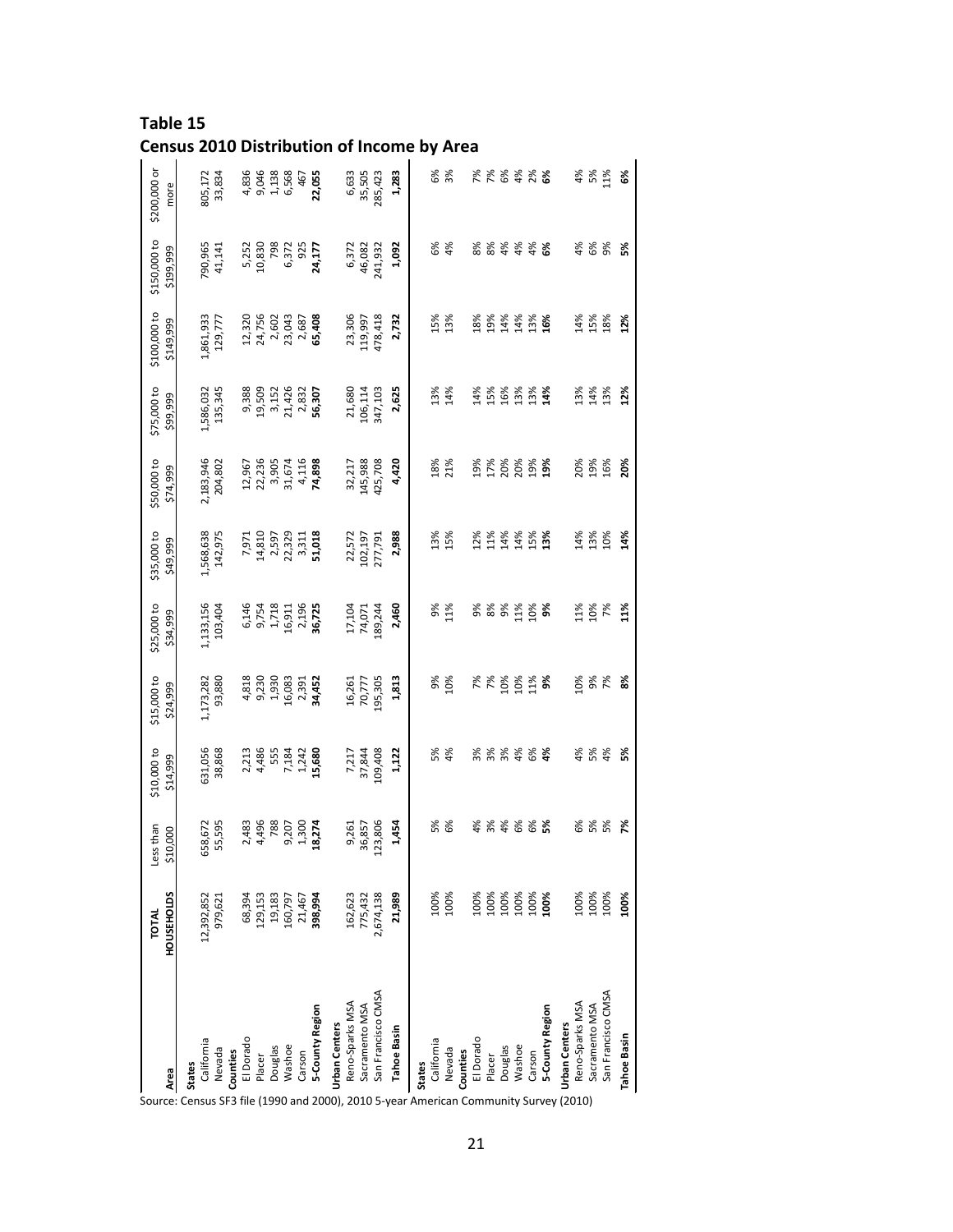**Figure 14 Census 2010 Income Distribution by Area**



**Figure 15 Percent of Households with Wage or Salary Income**

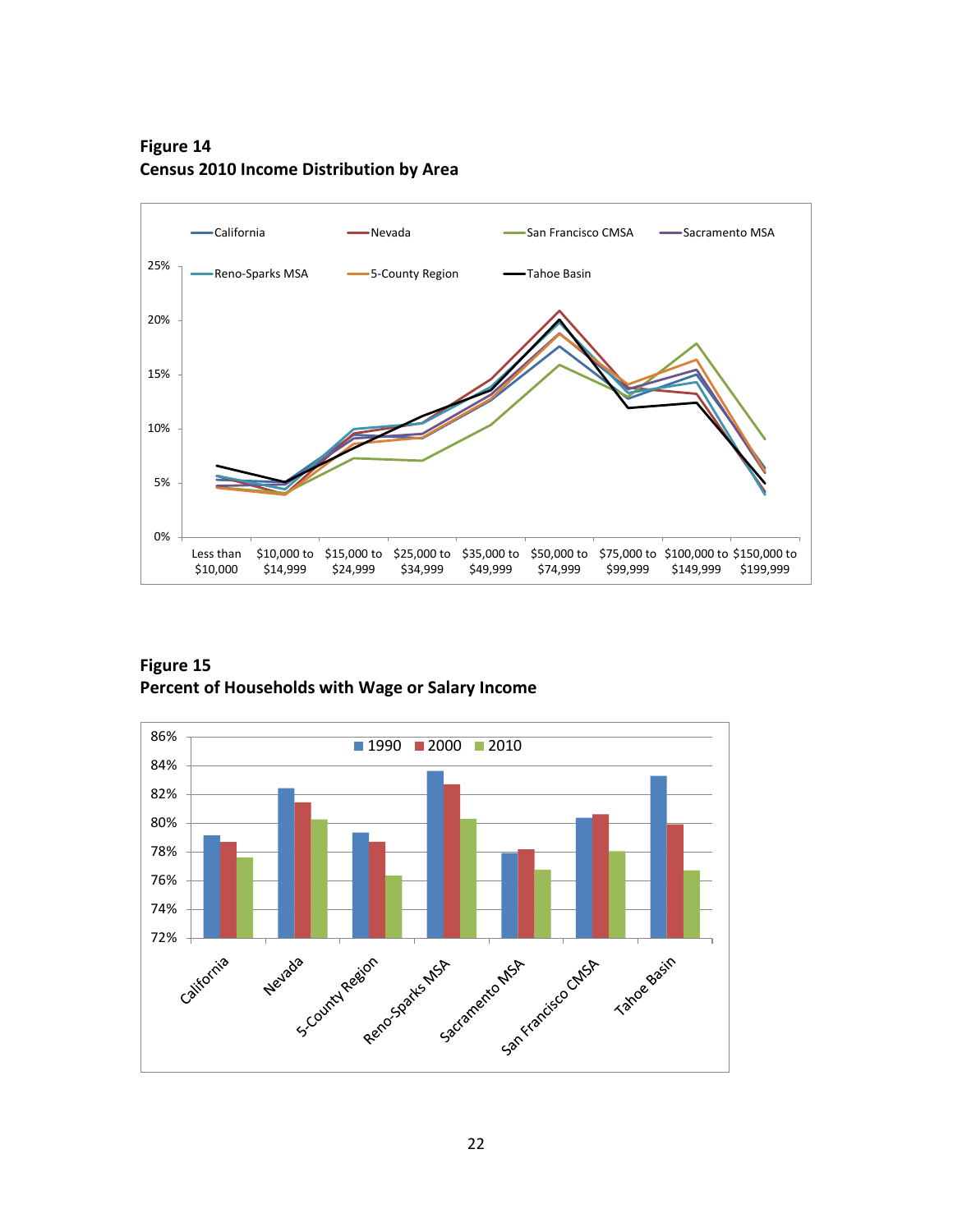## **Table 16 Number of Households with Wages or Salary Income**

|                          |           |           |           | Avg. Annual | Total % Change |           |           |
|--------------------------|-----------|-----------|-----------|-------------|----------------|-----------|-----------|
| Area                     | 1990      | 2000      | 2010      | % Change    | 1990-2000      | 2000-2010 | 1990-2010 |
| <b>States</b>            |           |           |           |             |                |           |           |
| California               | 8,232,936 | 9,061,005 | 9,621,048 | 0.8%        | 10%            | 6%        | 17%       |
| Nevada                   | 385,486   | 612,561   | 786,435   | 3.6%        | 59%            | 28%       | 104%      |
| <b>Counties</b>          |           |           |           |             |                |           |           |
| El Dorado                | 35,487    | 44.618    | 51,463    | 1.9%        | 26%            | 15%       | 45%       |
| Placer                   | 49,070    | 71,443    | 94,691    | 3.3%        | 46%            | 33%       | 93%       |
| Douglas                  | 8,384     | 12,332    | 13,752    | 2.5%        | 47%            | 12%       | 64%       |
| Washoe                   | 85,673    | 109,355   | 129,113   | 2.1%        | 28%            | 18%       | 51%       |
| Carson                   | 12,181    | 15,283    | 15,702    | 1.3%        | 25%            | 3%        | 29%       |
| <b>5-County Region</b>   | 190,795   | 253,031   | 304,721   | 2.4%        | 33%            | 20%       | 60%       |
| <b>Urban Centers</b>     |           |           |           |             |                |           |           |
| Reno-Sparks MSA          | 85,673    | 109,355   | 130,591   | 2.1%        | 28%            | 19%       | 52%       |
| Sacramento MSA           | 434819    | 520,552   | 595,314   | 1.6%        | 20%            | 14%       | 37%       |
| San Francisco CMSA       | 1,877,377 | 2,063,816 | 2,087,910 | 0.5%        | 10%            | 1%        | 11%       |
| <b>Tahoe Basin</b>       |           |           |           |             |                |           |           |
| North Lake               | 5,911     | 7,157     | 5,484     | $-0.4%$     | 21%            | $-23%$    | -7%       |
| South Lake               | 12,763    | 14,423    | 11,390    | $-0.6%$     | 13%            | $-21%$    | $-11%$    |
| <b>Total Tahoe Basin</b> | 18,674    | 21,580    | 16,874    | $-0.5%$     | 16%            | $-22%$    | $-10%$    |

Source: Census SF3 file (1990 and 2000), 2010 5-year American Community Survey (2010)

In all areas the trend between Censuses has been a decrease in the dominance of wage and salary income. Wage and salary income fell more in the second decade than the first in all areas; however, the fall was greatest in the Tahoe Basin. The fall was most acute on the North Shore. This trend is shown in **Table 17**.

#### **Table 17 Tahoe Basin Households with Wages or Salary Income**

| Area                   | 1990 | 2000 | 2010 |
|------------------------|------|------|------|
| <b>States</b>          |      |      |      |
| California             | 79%  | 79%  | 78%  |
| Nevada                 | 82%  | 81%  | 80%  |
| <b>Counties</b>        |      |      |      |
| El Dorado              | 75%  | 76%  | 75%  |
| Placer                 | 76%  | 76%  | 73%  |
| Douglas                | 79%  | 75%  | 72%  |
| Washoe                 | 84%  | 83%  | 80%  |
| Carson                 | 77%  | 76%  | 73%  |
| <b>5-County Region</b> | 79%  | 79%  | 76%  |
| <b>Urban Centers</b>   |      |      |      |
| Reno-Sparks MSA        | 84%  | 83%  | 80%  |
| Sacramento MSA         | 78%  | 78%  | 77%  |
| San Francisco CMSA     | 80%  | 81%  | 78%  |
| <b>Tahoe Basin</b>     | 83%  | 80%  | 77%  |
| North Lake             | 82%  | 80%  | 73%  |
| South Lake             | 84%  | 80%  | 79%  |

Source: Census SF3 file (1990 and 2000), 2010 5-year American Community Survey (2010)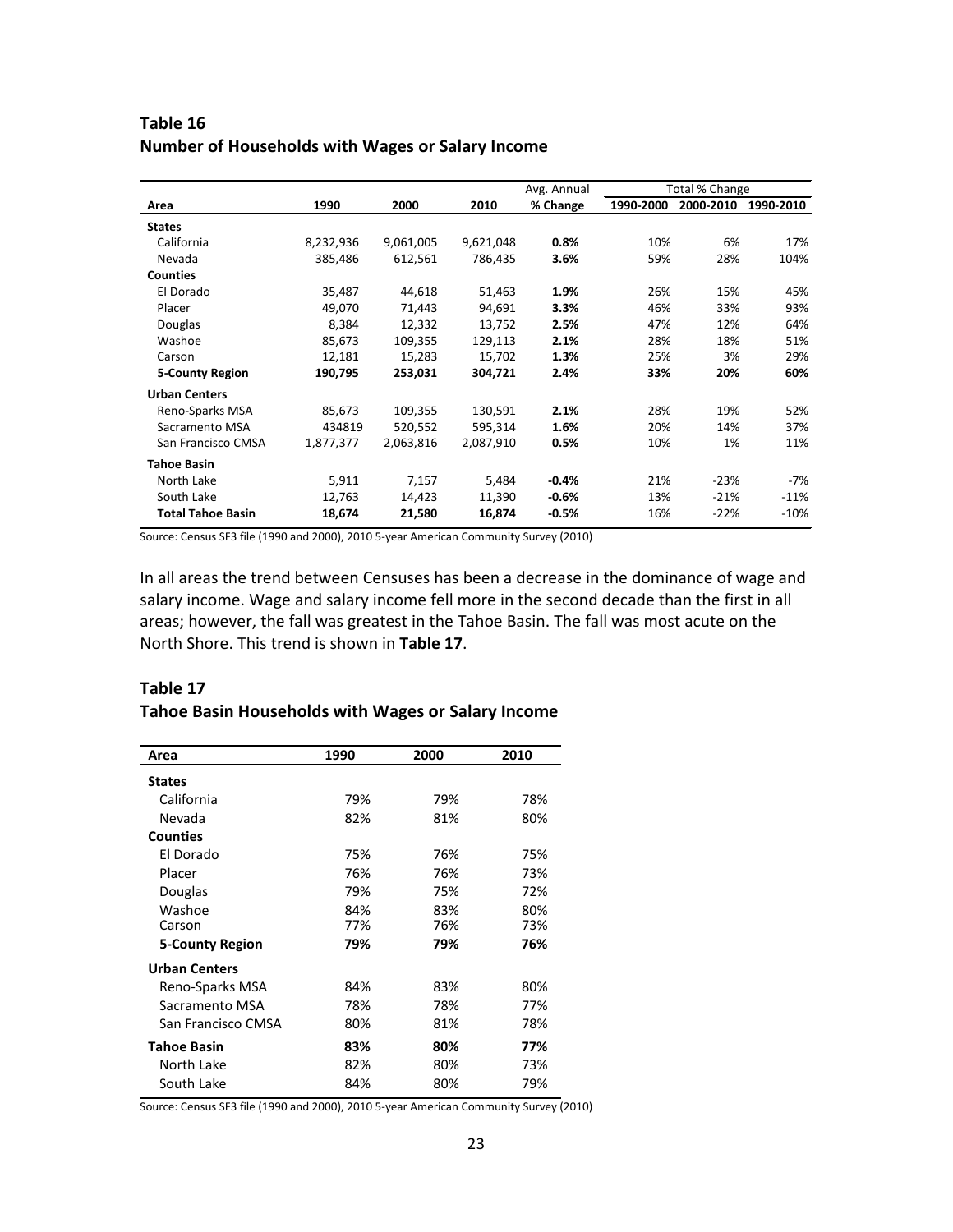**Table 18** shows the number of households with wage and salary income in the Tahoe Basin communities. The number of households with wage and salary incomes decreased the most in the communities along East Shore Douglas County, and the North Shore communities of Tahoe Vista, Kings Beach/Brockway, and Crystal Bay; they increased the most in Lake Forest/Dollar Hill, Central Incline Village, and the City of South Lake Tahoe.

#### **Table 18 Tahoe Basin Households with Wages or Salary Income**

|                                         |        |        |        | Total    | Avg. Annual |           | Total % Change |           |
|-----------------------------------------|--------|--------|--------|----------|-------------|-----------|----------------|-----------|
| Tahoe Basin                             | 1990   | 2000   | 2010   | Change   | % Change    | 1990-2000 | 2000-2010      | 1990-2010 |
| Homewood                                | 232    | 290    | 355    | 123      | 2.1%        | 25%       | 22%            | 53%       |
| Tahoe Pines / Sunnyside                 | 291    | 410    | 282    | (9)      | $-0.2%$     | 41%       | $-31%$         | $-3%$     |
| Tahoe City                              | 366    | 390    | 472    | 106      | 1.3%        | 7%        | 21%            | 29%       |
| Lake Forest /Dollar Hill                | 494    | 508    | 966    | 472      | 3.4%        | 3%        | 90%            | 96%       |
| Carnelian Bay                           | 473    | 581    | 389    | (84)     | $-1.0%$     | 23%       | $-33%$         | $-18%$    |
| Tahoe Vista                             | 485    | 663    | 254    | (231)    | $-3.2%$     | 37%       | $-62%$         | $-48%$    |
| Kings Beach / Brockway                  | 1,060  | 1,095  | 262    | (798)    | $-6.7%$     | 3%        | $-76%$         | $-75%$    |
| South Lake Tahoe                        | 7,400  | 7,715  | 7,587  | 187      | 0.1%        | 4%        | $-2%$          | 3%        |
| Meyers / Hope Valley / Luther Pass      | 2,189  | 2,974  | 2,050  | (139)    | $-0.3%$     | 36%       | $-31%$         | -6%       |
| Westside El Dorado / Tahoma             | 266    | 379    | 280    | 14       | 0.3%        | 42%       | $-26%$         | 5%        |
| Crystal Bay /surrounding Incline Villag | 1,380  | 1,827  | 1,006  | (374)    | $-1.6%$     | 32%       | $-45%$         | $-27%$    |
| Central Incline Village                 | 1,130  | 1,393  | 1,498  | 368      | 1.4%        | 23%       | 8%             | 33%       |
| Glenbrook/Kingsbury/E. Shore Doug       | 2,908  | 3,355  | 1,473  | (1, 435) | $-3.3%$     | 15%       | $-56%$         | -49%      |
| <b>Total Tahoe Basin</b>                | 18,674 | 21,580 | 16,874 | (1,800)  | $-0.5%$     | 16%       | $-22%$         | $-10%$    |

Source: Census SF3 file (1990 and 2000), 2010 5-year American Community Survey (2010)

## *Housing Affordability*

A good indicator of the ability for people to be able to live and work in the same place is housing affordability. One test of housing affordability is median housing values as a percentage of median household income. The higher the percentage, the less affordable it is for a family to live in the area because the family will not be able to afford the down payment and mortgage costs associated with home ownership.

**Table 19** demonstrates that while the indicator remained fairly steady between 1990 and 2000 in most areas, it increased noticeably in the San Francisco CMSA and the Tahoe Basin. This trend was exacerbated in the second decade and home ownership became less attainable in all of the areas by 2010.

**Figure 16** illustrates that home ownership has become even more difficult in recent years in the Tahoe Basin.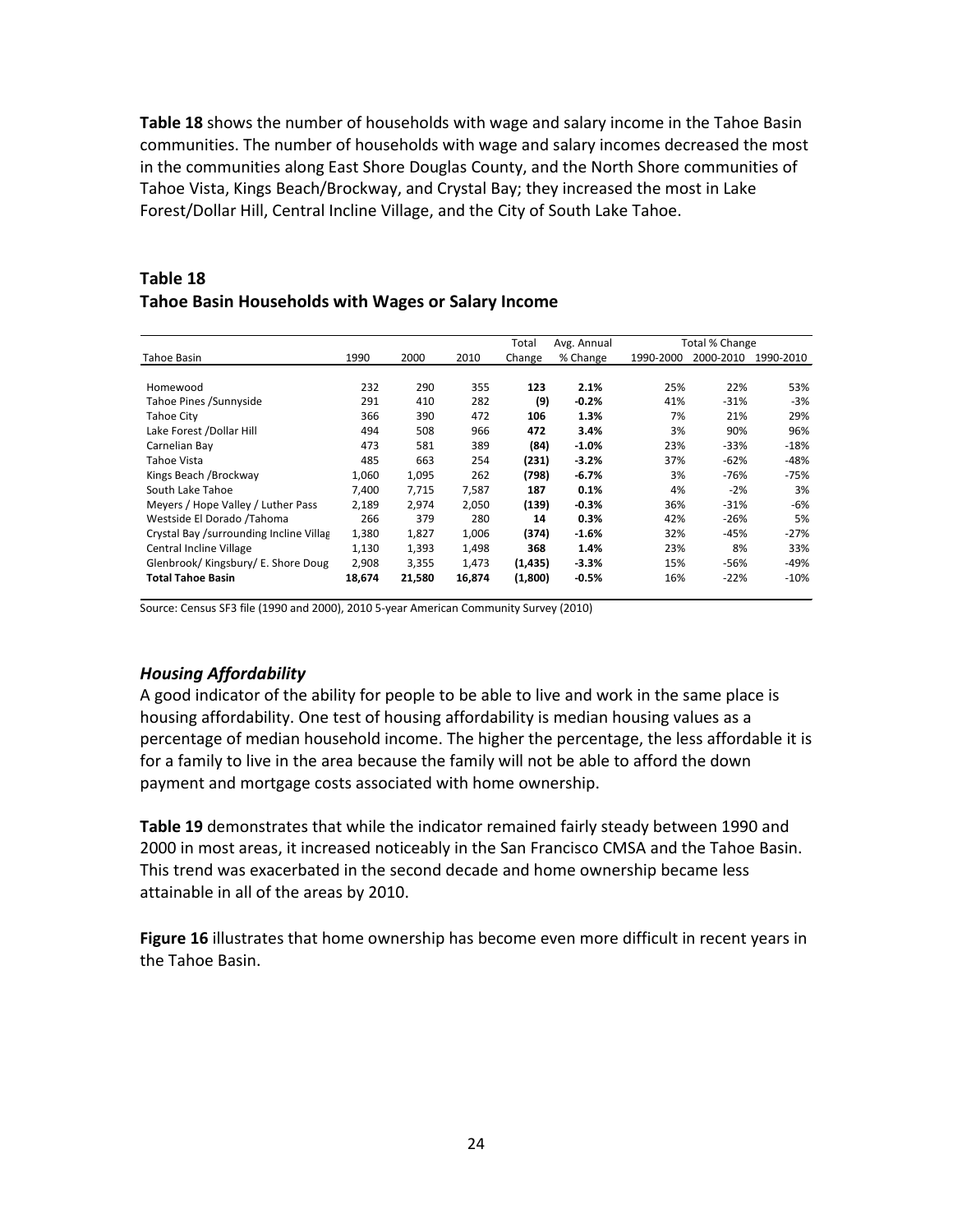## **Table 19 Housing Affordability by Area**

|                          | <b>Median Housing Values as % of Income</b> |      |       |  |  |  |  |
|--------------------------|---------------------------------------------|------|-------|--|--|--|--|
| Area                     | 1990                                        | 2000 | 2010  |  |  |  |  |
| <b>States</b>            |                                             |      |       |  |  |  |  |
| California               | 546%                                        | 445% | 753%  |  |  |  |  |
| Nevada                   | 309%                                        | 319% | 456%  |  |  |  |  |
| <b>Counties</b>          |                                             |      |       |  |  |  |  |
| El Dorado                | 442%                                        | 378% | 637%  |  |  |  |  |
| Placer                   | 449%                                        | 372% | 574%  |  |  |  |  |
| Douglas                  | 344%                                        | 351% | 619%  |  |  |  |  |
| Washoe                   | 349%                                        | 353% | 531%  |  |  |  |  |
| Carson                   | 315%                                        | 353% | 520%  |  |  |  |  |
| <b>5-County Region</b>   | 383%                                        | 362% | 580%  |  |  |  |  |
| <b>Urban Centers</b>     |                                             |      |       |  |  |  |  |
| Reno-Sparks MSA          | 349%                                        | 353% | 530%  |  |  |  |  |
| Sacramento MSA           | 418%                                        | 346% | 593%  |  |  |  |  |
| San Francisco CMSA       | 622%                                        | 570% | 838%  |  |  |  |  |
| <b>Tahoe Basin</b>       |                                             |      |       |  |  |  |  |
| North Lake               | 493%                                        | 641% | 1064% |  |  |  |  |
| South Lake               | 422%                                        | 435% | 1013% |  |  |  |  |
| <b>Total Tahoe Basin</b> | 468%                                        | 582% | 1007% |  |  |  |  |

Source: Census SF3 file (1990 and 2000), 2010 5-year American Community Survey (2010)



## **Figure 16 Median Housing Values as Percentage of Median Household Income**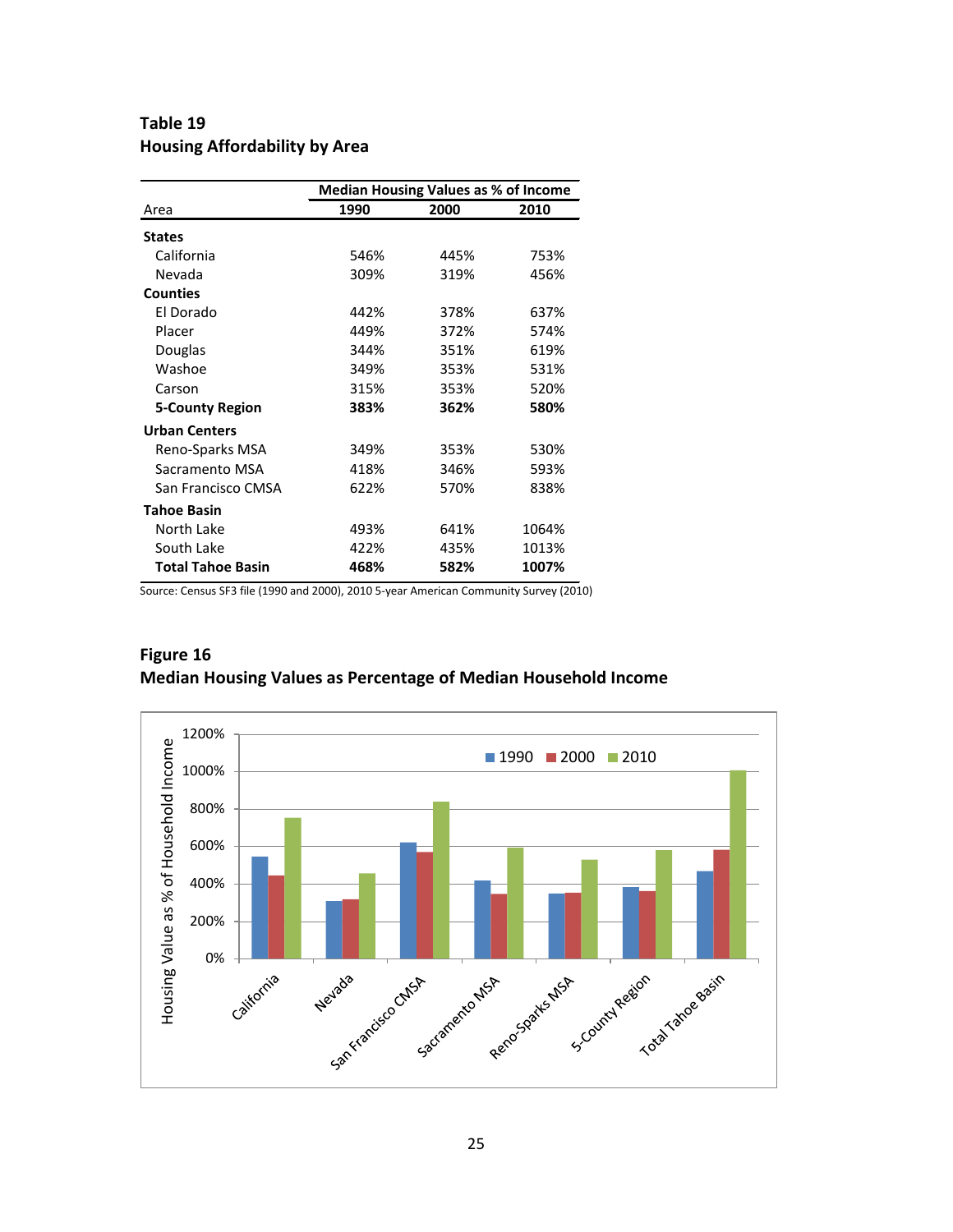Within the Tahoe Basin certain communities have been impacted more than others. **Table 20** shows that home ownership for residents of Homewood, Central Incline Village, the Tahoe Pines/Sunnyside area, East Shore Douglas county communities, Lake Forest/Dollar Hill and Tahoe Vista areas have become particularly difficult in comparison to other areas in the Tahoe Basin.

|                                          |      | <b>Median Housing Values as % of Income</b> |       |
|------------------------------------------|------|---------------------------------------------|-------|
| <b>Tahoe Basin</b>                       | 1990 | 2000                                        | 2010  |
| Homewood                                 | 660% | 403%                                        | 1319% |
| Tahoe Pines / Sunnyside                  | 403% | 598%                                        | 1144% |
| Tahoe City                               | 427% | 584%                                        | 832%  |
| Lake Forest /Dollar Hill                 | 635% | 873%                                        | 1103% |
| Carnelian Bay                            | 368% | 548%                                        | 628%  |
| Tahoe Vista                              | 460% | 518%                                        | 1061% |
| Kings Beach / Brockway                   | 502% | 572%                                        | 814%  |
| South Lake Tahoe                         | 511% | 449%                                        | 781%  |
| Meyers / Hope Valley / Luther Pass       | 316% | 331%                                        | 876%  |
| Westside El Dorado / Tahoma              | 388% | 456%                                        | 945%  |
| Crystal Bay /surrounding Incline Village | 586% | 749%                                        | 802%  |
| Central Incline Village                  | 662% | 779%                                        | 1245% |
| Glenbrook/ Kingsbury/ E. Shore Douglas   | 592% | 596%                                        | 1125% |
| <b>Total Tahoe Basin</b>                 | 468% | 582%                                        | 1007% |

## **Table 20 Tahoe Basin Housing Affordability**

Source: Census SF3 file (1990 and 2000), 2010 5-year American Community Survey (2010)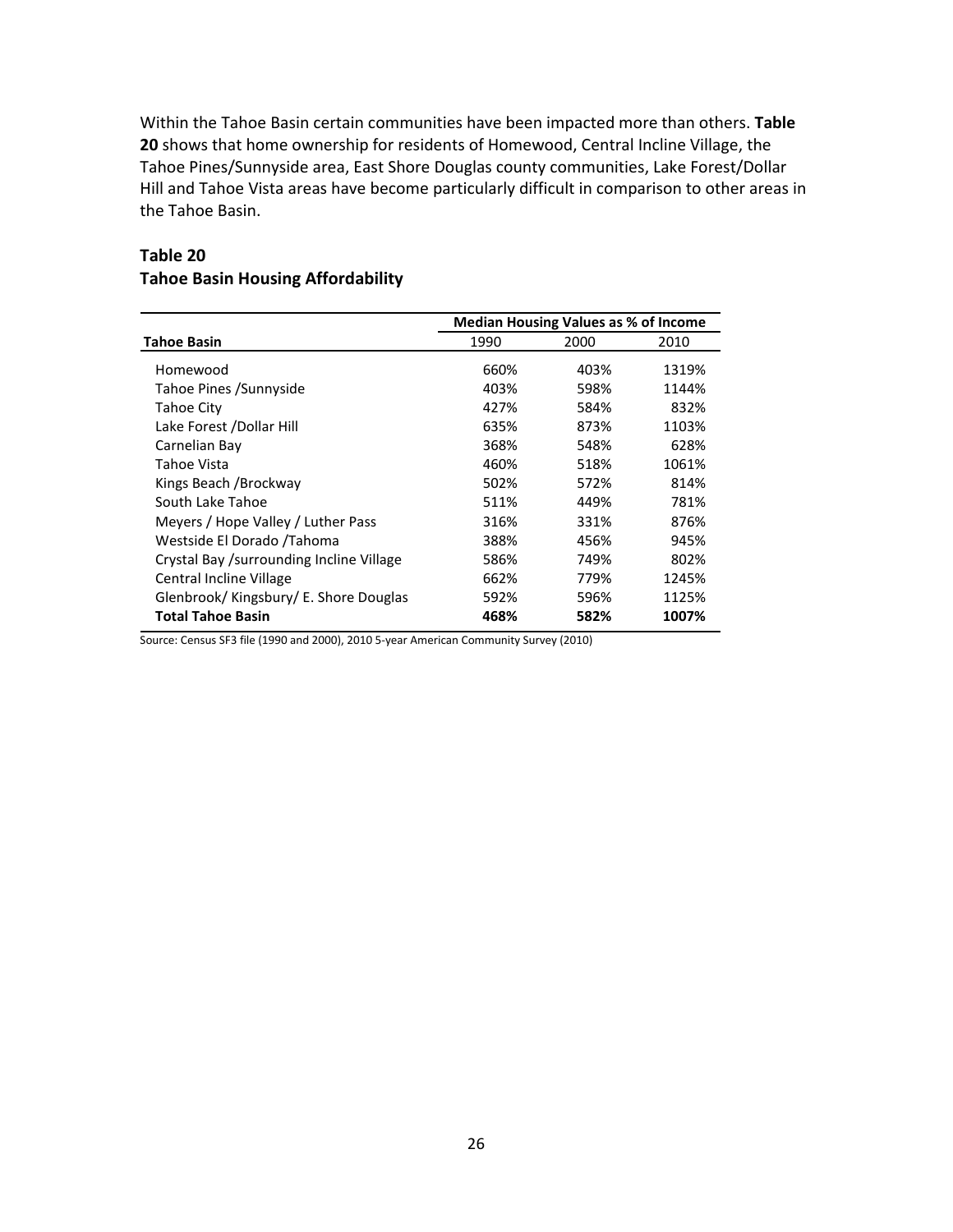## **Section 2. Economy: Workforce, Jobs, and Industry**

## **Workforce**

#### *Place of Work*

The workforce characterizes those in the population who are willing and able to work. The Census counts workers aged 16 plus living in a place (the non-migratory population) and of those workers how many work within and outside of their place of residence. This data reveals the migratory and non-migratory population and indicates the amount of travel required to fulfill job demand in an area.

**Table 21** show that the Tahoe Basin has a larger proportion of workers that are migratory than the comparison areas, which is typical of a resort area. The Tahoe workforce living in a place was 76% in 2000 and 83% in 2010. The only comparison area with a lower percentage of workers living in a place was El Dorado County.

Of the non-migratory workforce, the percentage of workers travelling outside of their place of residence for work is about the same in the Tahoe Basin as in the 5-County Region. The percentage of workers travelling outside their place of residence decreased in all the areas except for North Lake Tahoe between 2000 and 2010. **Figure 17** demonstrates the trend of decreased travel to work outside place of residence.

|                          | % of Workers age 16+              |      | % of Workers 16+ Working |                                   |  |  |
|--------------------------|-----------------------------------|------|--------------------------|-----------------------------------|--|--|
|                          | Living In a Place<br>2000<br>2010 |      |                          | <b>Outside Place of Residence</b> |  |  |
| Area                     |                                   |      | 2000                     | 2010                              |  |  |
| <b>States</b>            |                                   |      |                          |                                   |  |  |
| California               | 92%                               | 95%  | 64%                      | 59%                               |  |  |
| Nevada                   | 93%                               | 95%  | 61%                      | 59%                               |  |  |
| <b>Counties</b>          |                                   |      |                          |                                   |  |  |
| El Dorado                | 51%                               | 70%  | 68%                      | 48%                               |  |  |
| Placer                   | 78%                               | 83%  | 72%                      | 56%                               |  |  |
| Douglas                  | 79%                               | 96%  | 84%                      | 79%                               |  |  |
| Washoe                   | 88%                               | 90%  | 43%                      | 40%                               |  |  |
| Carson                   | 100%                              | 100% | 24%                      | 24%                               |  |  |
| <b>5-County Region</b>   | 79%                               | 90%  | 55%                      | 40%                               |  |  |
| <b>Urban Centers</b>     |                                   |      |                          |                                   |  |  |
| Reno-Sparks MSA          | 88%                               | 90%  | 43%                      | 40%                               |  |  |
| Sacramento MSA           | 85%                               | 93%  | 68%                      | 63%                               |  |  |
| San Francisco CMSA       | 95%                               | 97%  | 64%                      | 61%                               |  |  |
| <b>Tahoe Basin</b>       |                                   |      |                          |                                   |  |  |
| North Lake               | 86%                               | 93%  | 45%                      | 51%                               |  |  |
| South Lake               | 70%                               | 78%  | 37%                      | 37%                               |  |  |
| <b>Total Tahoe Basin</b> | 76%<br>83%                        |      | 53%                      | 42%                               |  |  |

#### **Table 21 Percentage of Workers Living in a Place and Working Outside Place of Residence**

Source: Census SF3 file (1990 and 2000), 2010 5-year American Community Survey (2010)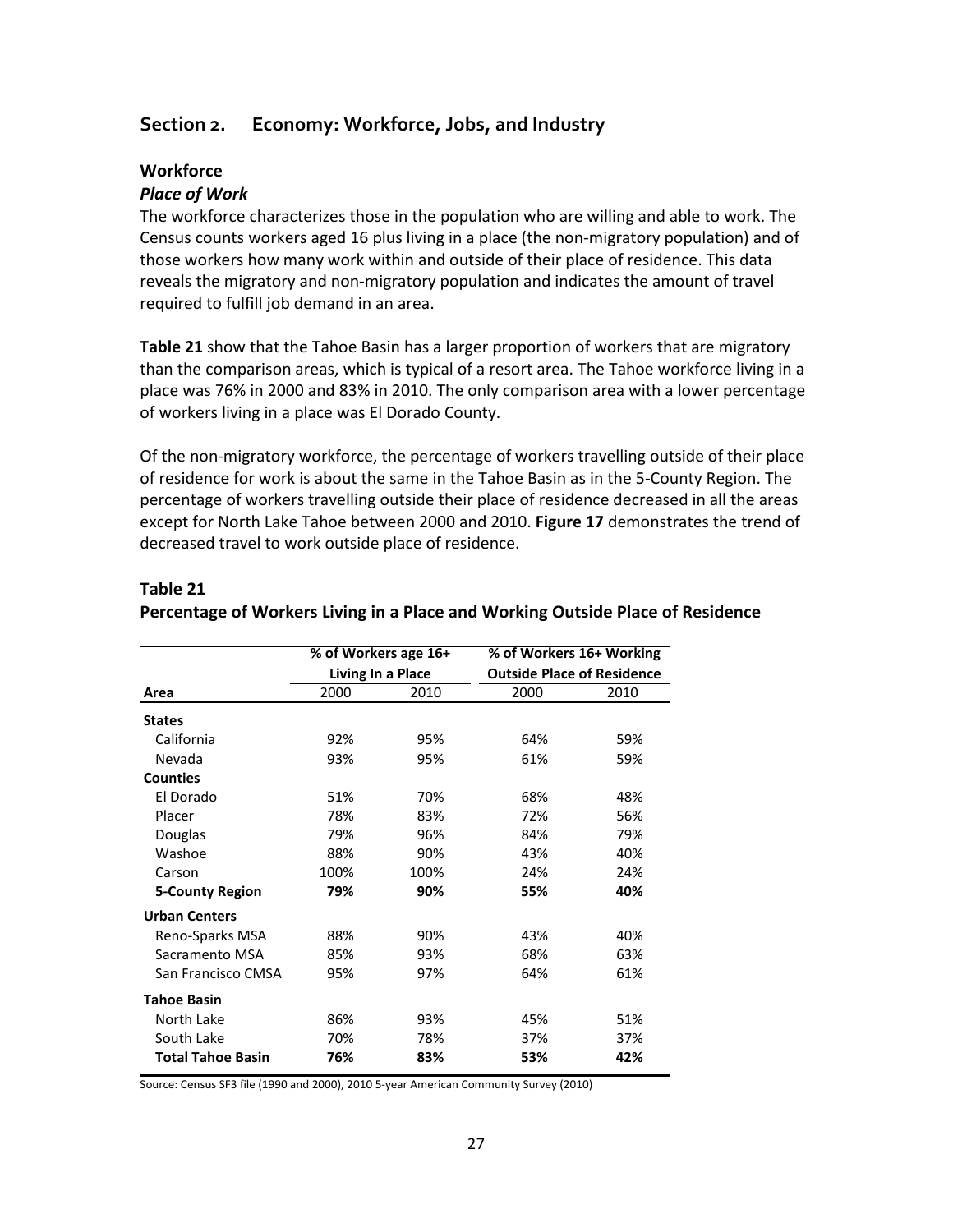**Figure 17 Percentage of Workers Working Outside Place of Residence**



## *Travel Time to Work*

It would be expected that travel time to work would have decreased with the decrease in percentage of workers working outside their place of residence. Comparison of Census 2000 with Census 2010 data for the Tahoe Basin shows that the percentage of workers travelling less than ten minutes to work did increase as expected; however the percentage of workers travelling less than twenty minutes to work did not change noticeably. **Figure 18** compares the 2000 and 2010 Census data for the Tahoe Basin.



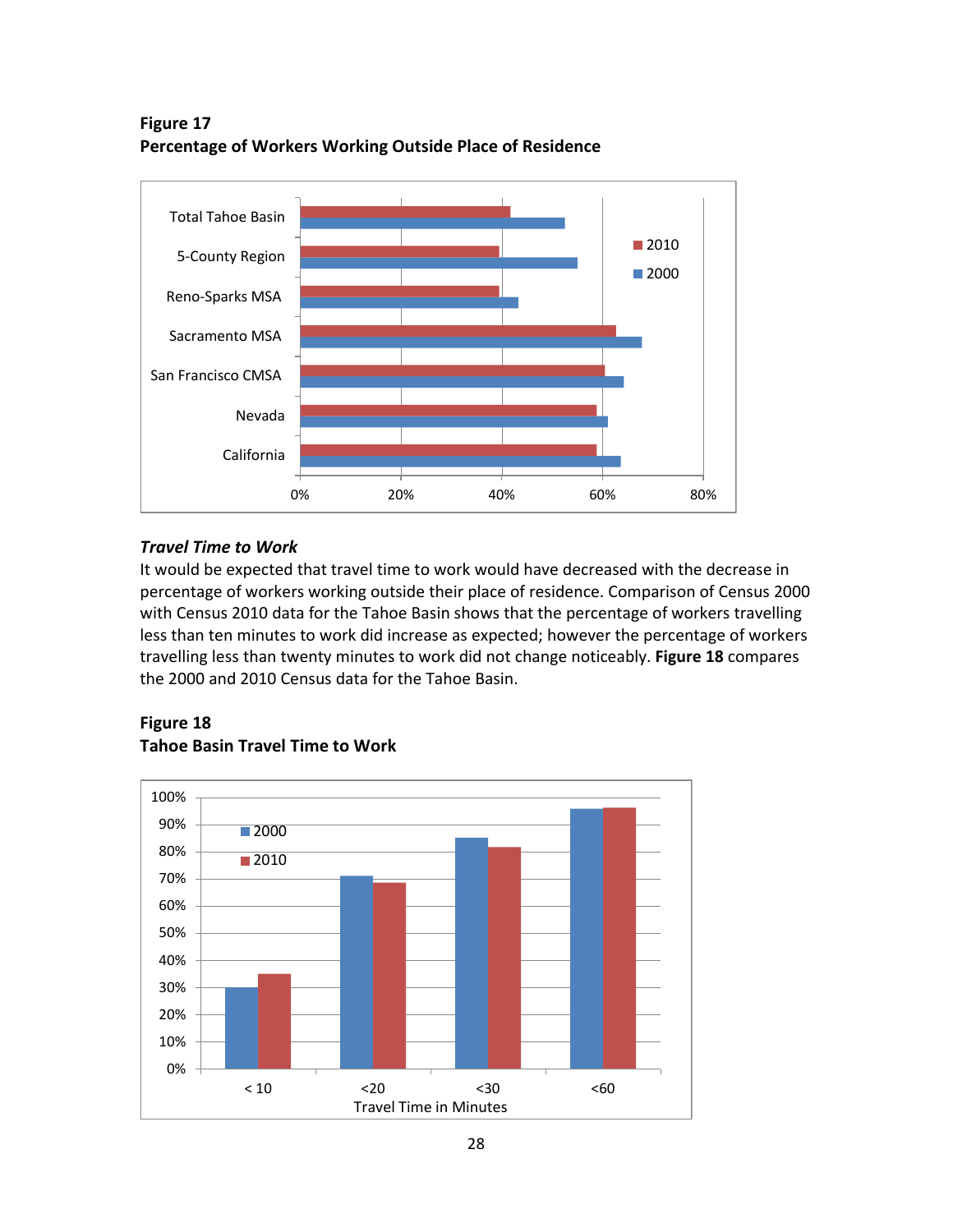The Census 2010 data reveals that the percentage of workers travelling less than ten minutes to work is considerably greater in the Tahoe Basin than in the comparison areas. This data is shown in **Table 22**.

|                    | <b>TRAVEL TIME IN MINUTES</b> |           |           |           |       |       |       |       |     |       |
|--------------------|-------------------------------|-----------|-----------|-----------|-------|-------|-------|-------|-----|-------|
|                    | < 10                          | $10 - 14$ | $15 - 19$ | $20 - 24$ | 25-29 | 30-34 | 35-44 | 45-59 | >60 | Total |
|                    | Census 2010                   |           |           |           |       |       |       |       |     |       |
| California         | 11%                           | 14%       | 16%       | 15%       | 6%    | 15%   | 7%    | 8%    | 10% | 100%  |
| Nevada             | 11%                           | 14%       | 17%       | 19%       | 7%    | 16%   | 5%    | 5%    | 5%  | 100%  |
| El Dorado          | 15%                           | 14%       | 14%       | 12%       | 5%    | 11%   | 8%    | 10%   | 12% | 100%  |
| Placer             | 15%                           | 15%       | 14%       | 11%       | 6%    | 14%   | 9%    | 9%    | 8%  | 100%  |
| Douglas            | 18%                           | 17%       | 17%       | 11%       | 6%    | 12%   | 6%    | 6%    | 8%  | 100%  |
| Washoe             | 13%                           | 19%       | 22%       | 19%       | 6%    | 11%   | 4%    | 4%    | 4%  | 100%  |
| Carson             | 29%                           | 28%       | 16%       | 8%        | 2%    | 6%    | 5%    | 5%    | 2%  | 100%  |
| Reno-Sparks MSA    | 13%                           | 18%       | 22%       | 19%       | 6%    | 11%   | 4%    | 4%    | 4%  | 100%  |
| Sacramento MSA     | 12%                           | 14%       | 16%       | 16%       | 7%    | 15%   | 7%    | 7%    | 7%  | 100%  |
| San Francisco CMSA | 10%                           | 14%       | 15%       | 15%       | 6%    | 15%   | 7%    | 9%    | 10% | 100%  |
| <b>Tahoe Basin</b> | 35%                           | 17%       | 17%       | 10%       | 3%    | 7%    | 3%    | 4%    | 4%  | 100%  |
| North Shore        | 39%                           | 12%       | 15%       | 7%        | 3%    | 11%   | 4%    | 5%    | 4%  | 100%  |
| South Shore        | 31%                           | 21%       | 18%       | 12%       | 4%    | 5%    | 3%    | 3%    | 3%  | 100%  |
| Tahoe Basin 2000   | 30%                           | 23%       | 18%       | 12%       | 3%    | 5%    | 2%    | 4%    | 4%  | 100%  |
| Tahoe Basin 2010   | 35%                           | 17%       | 17%       | 10%       | 3%    | 7%    | 3%    | 4%    | 4%  | 100%  |
| Cumulative         | $<$ 10                        |           | $20$      |           | $30$  |       |       | < 60  |     |       |
| Tahoe Basin 2000   | 30%                           |           | 71%       |           | 85%   |       |       | 96%   |     |       |
| Tahoe Basin 2010   | 35%                           |           | 69%       |           | 82%   |       |       | 96%   |     |       |

#### **Table 22 Travel Time to Work by Area**

Source: Census SF3 file (1990 and 2000), 2010 5-year American Community Survey (2010)

**Figure 19** shows that the Tahoe Basin has the greatest percentage of workers travelling less than ten minutes to work of all the comparison areas. The figure also shows no trend among the comparison areas.

#### **Jobs**

#### *Employment/Unemployment*

**Table 23** compares the unemployment rates of the comparison areas across all three Census years. The data shows that the unemployment rate has generally increased over the twenty year period and that the Tahoe Basin is no different in this regard. **Figure 20** shows the large increase in unemployment in the latter decade, most particularly in Carson County.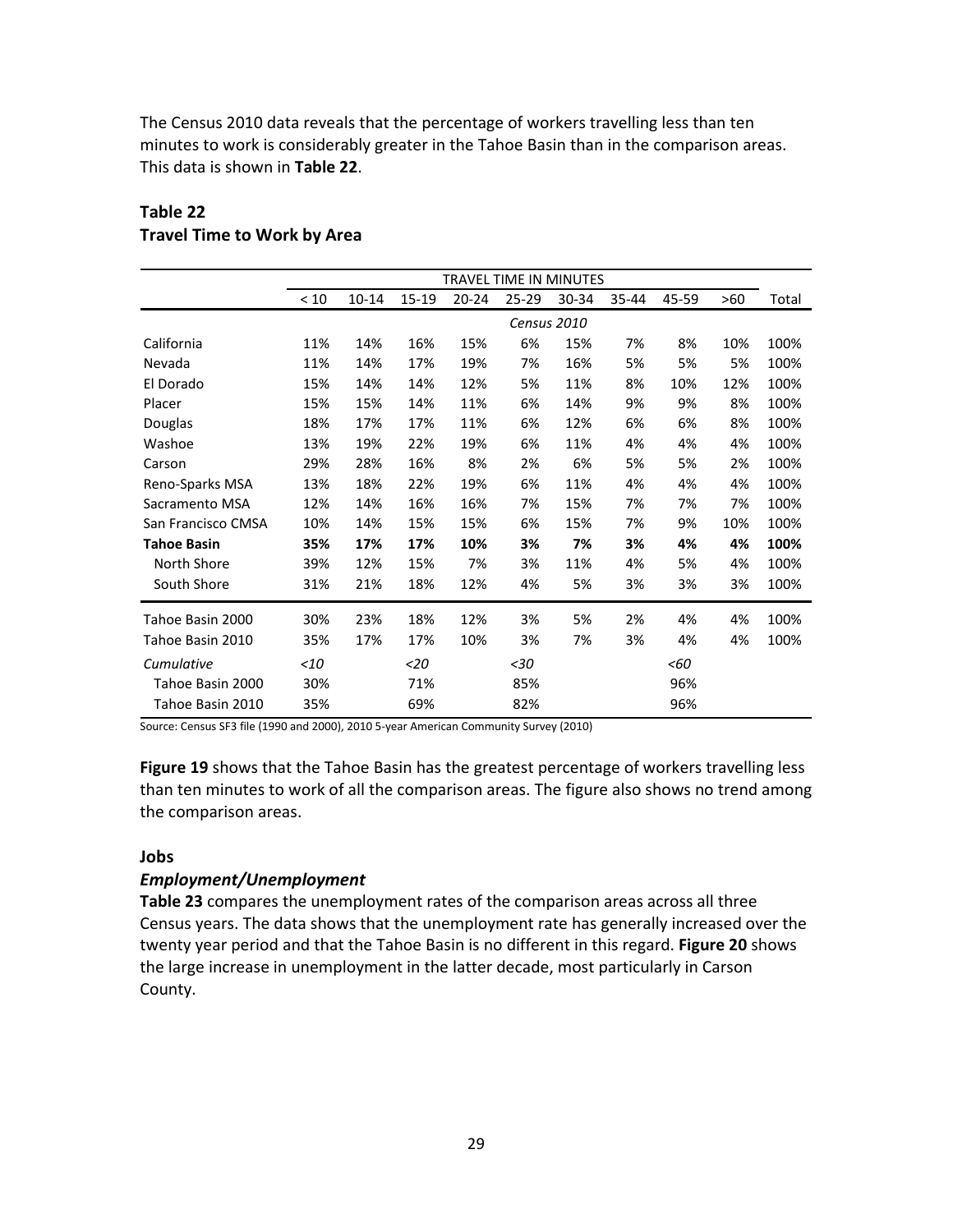

**Figure 19 Census 2010 Travel Time to Work by Area**

## **Figure 20 Unemployment Rates by Area**

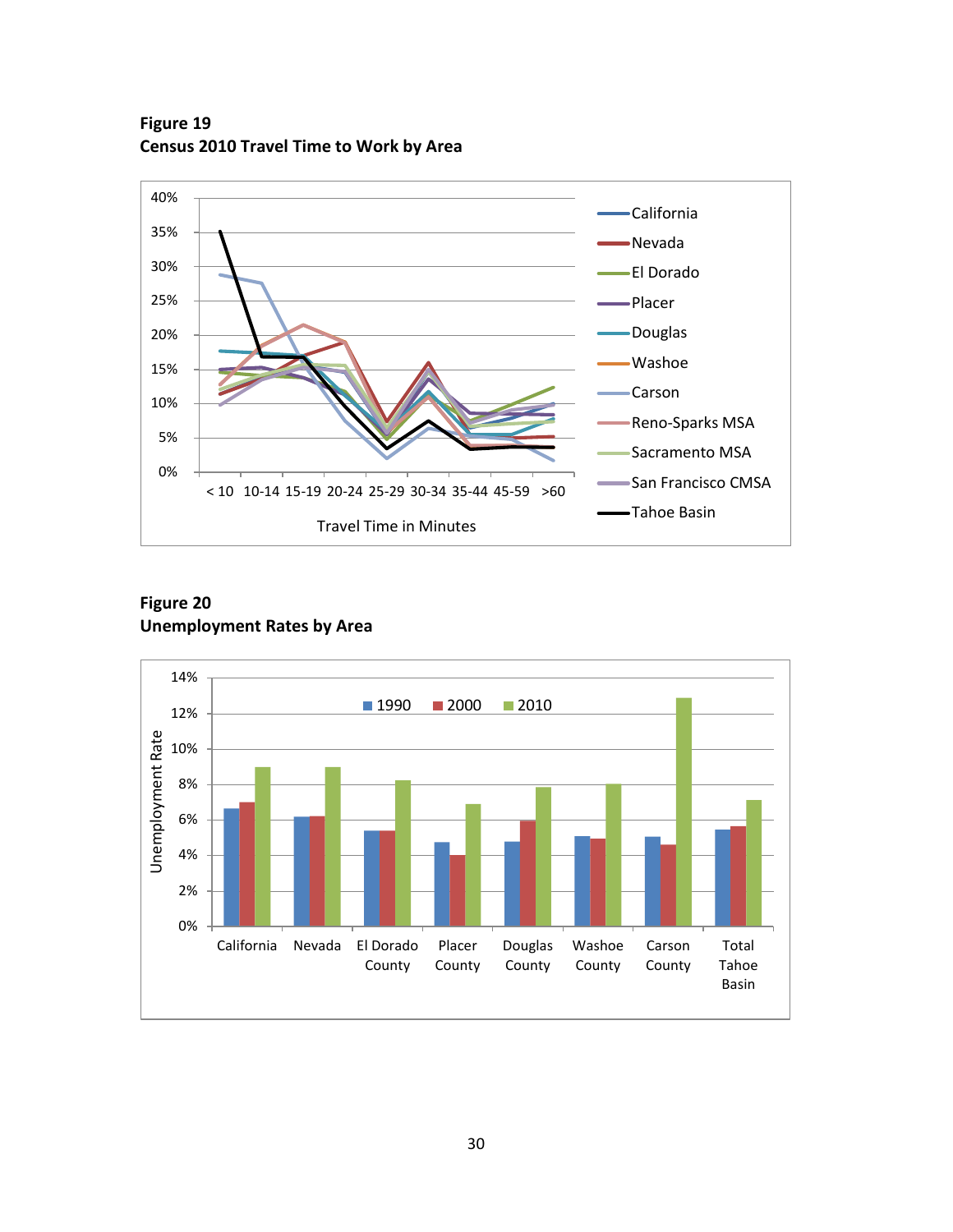## **Table 23 Unemployment Rates by Area**

|                          |      | Year |       |
|--------------------------|------|------|-------|
| Area                     | 1990 | 2000 | 2010  |
| <b>States</b>            |      |      |       |
| California               | 6.6% | 7.0% | 9.0%  |
| Nevada                   | 6.2% | 6.2% | 9.0%  |
| <b>Counties</b>          |      |      |       |
| El Dorado                | 5.4% | 5.4% | 8.2%  |
| Placer                   | 4.8% | 4.0% | 6.9%  |
| Douglas                  | 4.8% | 5.9% | 7.8%  |
| Washoe                   | 5.1% | 5.0% | 8.0%  |
| Carson                   | 5.1% | 4.6% | 12.9% |
| <b>Urban Centers</b>     |      |      |       |
| Reno-Sparks MSA          |      | 5.0% | 8.1%  |
| Sacramento MSA           |      | 6.2% | 9.4%  |
| San Francisco CMSA       |      | 4.5% | 7.8%  |
| <b>Tahoe Basin</b>       |      |      |       |
| North Lake               | 5.5% | 4.8% | 6.7%  |
| South Lake               | 5.1% | 6.1% | 8.6%  |
| <b>Total Tahoe Basin</b> | 5.5% | 5.7% | 7.1%  |

Source: Census SF3 file (1990 and 2000), 2010 5-year American Community Survey (2010)

## **Industries**

#### *Establishments*

An indicator of the health of the Tahoe Basin economy is the number of payroll employees and number of business establishments. The Census records this information by zip code boundaries which are not exactly the same as census tracts, but they are very close. The zip code pattern data is only available from 1998. Total payroll employment decreased between 2000 and 2010 as expected given the increase in the unemployment rate during this decade.

Tahoe Basin payroll employment by zip code is shown in **Table 24**. The largest employment centers are the city of South Lake Tahoe, Kingsbury, Incline Village, Tahoe City, and Round Hill. The greatest loss of payroll employment was in the Kingsbury, Tahoe City, and Crystal Bay areas.

**Table 24** also shows that the areas with the greatest number of business establishments correspond with the employment centers of the City of South Lake Tahoe, Incline Village, Tahoe City, Kingsbury, and Round Hill.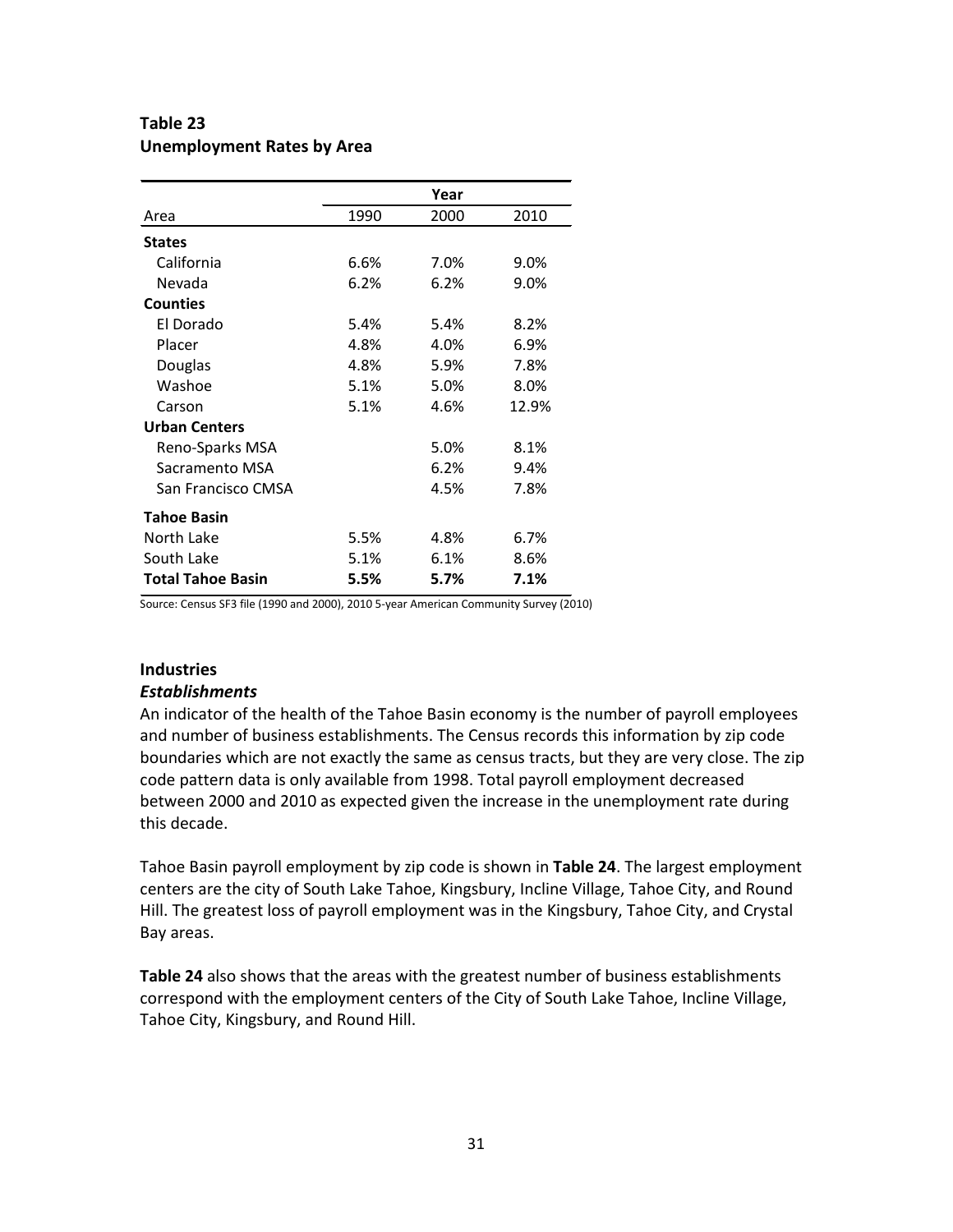## **Table 24 Tahoe Basin Payroll Employees and Number of Establishments**

|                                        | Zip   | <b>Payroll Employees</b> |        | <b>Number of Establishments</b> |       |       |        |
|----------------------------------------|-------|--------------------------|--------|---------------------------------|-------|-------|--------|
| Place                                  | Codes | 2000                     | 2010   | Change                          | 2000  | 2010  | Change |
| Homewood to Tahoma                     | 96141 | 181                      | 375    | 194                             | 50    | 32    | $-18$  |
| Tahoe City                             | 96145 | 3,883                    | 2,024  | $-1,859$                        | 451   | 363   | -88    |
| Carnelian Bay                          | 96140 | 252                      | 390    | 138                             | 60    | 48    | $-12$  |
| Tahoe Vista                            | 96148 | 387                      | 231    | $-156$                          | 60    | 50    | -10    |
| Kings Beach / Brockway                 | 96143 | 733                      | 578    | $-155$                          | 116   | 114   | $-2$   |
| South Lake Tahoe                       | 96150 | 8,377                    | 7,846  | $-531$                          | 757   | 835   | 78     |
| Tahoma & W. Shore El Dorado            | 96142 | 132                      | 65     | $-67$                           | 23    | 30    | 7      |
| Crystal Bay & Outlying Incline Village | 89402 | 1,207                    | 446    | $-761$                          | 39    | 26    | $-13$  |
| <b>Incline Village</b>                 | 89451 | 3,179                    | 2,821  | $-358$                          | 518   | 458   | -60    |
| Glenbrook to Zephyr Cove               | 89413 | 60                       | 84     | 24                              | 18    | 25    | 7      |
| Round Hill                             | 89448 | 1,226                    | 1,010  | $-216$                          | 182   | 175   | $-7$   |
| Kingsbury                              | 89449 | 7,581                    | 5,554  | $-2,027$                        | 263   | 291   | 28     |
| <b>Total Tahoe Basin</b>               |       | 27,198                   | 21,424 | $-5,774$                        | 2,537 | 2,447 | -90    |
| North Shore                            |       | 9,822                    | 6,865  | $-2,957$                        | 1,294 | 1,091 | $-203$ |
| South Shore                            |       | 17.376                   | 14.559 | $-2,817$                        | 1,243 | 1,356 | 113    |

Source: Census Zip Code Business Patterns

**Figure 21** graphs payroll employees and number of establishments in the Tahoe Basin. The graph shows that total payroll employees started a downward trend in 2008, coinciding with the start of the global recession. The total number of establishments started a downward trend in 2007, two years before the number of payroll employees started to decline and is likely reflective of the decline in casino entertainment.



#### **Figure 21 Tahoe Basin Payroll Employees and Number of Establishments**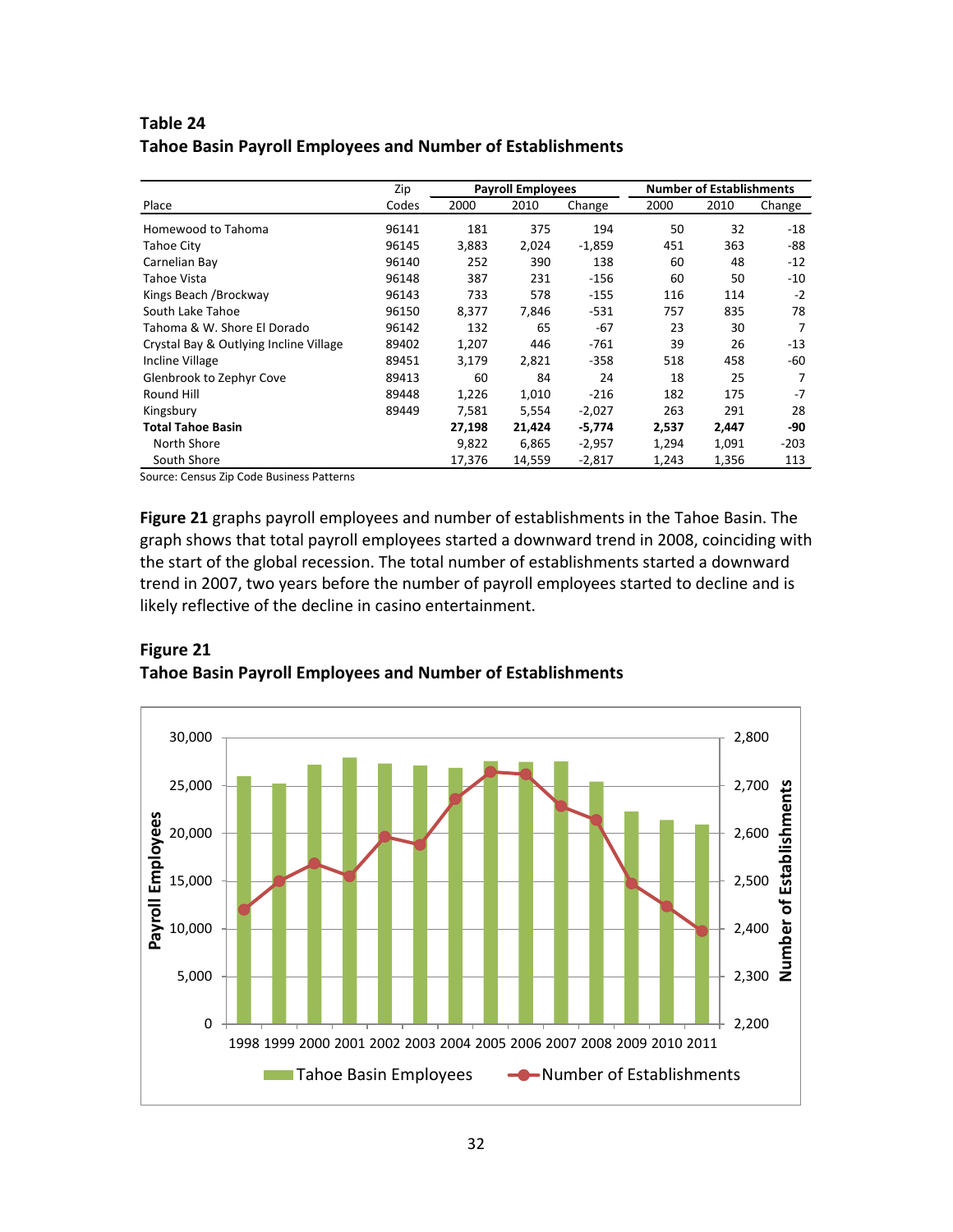Between 2000 and 2010 there was a trend in the Tahoe Basin of more establishments hiring fewer employees. **Table 25** shows the cumulative percentage of establishments employing less than 5 people had increased from 61% to 66%, and the percentage of establishments employing less than 10 people had increased from 80% to 82% of all establishments. This data is shown graphically in **Figure 22**.

|      |            | <b>Number of Employees in Establishment</b> |                                 |                  |         |                  |        |        |                |      |  |
|------|------------|---------------------------------------------|---------------------------------|------------------|---------|------------------|--------|--------|----------------|------|--|
|      |            |                                             |                                 | 10 <sub>to</sub> | $20$ to | 50 <sub>to</sub> | 100 to | 250 to | 500 to         | Over |  |
| Year | Total      | $1$ to $4$                                  | $5$ to 9                        | 19               | 49      | 99               | 249    | 499    | 999            | 1000 |  |
|      |            |                                             | <b>Number of Establishments</b> |                  |         |                  |        |        |                |      |  |
| 2000 | 2,537      | 1,558                                       | 481                             | 302              | 138     | 33               | 15     | 5      | $\overline{2}$ | 3    |  |
| 2010 | 2,447      | 1,612                                       | 393                             | 269              | 115     | 31               | 21     | 3      | $\overline{2}$ | 1    |  |
|      |            | <b>Percent of Total</b>                     |                                 |                  |         |                  |        |        |                |      |  |
| 2000 | 100%       | 61%                                         | 19%                             | 12%              | 5%      | 1%               | 1%     | 0%     | 0%             | 0%   |  |
| 2010 | 100%       | 66%                                         | 16%                             | 11%              | 5%      | 1%               | 1%     | 0%     | 0%             | 0%   |  |
| 2000 | Cumulative | 61%                                         | 80%                             | 92%              | 98%     | 99%              | 100%   | 100%   | 100%           | 100% |  |
| 2010 | Cumulative | 66%                                         | 82%                             | 93%              | 98%     | 99%              | 100%   | 100%   | 100%           | 100% |  |

## **Table 25 Number of Establishments by Zip Code**

Source: Census Zip Code Business Patterns



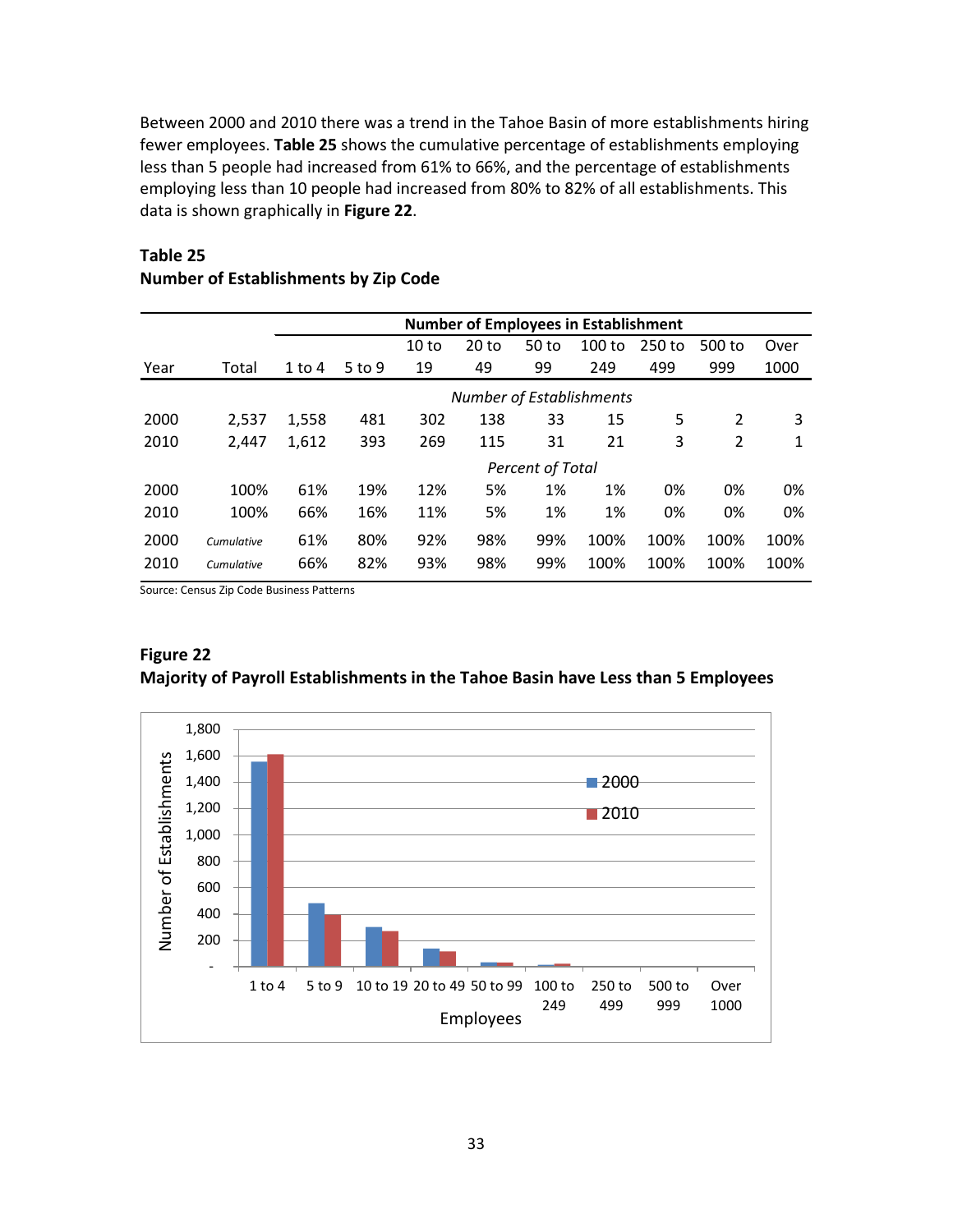The Census Zip Code Patterns database does not provide the total number of employees by industry; however, the number of establishments by industry does provide some indication of what industries are successful in the Tahoe Basin. **Table 26** sorts the industries with the greatest number of establishments in the 2010 Census Zip Code Patterns from most numerous to least numerous. Industries with more than 100 establishments are charted in **Figure 23**.

|                                                | <b>Number of Establishments</b> |      |        |  |  |
|------------------------------------------------|---------------------------------|------|--------|--|--|
| Industry                                       | 2000                            | 2010 | Change |  |  |
| Construction                                   | 378                             | 361  | $-17$  |  |  |
| Professional, scientific, & technical services | 299                             | 344  | 45     |  |  |
| Accommodation & food services                  | 320                             | 303  | $-17$  |  |  |
| Retail trade                                   | 326                             | 301  | $-25$  |  |  |
| Real estate and rental & leasing               | 218                             | 214  | $-4$   |  |  |
| Health care & social assistance                | 170                             | 186  | 16     |  |  |
| Admin. & Support, Waste Mg't & Remediation     | 140                             | 167  | 27     |  |  |
| Other services (except public administration)  | 172                             | 164  | -8     |  |  |
| Finance and insurance                          | 132                             | 118  | $-14$  |  |  |
| Wholesale trade                                | 61                              | 65   | 4      |  |  |
| Arts, entertainment, & recreation              | 69                              | 63   | -6     |  |  |
| Information                                    | 63                              | 50   | $-13$  |  |  |
| Manufacturing                                  | 52                              | 30   | $-22$  |  |  |
| Transportation & warehousing                   | 28                              | 28   | 0      |  |  |
| <b>Educational services</b>                    | 21                              | 24   | 3      |  |  |
| Utilities                                      | 14                              | 12   | $-2$   |  |  |
| Management of companies & enterprises          | 14                              | 11   | $-3$   |  |  |
| Industries not classified                      | 49                              | 3    | $-46$  |  |  |
| Forestry, fishing, hunting, & ag. support      | 4                               | 2    | $-2$   |  |  |
| Mining                                         | 5                               | 1    | -4     |  |  |
| Auxiliary                                      | $\overline{2}$                  | 0    | $-2$   |  |  |

## **Table 26 Number of Establishments by Industry in the Tahoe Basin**

Source: Census Zip Code Business Patterns

The construction industry had the most establishments in 2010 as it did in 2000. The number of professional, scientific and technical services establishments increased over the decade, as did health care and social assistance, and administration and support services, waste management and remediation. Industries that lost establishments over the decade include construction, accommodation and food services, retail trade, real estate and rental and leasing services, finance and insurance, and other services. The increases and decreases in number of establishments are also shown in **Figure 23**.